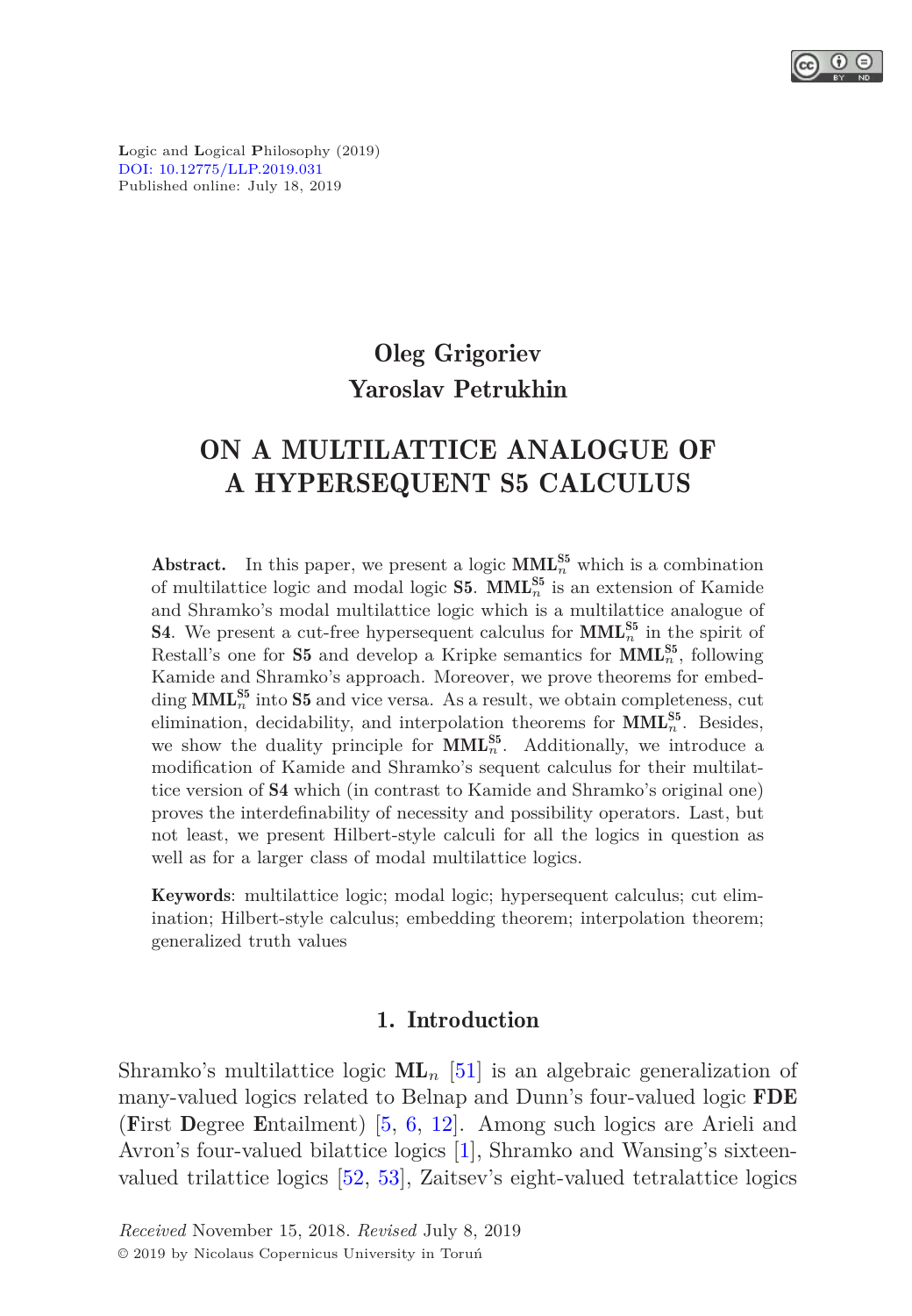[\[59\]](#page-47-0), and, as argued in [\[51\]](#page-46-0), logics of generalized truth values [\[52,](#page-46-1) [54\]](#page-46-3) in whole. The notion of multilattice (or *n*-lattice, where  $n > 1$ ) itself generalizes the notions of bilattice  $[16, 17]$  $[16, 17]$ , trilattice  $[52]$ , and tetralattice  $[59]$ .

Modal multilattice logic is a generalization of modal many-valued logics which are based on **FDE**-related logics. Among the first papers regarding modal many-valued logics are Fitting's ones [\[14,](#page-44-2) [15\]](#page-44-3). Modal extensions of FDE and related logics were studied by Goble [\[18\]](#page-44-4), Priest [\[44,](#page-46-4) [45\]](#page-46-5), Odintsov and Wansing [\[41,](#page-45-0) [40\]](#page-45-1) as well as Odintsov, Skurt, and Wansing [\[37\]](#page-45-2), Odintsov and Latkin [\[36\]](#page-45-3), Odintsov and Speranski [\[38,](#page-45-4) [39\]](#page-45-5), Sedlár [\[55\]](#page-46-6), Rivieccio, Jung, and Jansana [\[49\]](#page-46-7).

The family of multilattice logics consists of Shramko's multilattice logic itself [\[51\]](#page-46-0), its first-order extension FML*<sup>n</sup>* [\[27\]](#page-44-5), Kamide, Shramko, and Wansing's bi-intuitionistic multilattice logic  $\mathbf{BML}_n$  and its connexive version CML*<sup>n</sup>* [\[29\]](#page-44-6), Kamide's linear multilattice logics LML*<sup>n</sup>* and EML*<sup>n</sup>* [\[26\]](#page-44-7) as well as Kamide and Shramko's modal multilattice logic MML*<sup>n</sup>* [\[28\]](#page-44-8) which is a combination of  $ML_n$  and **S4**.

All these logics, except  $\text{MML}_{n}^{\text{S5}}$ , were formalized via cut-free standard sequent calculi. However, for the case of  $\text{MML}_{n}^{\text{S5}}$  we need a *hypersequent* calculus which is a generalization of a ordinary sequent calculus. This feature of  $\text{MML}_{n}^{\text{S5}}$  is a legacy of **S5** which requires a hypersequent framework, if we want to have the cut elimination property. For standard sequent calculi for  $S5$  see papers by Ohnishi and Matsumoto  $|42, 43|$ , Sato [\[50\]](#page-46-8), Mints [\[34\]](#page-45-8), Fitting [\[13\]](#page-43-4), Takano [\[57\]](#page-46-9), and Braüner [\[8\]](#page-43-5). For non-standard sequent calculi (which are not hypersequent ones, but propose some solution) for S5 see works by Kanger [\[30\]](#page-45-9), Belnap [\[7\]](#page-43-6), Negri [\[35\]](#page-45-10), Indrzejczak [\[20\]](#page-44-9), and Stouppa [\[56\]](#page-46-10). The first hypersequent calculus itself and for S5 in particular was designed by Pottinger [\[47\]](#page-46-11). Afterwards, the framework of hypersequent calculus was independently rediscovered by Avron [\[2\]](#page-43-7) who also presented his own hypersequent calculus for S5 [\[3\]](#page-43-8). Next, yet another hypersequent calculus for S5 was introduced by Restall [\[48\]](#page-46-12). We will use this system as a basis for our hypersequent formalization of  $\text{MML}_{n}^{\text{S5}}$ . Finally, other hypersequent calculi for **S5** were developed by Poggiolesi [\[46\]](#page-46-13), Lahav [\[33\]](#page-45-11), Kurokawa [\[32\]](#page-45-12) as well as Bednarska and Indrzejczak [\[4\]](#page-43-9). The paper [\[4\]](#page-43-9) contains also a comparison of all the abovementioned hypersequent calculi for S5 as well as the discussion of the methods of cut elimination.

The problem of the formulation of multilattice analogue of S5 was posed by Kamide and Shramko [\[28\]](#page-44-8). Moreover, they suggested the way to obtain a *non*-cut-free ordinary sequent calculus for this logic. They con-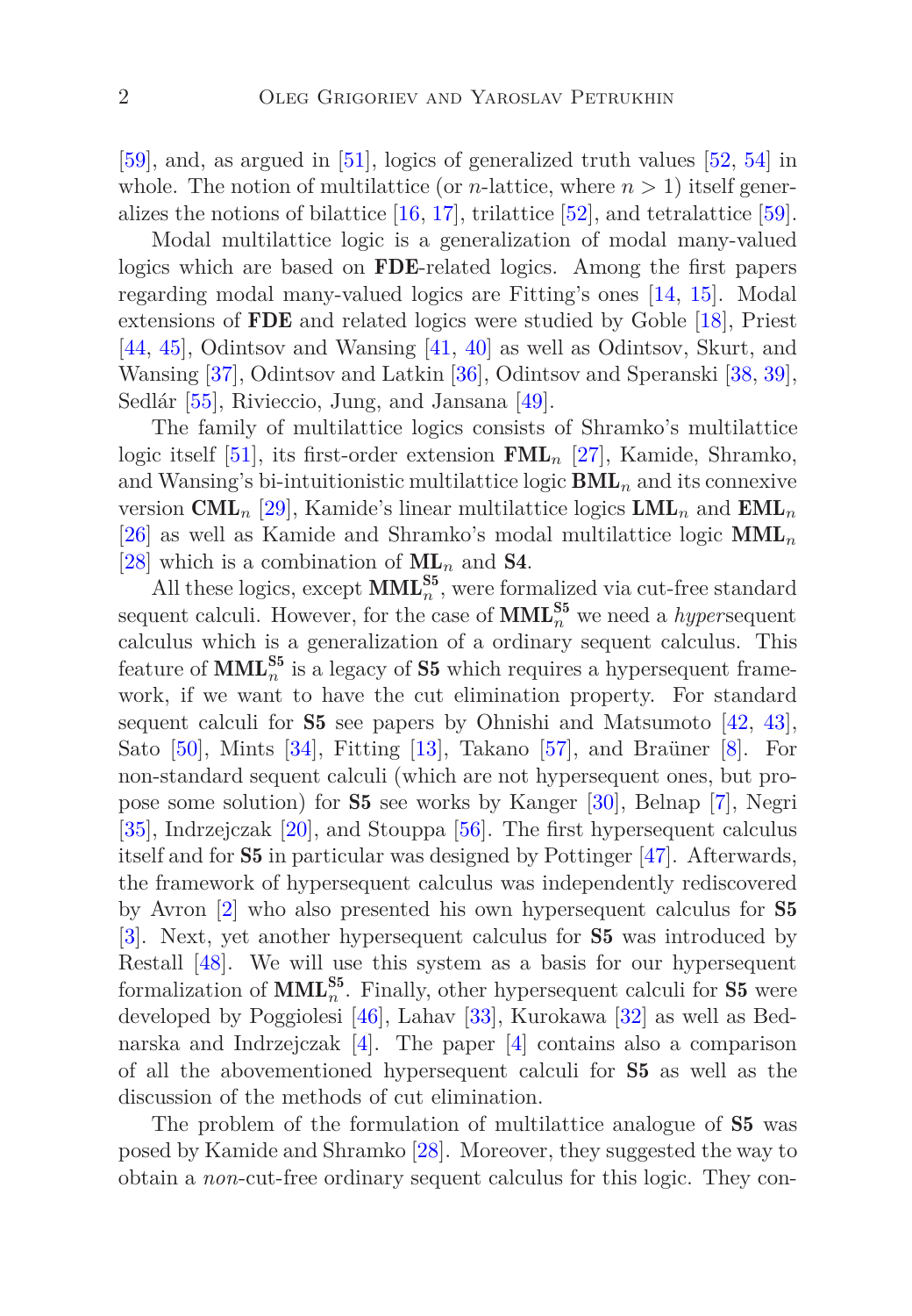clude that "finding thus a natural formulation of a cut-free modal multilattice logic with S5-modalities is an interesting task deserving special investigation" [\[28,](#page-44-8) p. 342]. In this paper, we present such a formalization which is cut-free due to the use of a hypersequent framework (see Section [4.2\)](#page-12-0). Besides, we introduce a Kripke semantics for  $\text{MML}_{n}^{S5}$  (see Section [4.3\)](#page-13-0). Furthermore, we prove syntactical and semantical embeddings from  $\text{MML}_{n}^{\text{S5}}$  into S5 and vice versa (Section [5.1\)](#page-15-0). As a consequence, we obtain completeness, cut elimination, decidability, and interpolation theorems (see Sections [5.2](#page-26-0) and [5.3\)](#page-29-0). For the proof of Craig's interpolation property we use the technique which differs from Kamide and Shramko's one [\[28\]](#page-44-8). Moreover, we prove syntactical embedding from  $\text{MML}_{n}^{\text{S5}}$  into itself which gives us the duality principle in the spirit of [\[28\]](#page-44-8) (see Section [5.1\)](#page-15-0). In Sections [3](#page-8-0) and [6,](#page-32-0) we discuss Kamide and Shramko's sequent calculus for  $\text{MML}_n$  and argue that it does not prove the interdefinability of necessity and possibility operators. Then we present a modification of their calculus which does not have this drawback. In Section [7,](#page-37-0) we present Hilbert-style calculi for  $\text{ML}_n$  and  $\text{MML}_{n}^{\text{S5}}$ . Additionally, we formulate a basic modal multilattice logic  $\text{MML}_n^{\mathbf{K}}$  as well as its extension by a multilattice analogue of the scheme  $G^{a,b,c,d}$  (see [\[10\]](#page-43-10)). These logics are introduced both semantically and via Hilbert-style calculi. Section [2](#page-2-0) is devoted to the description of multilattice logic ML*n*.

#### 2. What is multillatice logic?

<span id="page-2-0"></span>The multilattice  $(n\text{-}lattice (n>1))$  logic  $ML_n$  [\[51,](#page-46-0) [27,](#page-44-5) [28\]](#page-44-8) is built over the language  $\mathscr{L}_N$  with the following alphabet:  $\langle \Pi, \mathscr{C}, \langle , \rangle \rangle$ , where  $\Pi =$  $\{p, q, r, s, p_1, \ldots\}$  is a set of propositional variables and  $\mathscr C$  is the following set of propositional connectives:  $\{\neg_1, \ldots, \neg_n, \land_1, \ldots, \land_n, \lor_1, \ldots, \lor_n, \rightarrow_1,$  $\ldots, \rightarrow_n, \leftarrow_1, \ldots, \leftarrow_n$ . However, the original formulation of multilattice logic [\[51\]](#page-46-0) does not deal with implications and co-implications. In order to distinguish the original formulation of multilattice logic [\[51\]](#page-46-0) and its later version [\[27,](#page-44-5) [28\]](#page-44-8), we will use the name  $\mathbf{FDE}_{n}^{n}$  for the original one and the name  $\textbf{ML}_n$  for the later version. The name  $\textbf{FDE}_n^n$  was used by Shramko [\[51\]](#page-46-0) for the proof system for multilattice logic. Thus,  $\mathbf{FDE}_{n}^{n}$  is built in the  $\{\neg_1, \ldots, \neg_n, \wedge_1, \ldots, \wedge_n, \vee_1, \ldots, \vee_n\}$ -fragment of  $\mathscr{L}_N$ .

The modal multilattice  $(n\text{-lattice})$  logic  $\text{MML}_n$  (see [\[28\]](#page-44-8)) is built over the language  $\mathscr{L}_{M}$  with the alphabet  $\langle \Pi, \mathscr{C}_{M}, (, \rangle)$ , where  $\mathscr{C}_{M}$  is the fol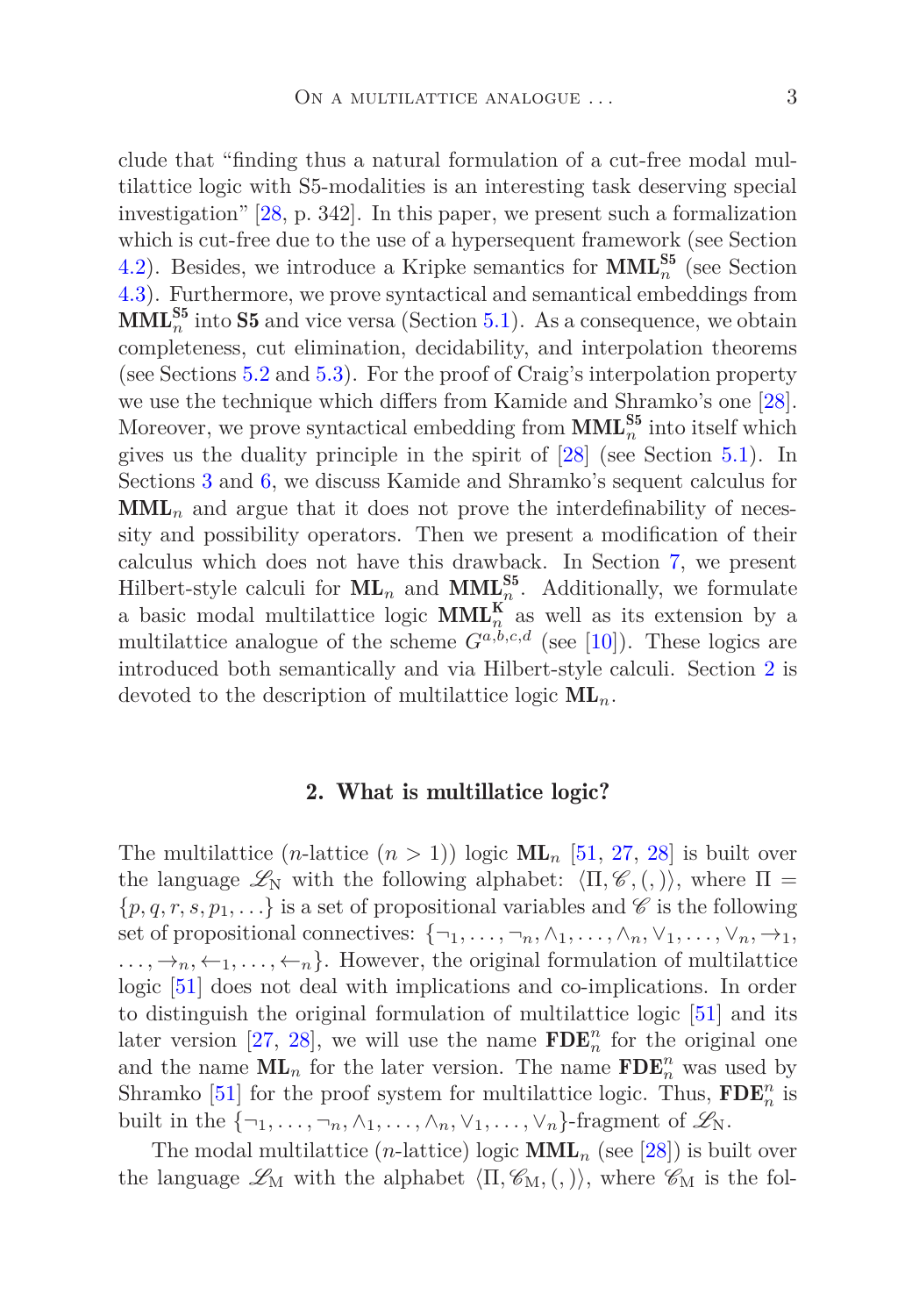lowing set of propositional connectives and modal operators:

$$
\mathscr{C} \cup \{\Box_1,\ldots,\Box_n,\Diamond_1,\ldots,\Diamond_n\}.
$$

Besides, let  $\Pi^j := {\pi^j \mid \pi \in \Pi}$ , for each  $j \leq n$ . Then we define the modal language  $\mathscr L$  with the following alphabet:  $\langle \Pi, \Pi^1, \ldots, \Pi^n, \neg, \wedge, \vee, \rangle$  $\rightarrow, \leftarrow, \Box, \Diamond, (,)$ . In fact,  $\mathscr L$  is not a standard modal language due to the use of the additional sets  $\Pi^1, \ldots, \Pi^n$  of propositional variables. However, Kamide and Shramko [\[28\]](#page-44-8) use  $\mathscr L$  in order to formulate the modal logic **S4**. We will use it to formulate the modal logic **S5**. The sets  $\mathscr{F}_{N}$ ,  $\mathscr{F}_{M}$ , and  $\mathscr{F}$ , respectively, of all  $\mathscr{L}_N$ 's,  $\mathscr{L}_M$ 's, and  $\mathscr{L}$ 's formulas are defined in a standard way.

We define the notion of a *sequent*  $\Gamma \Rightarrow \Delta$ , where  $\Gamma$  and  $\Delta$  are *finite sets* (possibly, empty) of formulas, as a metalanguage expression which means that if each  $\gamma \in \Gamma$  is valid, then some  $\delta \in \Delta$  is valid. The notion of validity in  $ML_n$  with respect to multilattices is given in Definitions [2.6](#page-5-0) and [2.7.](#page-5-1) For a Kripke semantics for  $\text{MML}_{n}^{\text{S5}}$  see Section [4.3.](#page-13-0) Following Restall [\[48\]](#page-46-12), we understand a *hypersequent*  $H = \Gamma_1 \Rightarrow \Delta_1 \mid \ldots \mid \Gamma_n \Rightarrow$  $\Delta_n$  as a finite *multiset* of sequents. The symbol '|' is interpreted as a metalanguage disjunction.

We write  $L \vdash \Gamma \Rightarrow \Delta$  and  $L \models \Gamma \Rightarrow \Delta$ , respectively, when a sequent  $\Gamma \Rightarrow \Delta$  is provable in a (hyper)sequent calculus for a logic *L* and  $\Gamma \Rightarrow \Delta$ is valid in *L*. We write  $\vdash_L \Gamma \Rightarrow \Delta$  and  $\models_L \Gamma \Rightarrow \Delta$ , respectively, in order to express that  $L \vdash \Gamma \Rightarrow \Delta$  and  $L \models \Gamma \Rightarrow \Delta$ . We write  $L \models \Gamma \Leftrightarrow \Delta$ , if both  $L \models \Gamma \Rightarrow \Delta$  and  $L \models \Delta \Rightarrow \Gamma$  (similarly for  $\vdash$ ). We understand the expressions  $L \vdash H$  and  $L \models H$  in a similar way, where *H* is a hypersequent.

Definition 2.1. [\[28,](#page-44-8) p. 319, Definitions 2.1 and 2.2] An *n*-dimensional *multilattice* (or just multilattice or *n*-lattice) is a structure  $\mathcal{M}_n = \langle \mathcal{S}, \leq_1 \rangle$  $, \ldots, \leq_n$ , where  $n > 1, \mathscr{S} \neq \emptyset, \leq_1, \ldots, \leq_n$  are partial orders such that  $\langle \mathcal{S}, \leq_1 \rangle, \ldots, \langle \mathcal{S}, \leq_n \rangle$  are lattices with the corresponding pairs of meet and join operations  $\langle \cap_1, \cup_1 \rangle, \ldots, \langle \cap_n, \cup_n \rangle$  as well as the corresponding *j*-inversion operations  $-1, \ldots, -n$  which satisfy the following conditions, for each  $j \leq n, k \leq n, j \neq k$ , and  $x, y \in \mathcal{S}$ :

- $x \leq j$  *y* implies  $-i$  *y*  $\leq j$  −*jx*; (anti)
- $x \leq_k y$  implies  $-\frac{y}{x} \leq_k -\frac{y}{y}$ ; (iso)

$$
-j - j x = x.
$$
 (per2)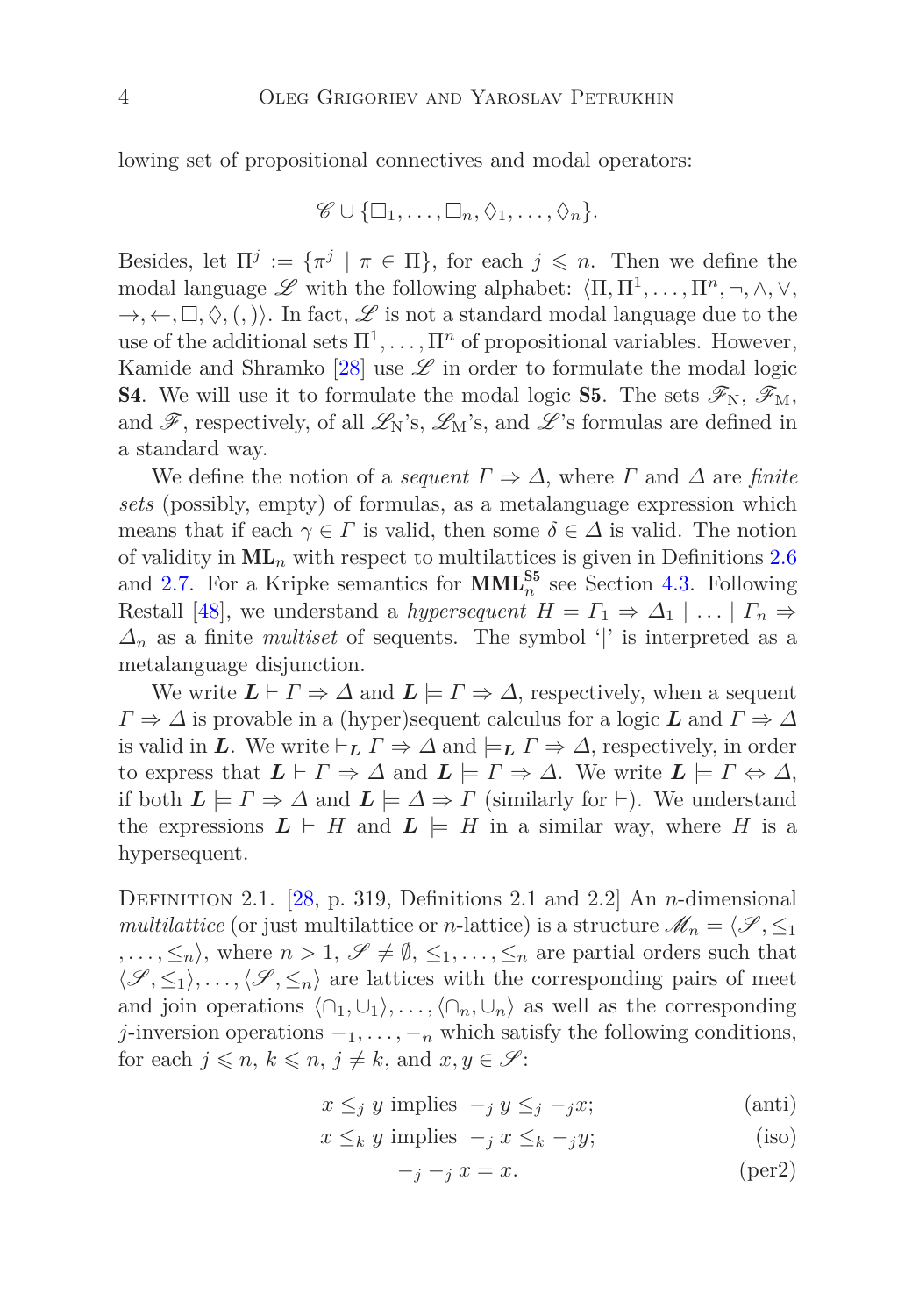DEFINITION 2.2. [\[28,](#page-44-8) p. 319, Definition 2.3] Let  $\mathcal{M}_n = \langle \mathcal{S}, \leq_1, \ldots, \leq_n \rangle$ be an *n*-lattice. Then  $\mathscr{U}_n \subset \mathscr{S}$  is an *n*-*ultrafilter* (ultramultifilter) on  $\mathcal{M}_n$  iff it satisfies the following conditions, for each  $j, k \leq n, j \neq k$ , and  $x, y \in \mathscr{S}$ :

- $x \cap_i y \in \mathscr{U}_n$  iff  $x \in \mathscr{U}_n$  and  $y \in \mathscr{U}_n$  ( $\mathscr{U}_n$  is an *n*-filter (multifilter) on  $\mathscr{M}_n$ ;
- $x \cup_i y \in \mathscr{U}_n$  iff  $x \in \mathscr{U}_n$  or  $y \in \mathscr{U}_n$  ( $\mathscr{U}_n$  is a prime *n*-filter on  $\mathscr{M}_n$ );
- $x \in \mathscr{U}_n$  iff  $-\frac{1}{2} k x \notin \mathscr{U}_n$ .

DEFINITION 2.3. [\[28,](#page-44-8) p. 319, Definition 2.4] A pair  $\langle \mathcal{M}_n, \mathcal{U}_n \rangle$  is called an ultralogical *n*-lattice (ultralogical multilattice) if  $\mathcal{M}_n$  is a multilattice and  $\mathscr{U}_n$  is an ultramultifilter on  $\mathscr{M}_n$ .

Although in [\[27,](#page-44-5) [28\]](#page-44-8) a multilattice logic with implications and coimplications is formulated (in the form of a sequent calculus and a twovalued semantics), the appropriate definitions of multilattice operations which correspond to implications and co-implications are not presented. We introduce the following one (see Proposition [2.2](#page-7-0) for its correctness).

DEFINITION 2.4. Let  $\mathcal{M}_n = \langle \mathcal{S}, \leq_1, \ldots, \leq_n \rangle$  be a multilattice. Then we can define for all  $\langle \mathcal{S}, \leq_1 \rangle, \ldots, \langle \mathcal{S}, \leq_n \rangle$  the corresponding pseudocomplement operations  $\supset_1, \dots, \supset_n$  as well as pseudo-difference ones  $\subset_1$ *,...,*  $\subset_n$  as follows  $(x, y \in \mathcal{S}, j \leq n, k \leq n$  is fixed and  $j \neq k$ ):

$$
x \supset_j y = -k - j x \cup_j y;
$$
  
\n
$$
-j(x \supset_j y) = -k - j - j x \cap_j - j y;
$$
  
\n
$$
-k(x \supset_j y) = -k - j - k x \cup_j - k y;
$$
  
\n
$$
x \subseteq_j y = x \cap_j - k - j y;
$$
  
\n
$$
-j(x \subseteq_j y) = -j x \cup_j - k - j - j y;
$$
  
\n
$$
-k(x \subseteq_j y) = -k x \cap_j - k - j - k y.
$$

<span id="page-4-0"></span>DEFINITION 2.5. Let  $\mathcal{M}_n = \langle \mathcal{S}, \leq_1, \ldots, \leq_n \rangle$  be a multilattice. Let *v* be a function from  $\Pi$  to  $\mathscr{S}$ . Then we call *v* a *valuation* and extend it for any  $\alpha, \beta \in \mathscr{F}_{N}$  as follows:

- $v(\neg_i \alpha) = -i v(\alpha);$ (2)  $v(\alpha \wedge_i \beta) = v(\alpha) \cap_i v(\beta);$ (3)  $v(\alpha \vee_j \beta) = v(\alpha) \cup_j v(\beta);$ (4)  $v(\alpha \rightarrow_i \beta) = v(\alpha) \supset_i v(\beta);$
- (5)  $v(\alpha \leftarrow_i \beta) = v(\alpha) \subset_i v(\beta)$ .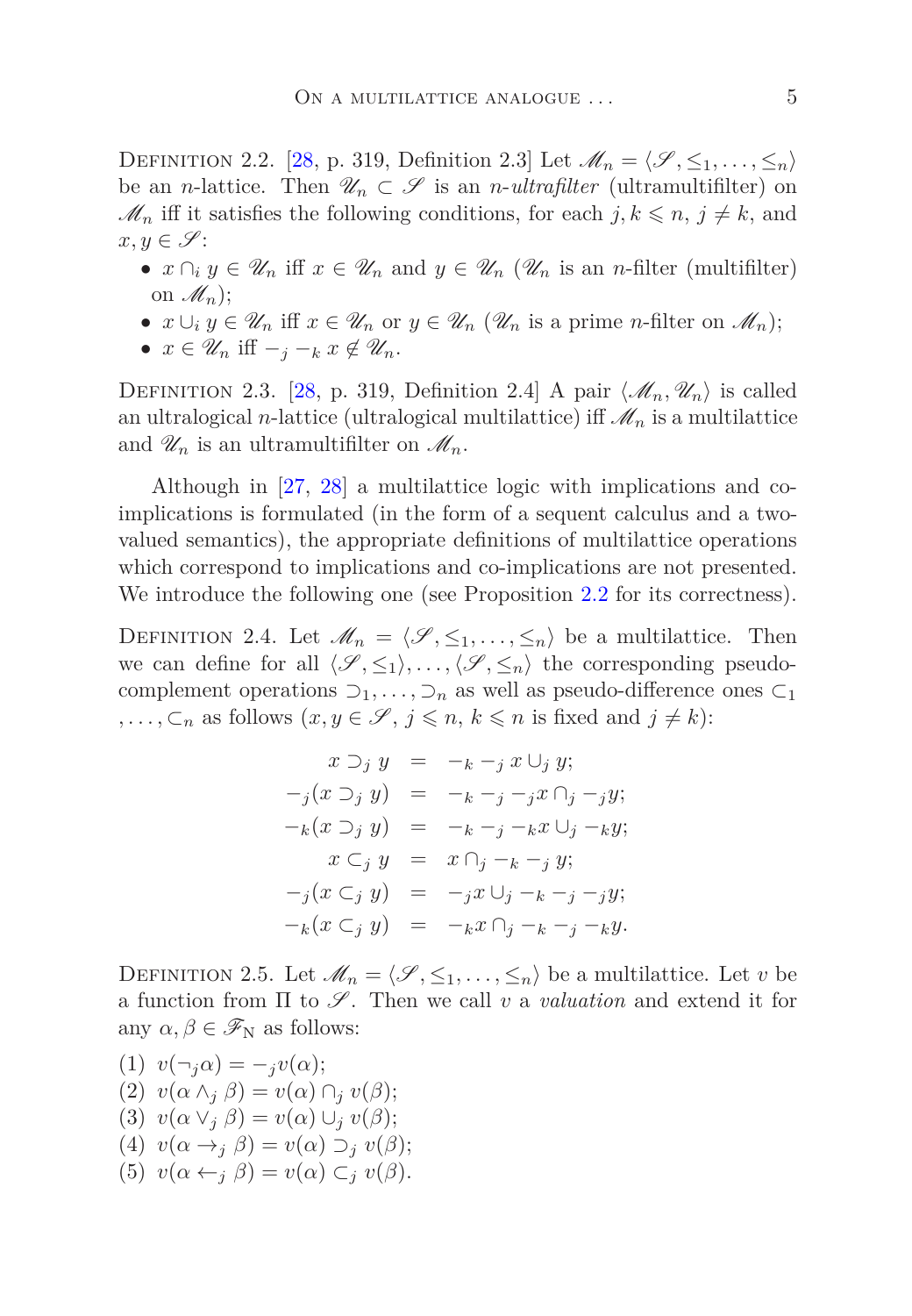The conditions for  $\neg_k \neg_i \alpha$ ,  $\neg_i (\alpha \wedge_i \beta)$ ,  $\neg_k (\alpha \wedge_i \beta)$ ,  $\neg_i (\alpha \vee_i \beta)$ , and  $\neg_k(\alpha \vee_j \beta)$  follow from points (1)–(3) which were presented in [\[51,](#page-46-0) p. 206, Definition 4.5]. Similarly, the conditions for  $\neg_j(\alpha \rightarrow_j \beta)$ ,  $\neg_k(\alpha \rightarrow_j \beta)$ ,  $\neg_i(\alpha \leftarrow_j \beta)$ , and  $\neg_k(\alpha \leftarrow_j \beta)$  follow from (1), (4), and (5).

<span id="page-5-0"></span>DEFINITION 2.6.  $[51, p. 206,$  $[51, p. 206,$  Definitions 4.6 and 5.3 The entailment relation in multilattice logic  $ML_n$  is defined as follows, for each  $\Gamma, \Delta \subseteq$  $\mathscr{F}_{N}$  and  $\alpha, \beta \in \mathscr{F}_{N}$ :

- (1)  $\alpha \models_i \beta$  iff for each multilattice  $\mathcal{M}_n$  and each valuation *v*, it holds that  $v(\alpha) \leq_i v(\beta)$ .
- (2)  $\Gamma \models_{ML_n} \Delta$  iff for each ultralogical multilattice  $\langle \mathcal{M}_n, \mathcal{U}_n \rangle$  and each valuation *v*, it holds that if  $v(\gamma) \in \mathscr{U}_n$  (for each  $\gamma \in \Gamma$ ), then  $v(\delta) \in$  $\mathscr{U}_n$  (for some  $\delta \in \Delta$ ).

<span id="page-5-1"></span>DEFINITION 2.7. Let  $\Gamma$ ,  $\Gamma$ <sub>1</sub>, ...,  $\Gamma$ <sub>*m*</sub>,  $\Delta$ ,  $\Delta$ <sub>1</sub>, ...,  $\Delta$ <sub>*m*</sub> be finite sets of  $\mathscr{L}_{\text{N}}$ -formulas. Then:

- $(1) \models_{ML_n} \Gamma \Rightarrow \Delta \text{ iff } \Gamma \models_{ML_n} \Delta;$
- (2) *Γ*<sup>1</sup> ⇒ *∆*1*, . . ., Γ<sup>m</sup>* ⇒ *∆<sup>m</sup>* |=ML*<sup>n</sup> Γ* ⇒ *∆* iff |=ML*<sup>n</sup> Γ*<sup>1</sup> ⇒ *∆*1, . . . ,  $\models$ **ML**<sub>n</sub></sub>  $\Gamma_m \Rightarrow \Delta_m$  implies  $\models$ **ML**<sub>n</sub>  $\Gamma \Rightarrow \Delta$ .

Using Theorem 5.4 from [\[51,](#page-46-0) p. 208] we obtain:

FACT 2.1. Let  $\alpha_1, \ldots, \alpha_l, \beta_1, \ldots, \beta_m \in \mathscr{F}_N$ . Then, for each  $j \leq n$ , it holds that:

$$
\alpha_1 \wedge_j \ldots \wedge_j \alpha_l \models_j \beta_1 \vee_j \ldots \vee_j \beta_m \text{ iff } \alpha_1, \ldots, \alpha_l \models_{\text{ML}_n} \beta_1, \ldots, \beta_m.
$$

Although in  $[27, 28]$  $[27, 28]$   $ML_n$  is presented in the form of sequent calculus, we introduce here its hypersequent formulation, since we will need it to formalize **MML**<sup>55</sup><sub>*n*</sub>. If  $H = G = \emptyset$ , then we deal with the ordinary sequent calculus for  $ML_n$  [\[27,](#page-44-5) [28\]](#page-44-8). The  $\{\neg_1, ..., \neg_n, \land_1, ..., \land_n, \lor_1, ..., \lor_n\}$ fragment of sequent calculus for  $ML_n$  (= sequent calculus for  $\mathbf{FDE}_n^n$ ) was introduced in [\[51\]](#page-46-0). Recall that  $n > 1$ ,  $j, k \leq n$ , and  $j \neq k$ .

The axioms of the hypersequent calculus for  $ML_n$  are as follows, for each  $\pi \in \Pi$ :

$$
(\mathbf{A}\mathbf{x})\ \pi \Rightarrow \pi \qquad (\mathbf{A}\mathbf{x}_{\neg})\ \neg_j \pi \Rightarrow \neg_j \pi
$$

The internal structural rules of the hypersequent calculus for  $ML_n$  are as follows:

$$
\text{(Cut)} \frac{\Gamma \Rightarrow \Delta, \alpha \mid H \qquad \alpha, \Theta \Rightarrow \Lambda \mid G}{\Gamma, \Theta \Rightarrow \Delta, \Lambda \mid H \mid G}
$$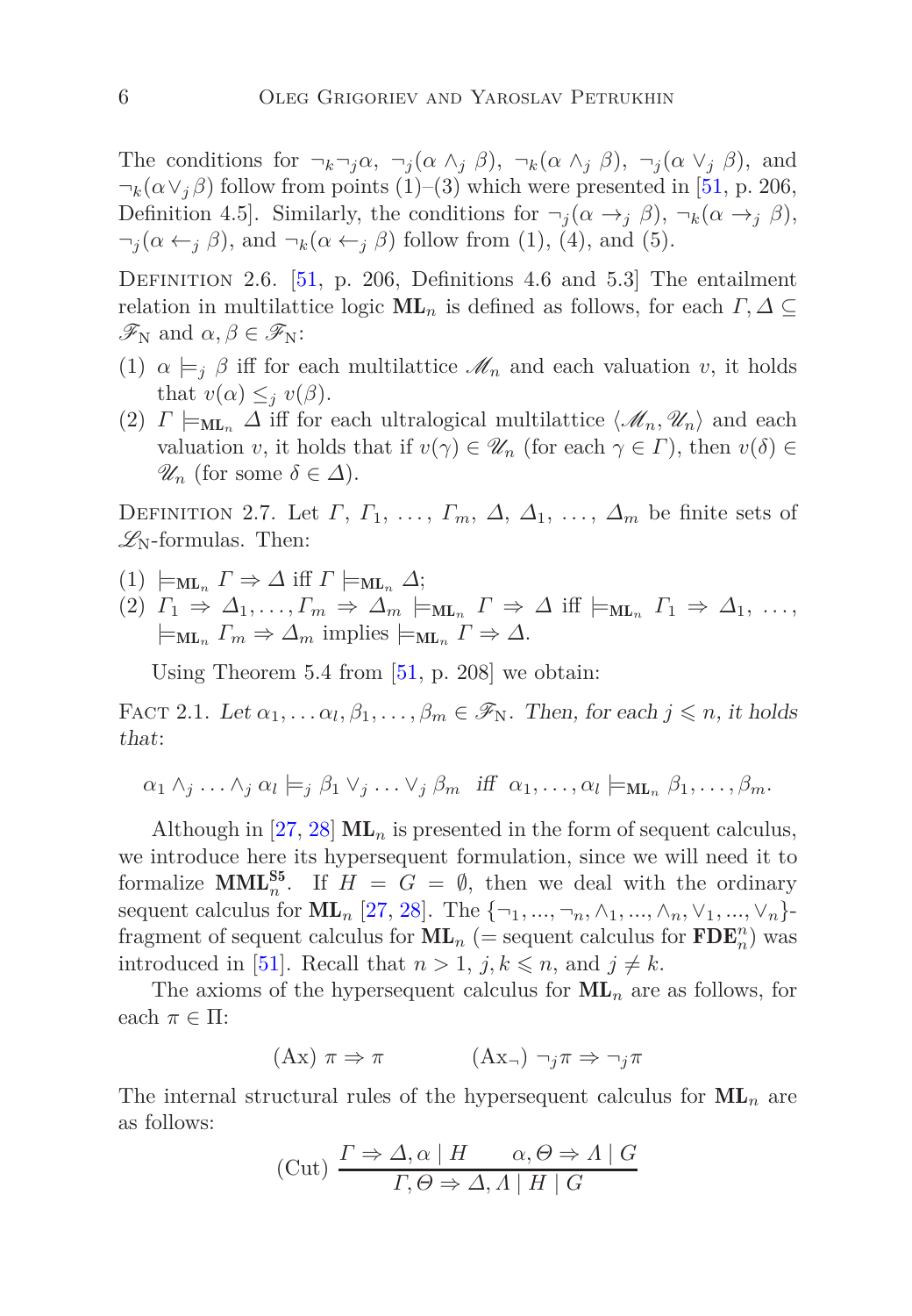$$
(\text{IW} \Rightarrow) \frac{\Gamma \Rightarrow \Delta \mid H}{\alpha, \Gamma \Rightarrow \Delta \mid H} \qquad (\Rightarrow \text{IW}) \frac{\Gamma \Rightarrow \Delta \mid H}{\Gamma \Rightarrow \Delta, \alpha \mid H}
$$

The external structural rules are as follows:

$$
(\text{EW}\Rightarrow) \frac{H}{\alpha \Rightarrow |H} \qquad (\Rightarrow \text{EW}) \frac{H}{\Rightarrow \alpha |H}
$$

The non-negated logical rules are as follows:

$$
(\wedge_{j} \Rightarrow) \frac{\alpha, \beta, \Gamma \Rightarrow \Delta \mid H}{\alpha \wedge_{j} \beta, \Gamma \Rightarrow \Delta \mid H} \qquad (\Rightarrow \wedge_{j}) \frac{\Gamma \Rightarrow \Delta, \alpha \mid H \qquad \Gamma \Rightarrow \Delta, \beta \mid G}{\Gamma \Rightarrow \Delta, \alpha \wedge_{j} \beta \mid H \mid G}
$$
  

$$
(\vee_{j} \Rightarrow) \frac{\alpha, \Gamma \Rightarrow \Delta \mid H \qquad \beta, \Gamma \Rightarrow \Delta \mid G}{\alpha \vee_{j} \beta, \Gamma \Rightarrow \Delta \mid H \mid G} \qquad (\Rightarrow \vee_{j}) \frac{\Gamma \Rightarrow \Delta, \alpha, \beta \mid H}{\Gamma \Rightarrow \Delta, \alpha \vee_{j} \beta \mid H}
$$
  

$$
(\rightarrow_{j} \Rightarrow) \frac{\Gamma \Rightarrow \Delta, \alpha \mid H \qquad \beta, \Theta \Rightarrow \Delta \mid G}{\alpha \rightarrow_{j} \beta, \Gamma, \Theta \Rightarrow \Delta, \Delta \mid H \mid G} \qquad (\Rightarrow \rightarrow_{j}) \frac{\alpha, \Gamma \Rightarrow \Delta, \beta \mid H}{\Gamma \Rightarrow \Delta, \alpha \rightarrow_{j} \beta \mid H}
$$
  

$$
(\leftarrow_{j} \Rightarrow) \frac{\alpha, \Gamma \Rightarrow \Delta, \beta \mid H}{\alpha \leftarrow_{j} \beta, \Gamma \Rightarrow \Delta \mid H} \qquad (\Rightarrow \leftarrow_{j}) \frac{\Gamma \Rightarrow \Delta, \alpha \mid H \qquad \beta, \Theta \Rightarrow \Delta \mid G}{\Gamma, \Theta \Rightarrow \Delta, \Delta, \alpha \leftarrow_{j} \beta \mid H \mid G}
$$

The *jj*-negated logical rules are as follows:

$$
(\neg_j \land_j \Rightarrow) \frac{\neg_j \alpha, \Gamma \Rightarrow \Delta \mid H \quad \neg_j \beta, \Gamma \Rightarrow \Delta \mid G}{\neg_j(\alpha \land_j \beta), \Gamma \Rightarrow \Delta \mid H \mid G} \quad (\Rightarrow \neg_j \land_j) \frac{\Gamma \Rightarrow \Delta, \neg_j \alpha, \neg_j \beta \mid H}{\Gamma \Rightarrow \Delta, \neg_j(\alpha \land_j \beta) \mid H}
$$
  

$$
(\neg_j \lor_j \Rightarrow) \frac{\neg_j \alpha, \neg_j \beta, \Gamma \Rightarrow \Delta \mid H}{\neg_j(\alpha \lor_j \beta), \Gamma \Rightarrow \Delta \mid H} \quad (\Rightarrow \neg_j \lor_j) \frac{\Gamma \Rightarrow \Delta, \neg_j \alpha \mid H \quad \Gamma \Rightarrow \Delta, \neg_j \beta \mid G}{\Gamma \Rightarrow \Delta, \neg_j(\alpha \lor_j \beta) \mid H \mid G}
$$
  

$$
(\neg_j \rightarrow_j \Rightarrow) \frac{\neg_j \beta, \Gamma \Rightarrow \Delta, \neg_j \alpha \mid H}{\neg_j(\alpha \rightarrow_j \beta), \Gamma \Rightarrow \Delta \mid H} \quad (\Rightarrow \neg_j \rightarrow_j) \frac{\Gamma \Rightarrow \Delta, \neg_j \beta \mid H \quad \neg_j \alpha, \Theta \Rightarrow \Lambda \mid G}{\Gamma, \Theta \Rightarrow \Delta, \Lambda, \neg_j(\alpha \rightarrow_j \beta) \mid H \mid G}
$$
  

$$
(\neg_j \leftarrow_j \Rightarrow) \frac{\Gamma \Rightarrow \Delta, \neg_j \beta \mid H \quad \neg_j \alpha, \Theta \Rightarrow \Lambda \mid G}{\neg_j(\alpha \leftarrow_j \beta), \Gamma, \Theta \Rightarrow \Delta, \Lambda \mid H \mid G} \quad (\Rightarrow \neg_j \leftarrow_j) \frac{\neg_j \beta, \Gamma \Rightarrow \Delta, \neg_j \alpha \mid H}{\Gamma \Rightarrow \Delta, \neg_j(\alpha \leftarrow_j \beta) \mid H}
$$
  

$$
(\neg_j \neg_j \Rightarrow) \frac{\alpha, \Gamma \Rightarrow \Delta \mid H}{\neg_j \neg_j \alpha, \Gamma \Rightarrow \Delta \mid H} \quad (\Rightarrow \neg_j \neg_j \gamma) \frac{\Gamma \Rightarrow \Delta, \alpha \mid H}{\Gamma \Rightarrow \Delta, \neg_j \neg_j \alpha \mid H}
$$

The *kj*-negated logical rules are as follows:

$$
(\neg_k \land_j \Rightarrow) \frac{\neg_k \alpha, \neg_k \beta, \Gamma \Rightarrow \Delta \mid H}{\neg_k(\alpha \land_j \beta), \Gamma \Rightarrow \Delta \mid H} \quad (\Rightarrow \neg_k \land_j) \frac{\Gamma \Rightarrow \Delta, \neg_k \alpha \mid H \quad \Gamma \Rightarrow \Delta, \neg_k \beta \mid G}{\Gamma \Rightarrow \Delta, \neg_k(\alpha \land_j \beta) \mid H \mid G}
$$
  

$$
(\neg_k \lor_j \Rightarrow) \frac{\neg_k \alpha, \Gamma \Rightarrow \Delta \mid H \quad \neg_k \beta, \Gamma \Rightarrow \Delta \mid G}{\neg_k(\alpha \lor_j \beta), \Gamma \Rightarrow \Delta \mid H \mid G} \quad (\Rightarrow \neg_k \lor_j) \frac{\Gamma \Rightarrow \Delta, \neg_k \alpha, \neg_k \beta \mid H}{\Gamma \Rightarrow \Delta, \neg_k(\alpha \lor_j \beta) \mid H}
$$
  

$$
(\neg_k \rightarrow_j \Rightarrow) \frac{\Gamma \Rightarrow \Delta, \neg_k \alpha \mid H \quad \neg_k \beta, \Theta \Rightarrow \Lambda \mid G}{\neg_k(\alpha \rightarrow_j \beta), \Gamma, \Theta \Rightarrow \Delta, \Lambda \mid H \mid G} \quad (\Rightarrow \neg_k \rightarrow_j) \frac{\neg_k \alpha, \Gamma \Rightarrow \Delta, \neg_k \beta \mid H}{\Gamma \Rightarrow \Delta, \neg_k(\alpha \rightarrow_j \beta) \mid H}
$$
  

$$
(\neg_k \leftrightarrow_j \Rightarrow) \frac{\neg_k \alpha, \Gamma \Rightarrow \Delta, \neg_k \beta \mid H}{\neg_k(\alpha \leftrightarrow_j \beta), \Gamma \Rightarrow \Delta \mid H} \quad (\neg_k \leftarrow_j \Rightarrow) \frac{\Gamma \Rightarrow \Delta, \neg_k \alpha \mid H \quad \neg_k \beta, \Theta \Rightarrow \Lambda \mid G}{\Gamma, \Theta \Rightarrow \Delta, \Lambda, \neg_k(\alpha \leftarrow_j \beta) \mid H \mid G}
$$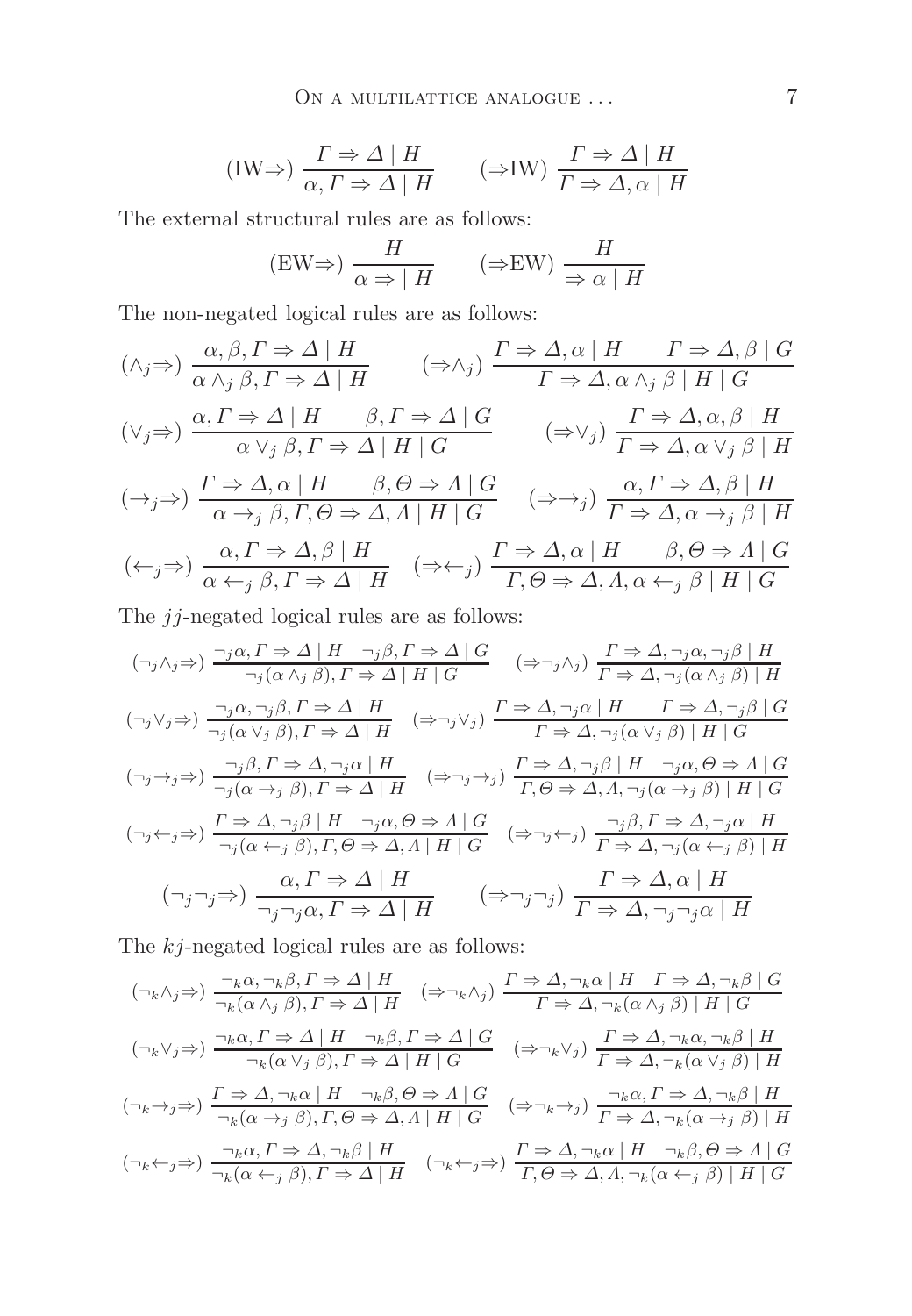$$
(\neg_k \neg_j \Rightarrow) \frac{\Gamma \Rightarrow \Delta, \alpha \mid H}{\neg_k \neg_j \alpha, \Gamma \Rightarrow \Delta \mid H} \qquad (\Rightarrow \neg_k \neg_j) \frac{\alpha, \Gamma \Rightarrow \Delta \mid H}{\Gamma \Rightarrow \Delta, \neg_k \neg_j \alpha \mid H}
$$

The notion of a proof in the hypersequent calculus for  $ML_n$  is defined in a standard way. As follows from [\[27\]](#page-44-5), this calculus enjoys cut elimination. The rules of *internal weakening* are redundant, if we formulate axioms in the following way:

$$
(\mathbf{A}\mathbf{x}') \; \Gamma, \pi \Rightarrow \Delta, \pi \qquad (\mathbf{A}\mathbf{x}'') \; \Gamma, \neg_j \pi \Rightarrow \Delta, \neg_j \pi
$$

By a routine check, the formulation with these generalized axioms is equivalent to the original one. In order to shorten the proofs we will use the one with  $(Ax')$  and  $(Ax'_{-})$ .

<span id="page-7-0"></span>PROPOSITION 2.2. The following sequents are provable in  $ML_n$ :

(1) 
$$
\alpha \rightarrow_j \beta \Leftrightarrow \neg_k \neg_j \alpha \lor_j \beta;
$$
  
\n(2)  $\neg_j(\alpha \rightarrow_j \beta) \Leftrightarrow \neg_k \neg_j \neg_j \alpha \land_j \neg_j \beta;$   
\n(3)  $\neg_k(\alpha \rightarrow_j \beta) \Leftrightarrow \neg_k \neg_j \neg_k \alpha \lor_j \neg_k \beta;$   
\n(4)  $\alpha \leftarrow_j \beta \Leftrightarrow \alpha \land_j \neg_k \neg_j \beta;$   
\n(5)  $\neg_j(\alpha \leftarrow_j \beta) \Leftrightarrow \neg_j \alpha \lor_j \neg_k \neg_j \neg_j \beta;$   
\n(6)  $\neg_k(\alpha \leftarrow_j \beta) \Leftrightarrow \neg_k \alpha \land_j \neg_k \neg_j \neg_k \beta.$ 

PROOF. As an example, we prove the cases  $(1)$ – $(3)$ .

$$
\frac{\alpha \Rightarrow \alpha \qquad \beta \Rightarrow \beta}{\alpha, \alpha \rightarrow_j \beta \Rightarrow \beta} (\rightarrow_j \Rightarrow)
$$

$$
\frac{\alpha \Rightarrow \alpha \qquad \beta \Rightarrow \beta}{\alpha \rightarrow_j \beta \Rightarrow \neg_k \neg_j \alpha, \beta} (\Rightarrow \neg_k \neg_j)
$$

$$
\frac{\alpha \Rightarrow \beta, \alpha}{\alpha \rightarrow_j \beta \Rightarrow \neg_k \neg_j \alpha \vee_j \beta} (\Rightarrow \vee_j)
$$

$$
\frac{\alpha \Rightarrow \beta, \alpha}{\alpha, \neg_k \neg_j \alpha \Rightarrow \beta} (\neg_k \neg_j \Rightarrow \alpha, \beta \Rightarrow \beta}{\alpha, \beta \Rightarrow \beta} (\Rightarrow \vee_j)
$$

$$
\frac{\alpha, \neg_k \neg_j \alpha \vee_j \beta \Rightarrow \beta}{\neg_k \neg_j \alpha \vee_j \beta \Rightarrow \alpha \rightarrow_j \beta} (\Rightarrow \rightarrow_j)
$$

$$
\frac{\gamma_j \alpha, \gamma_j \beta \Rightarrow \gamma_j \alpha}{\gamma_j \beta \Rightarrow \gamma_j \alpha, \gamma_j \alpha} \Rightarrow (\Rightarrow \neg_k \neg_j) \qquad \gamma_j \beta \Rightarrow \gamma_j \beta, \neg_j \alpha}{\gamma_j \beta \Rightarrow \neg_k \neg_j \neg_j \alpha \land_j \neg_j \beta, \neg_j \alpha} \Rightarrow (\Rightarrow \land_j)
$$
\n
$$
\frac{\gamma_j \beta \Rightarrow \neg_k \neg_j \neg_j \alpha \land_j \neg_j \beta}{\gamma_j (\alpha \Rightarrow_j \beta) \Rightarrow \neg_k \neg_j \neg_j \alpha \land_j \neg_j \beta} \Rightarrow (\neg_j \rightarrow_j \Rightarrow)}
$$
\n
$$
\frac{\neg_j \beta \Rightarrow \neg_j \beta \qquad \neg_j \alpha \Rightarrow \neg_j \alpha}{\neg_j \beta \Rightarrow \neg_j (\alpha \Rightarrow_j \beta), \neg_j \alpha} \Rightarrow (\Rightarrow \neg_j \Rightarrow_j \Rightarrow \neg_j \alpha \Rightarrow \neg_j \alpha \Rightarrow \neg_j \alpha \Rightarrow \neg_j \alpha \Rightarrow \neg_j \alpha \Rightarrow \neg_j \alpha \Rightarrow \neg_j \alpha \Rightarrow \neg_j \alpha \Rightarrow \neg_j \alpha \Rightarrow \neg_j \alpha \Rightarrow \neg_j \alpha \Rightarrow \neg_j \alpha \Rightarrow \neg_j \alpha \Rightarrow \neg_j \alpha \Rightarrow \neg_j \alpha \Rightarrow \neg_j \alpha \Rightarrow \neg_j \alpha \Rightarrow \neg_j \alpha \Rightarrow \neg_j \alpha \Rightarrow \neg_j \alpha \Rightarrow \neg_j \alpha \Rightarrow \neg_j \alpha \Rightarrow \neg_j \alpha \Rightarrow \neg_j \alpha \Rightarrow \neg_j \alpha \Rightarrow \neg_j \alpha \Rightarrow \neg_j \alpha \Rightarrow \neg_j \alpha \Rightarrow \neg_j \alpha \Rightarrow \neg_j \alpha \Rightarrow \neg_j \alpha \Rightarrow \neg_j \alpha \Rightarrow \neg_j \alpha \Rightarrow \neg_j \alpha \Rightarrow \neg_j \alpha \Rightarrow \neg_j \alpha \Rightarrow \neg_j \alpha \Rightarrow \neg_j \alpha \Rightarrow \neg_j \alpha \Rightarrow \neg_j \alpha \Rightarrow \neg_j \alpha \Rightarrow \neg_j \alpha \Rightarrow \neg_j \alpha \Rightarrow \neg_j \alpha \Rightarrow \neg_j \alpha \Rightarrow \neg_j \alpha \Rightarrow \neg_j \alpha \Rightarrow \neg_j \alpha \Rightarrow \neg_j \alpha \Rightarrow \neg_j \alpha \Rightarrow \neg_j \alpha \Rightarrow \neg_j \alpha \Rightarrow \neg_j \alpha \Rightarrow \neg_j \alpha \Rightarrow \neg_j \alpha \Rightarrow \neg_j \alpha \Rightarrow \neg_j \alpha \Rightarrow \neg_j \alpha \Rightarrow \neg_j \alpha \Rightarrow \neg_j \alpha \Rightarrow \neg_j \alpha \Rightarrow \neg_j \alpha \Rightarrow \neg_j \alpha \Rightarrow \neg_j \alpha \Rightarrow \neg_j \alpha \Rightarrow \neg_j \alpha \Rightarrow \neg_j \alpha \Rightarrow \neg_j \alpha \Rightarrow \neg_j \alpha \Rightarrow \neg_j \alpha \Rightarrow \
$$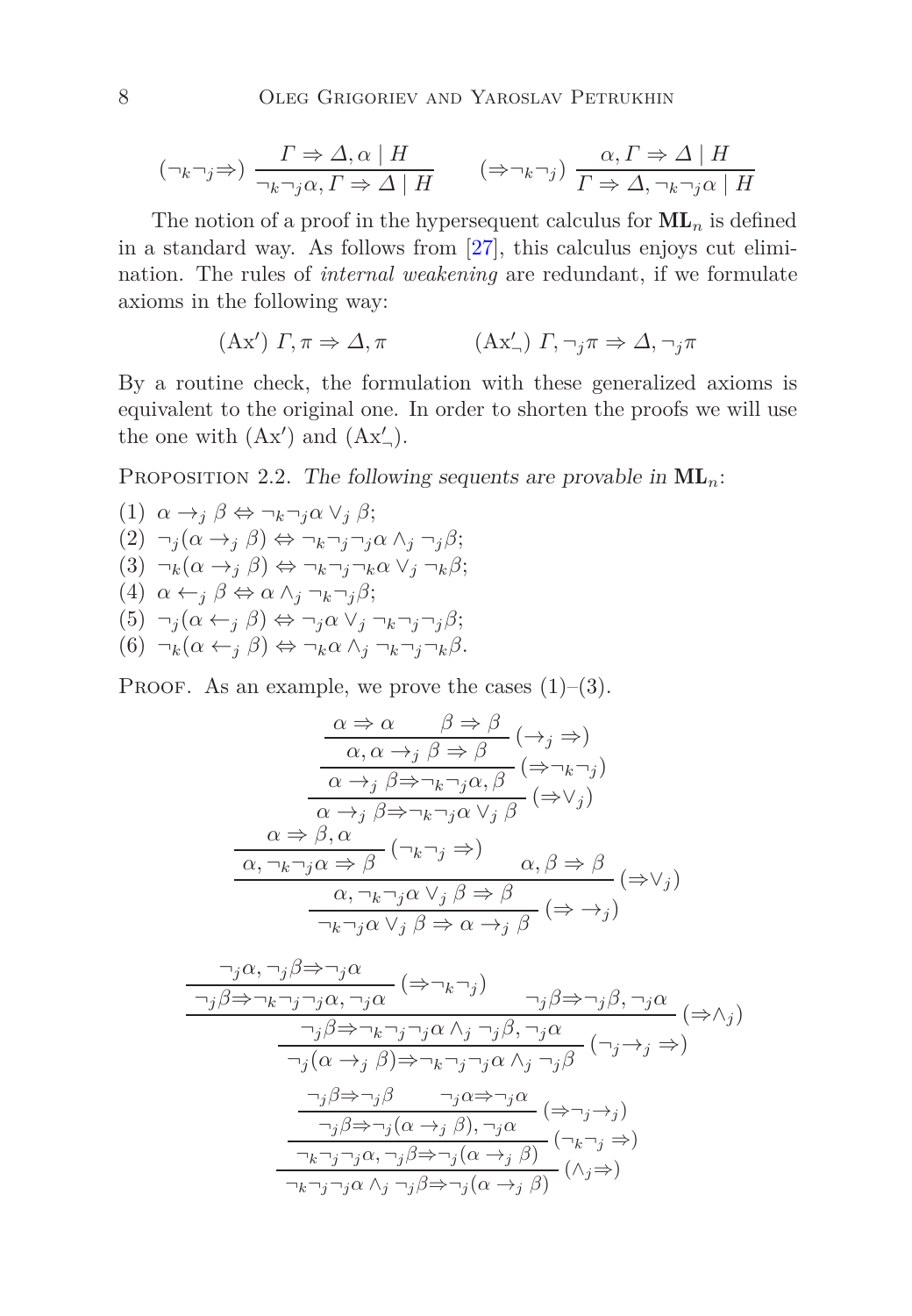$$
\frac{\neg_k \alpha \Rightarrow \neg_k \alpha \qquad \neg_k \beta \Rightarrow \neg_k \beta}{\neg_k \alpha, \neg_k (\alpha \to_j \beta) \Rightarrow \neg_k \beta} (\neg_k \to_j \Rightarrow)
$$
\n
$$
\frac{\neg_k (\alpha \to_j \beta) \Rightarrow \neg_k \neg_j \neg_k \alpha, \neg_k \beta}{\neg_k (\alpha \to_j \beta) \Rightarrow \neg_k \neg_j \neg_k \alpha, \neg_k \beta} (\Rightarrow \vee_j)
$$
\n
$$
\frac{\neg_k \alpha \Rightarrow \neg_k \beta, \neg_k \alpha}{\neg_k \alpha \Rightarrow \neg_k \beta} (\Rightarrow \vee_j \Rightarrow \neg_k \alpha \lor_j \neg_k \beta}
$$
\n
$$
\frac{\neg_k \alpha \Rightarrow \neg_k \beta, \neg_k \alpha}{\neg_k \neg_j \neg_k \alpha, \neg_k \alpha \Rightarrow \neg_k \beta} (\neg_k \neg_j \Rightarrow \neg_k \beta \Rightarrow \neg_k \beta}{\neg_k \neg_j \neg_k \alpha \lor_j \neg_k \beta \Rightarrow \neg_k (\alpha \to_j \beta)} (\Rightarrow \neg_k \to_j)
$$

#### 3. What is modal multillatice logic?

<span id="page-8-0"></span>DEFINITION 3.1. [\[28,](#page-44-8) p. 320, Definition 2.5] A multilattice  $\mathcal{M}_n = \{\mathcal{S}, \leq_1\}$ *,...,*  $\leq_n$  is called *S4-modal* iff for each  $j \leq n$  the unary operations of *interior*  $I_j$  and *closure*  $C_j$  can be defined on  $\mathscr{S}$ , satisfying the following conditions  $(x, y \in \mathscr{S})$ :

<span id="page-8-2"></span><span id="page-8-1"></span>
$$
I_j(x) \leq_j x;
$$
 (decreasing)  
\n
$$
I_j(x) = I_j I_j(x);
$$
 (idempotent)  
\n
$$
I_j(x \cap_j y) \leq_j I_j(x) \cap_j I_j(y);
$$
 (sub-multiplicative)  
\n
$$
x \leq_j C_j(x);
$$
 (increasing)  
\n
$$
C_j(x) \cup_j C_j(y) \leq_j C_j(x \cup_j y).
$$
 (sub-additive)

DEFINITION 3.2. Let  $\mathcal{M}_n = \langle \mathcal{S}, \leq_1, \ldots, \leq_n \rangle$  be an S4-modal multilattice. Let *v* be a valuation as in Definition [2.5.](#page-4-0) Then we extend it for modal formulas as follows:

(1) 
$$
v(\Box_j \alpha) = I_j v(\alpha),
$$
  
(2)  $v(\land \alpha) = C_v(\alpha).$ 

(2) 
$$
v(\Diamond_j \alpha) = C_j v(\alpha)
$$
.

An algebraic completeness of  $\text{MML}_n$  with respect to an S4-modal multilattices is left as an open problem in [\[28\]](#page-44-8). However, it was solved in [\[19\]](#page-44-10). But the formulation of the notion of S4-modal multilattice was changed in [\[19,](#page-44-10) Definition 41]. The conditions [\(sub-multiplicative\)](#page-8-1) and [\(sub-additive\)](#page-8-2) were strengthened as follows:

$$
I_j(x \cap_j y) = I_j(x) \cap_j I_j(y);
$$
 (multiplicative)  

$$
C_j(x) \cup_j C_j(y) = C_j(x \cup_j y).
$$
 (additive)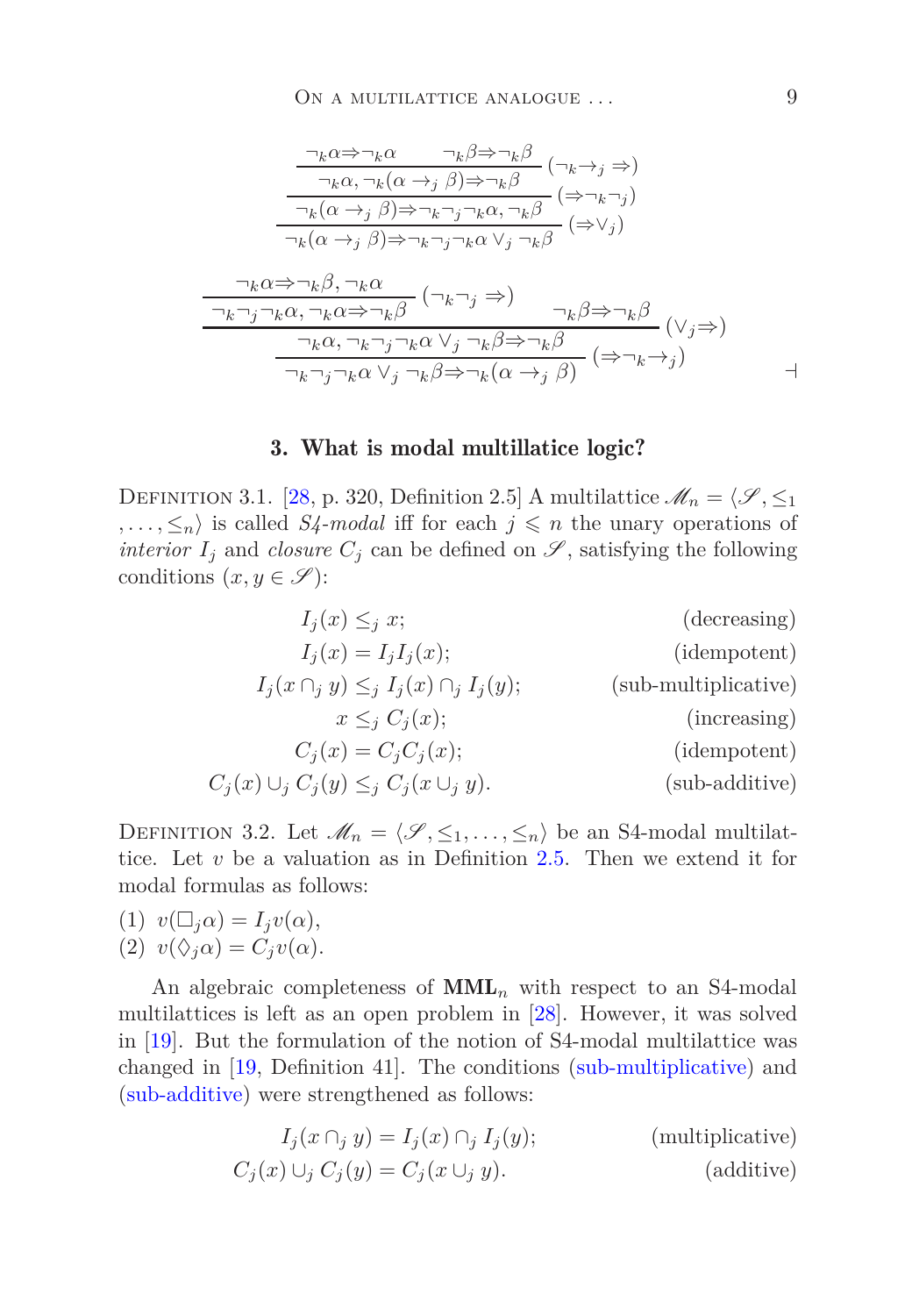Moreover, the following six conditions were added:

$$
x \leq_j y \text{ implies } I_j(x) \leq_j I_j(y); \qquad (I\text{-monotonicity})
$$
  
\n
$$
x \leq_j y \text{ implies } C_j(x) \leq_j C_j(y); \qquad (C\text{-monotonicity})
$$
  
\n
$$
-jI_j(x) = C_j(-jx); \qquad (-jI_j\text{-definition})
$$
  
\n
$$
-jC_j(x) = I_j(-jx); \qquad (-jC_j\text{-definition})
$$
  
\n
$$
-kI_j(x) = I_j(-kx); \qquad (-kI_j\text{-definition})
$$
  
\n
$$
-kC_j(x) = C_j(-kx).
$$
  
\n
$$
(-kC_j\text{-definition})
$$

We present below the notion of S5-modal multilattice.

DEFINITION 3.3. An S4-modal multilattice  $\mathcal{M}_n = \langle \mathcal{S}, \leq_1, \ldots, \leq_n \rangle$  (in a sense of [\[19,](#page-44-10) Definition 41]) is called *S5-modal* iff for each  $j \leq n$  and  $x \in \mathscr{S}$  it satisfies the following condition:

$$
C_j(x) \leq_j I_j(C_j(x)).\tag{5}
$$

Let us clarify some important issues regarding MML*n*. Kamide and Shramko formulate a sequent calculus for  $\text{MML}_n$  in the spirit of the one for S4 which is based on Ohnishi and Matsumoto's works [\[42,](#page-45-6) [43\]](#page-45-7). The standard **S4**-style rules for  $\Box$  are as follows:

$$
(\Box \Rightarrow) \frac{\alpha, \Gamma \Rightarrow \Delta}{\Box \alpha, \Gamma \Rightarrow \Delta} \qquad (\Rightarrow \Box) \frac{\Box \Gamma \Rightarrow \alpha}{\Box \Gamma \Rightarrow \Box \alpha}
$$

If one considers a formulation of **S4** having  $\Box$  as the only modal operator, then, as follows from [\[42,](#page-45-6) [43\]](#page-45-7), a sequent calculus for classical logic supplied with these rules gives a sound and complete sequent calculus for S4.

If one considers a formulation of **S4** having  $\Diamond$  as the only modal operator, then, one should consider the following rules instead of  $(\Rightarrow \Box)$ and  $(\square \Rightarrow)$ :

$$
(\Diamond \Rightarrow) \frac{\alpha \Rightarrow \Diamond \Gamma}{\Diamond \alpha \Rightarrow \Diamond \Gamma} \qquad (\Rightarrow \Diamond) \frac{\Gamma \Rightarrow \Delta, \alpha}{\Gamma \Rightarrow \Delta, \Diamond \alpha}
$$

However, as follows from Kripke's paper [\[31\]](#page-45-13), if one wants to deal with **S4** having both  $\Box$  and  $\Diamond$ , then its not enough to just add the rules  $(\Box \Rightarrow), (\Rightarrow \Box), (\Diamond \Rightarrow), \text{ and } (\Rightarrow \Diamond)$  to a sequent formulation of classical logic, since in this system the sequents  $\Box \alpha \Leftrightarrow \neg \Diamond \neg \alpha$  and  $\Diamond \alpha \Leftrightarrow \neg \Box \neg \alpha$ are unprovable. In order to avoid such situation, one should consider the following rules instead of  $(\Rightarrow \Box)$  and  $(\Diamond \Rightarrow)$ :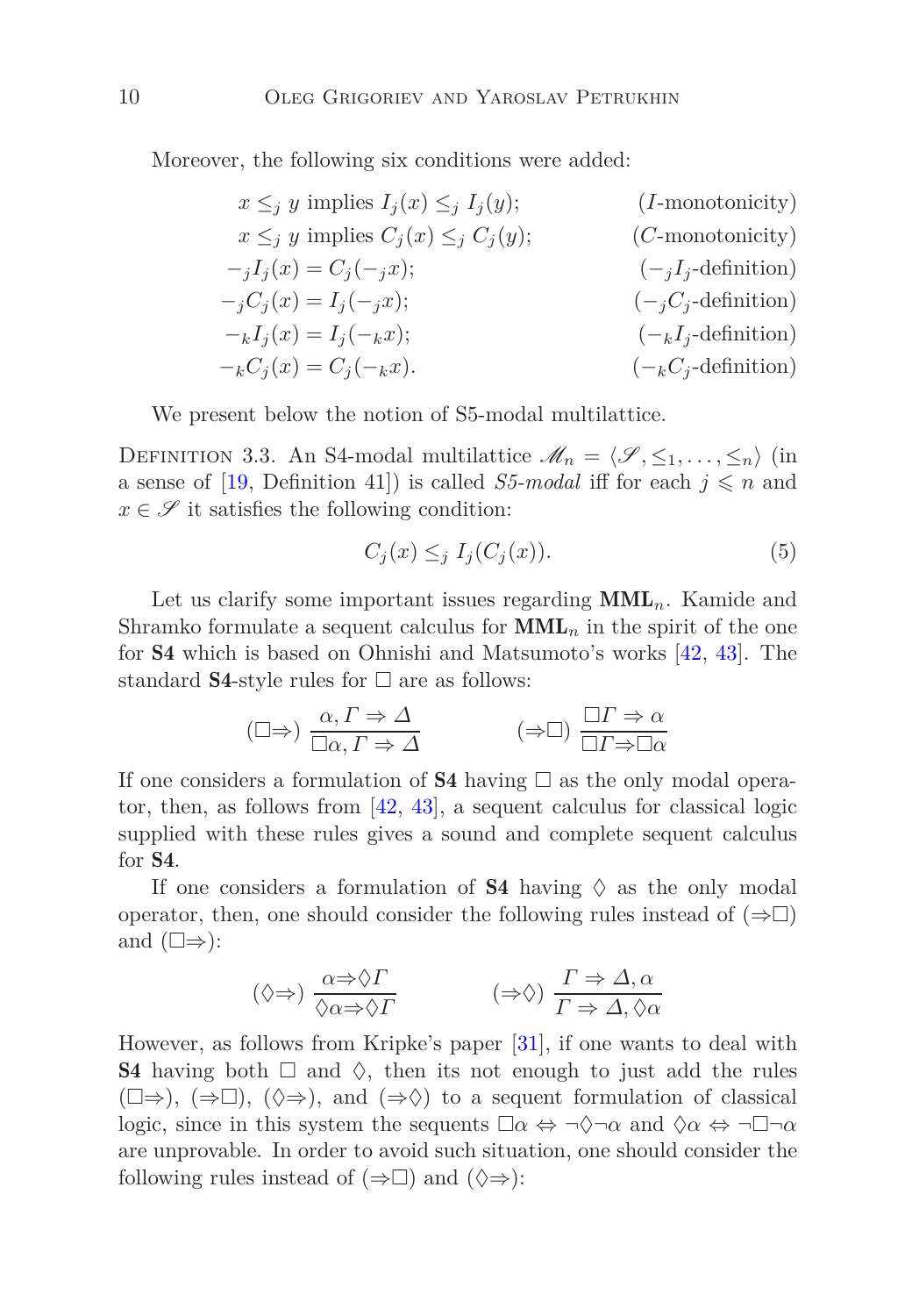$$
(\Rightarrow \Box^4) \frac{\Box \Gamma \Rightarrow \Diamond \Delta, \alpha}{\Box \Gamma \Rightarrow \Diamond \Delta, \Box \alpha} \qquad (\Diamond^4 \Rightarrow) \frac{\alpha, \Box \Gamma \Rightarrow \Diamond \Delta}{\Diamond \alpha, \Box \Gamma \Rightarrow \Diamond \Delta}
$$

A similar situation holds for the other modal logics. For more details one may consult Fitting's monograph [\[13\]](#page-43-4) or Indrzejczak's one [\[21\]](#page-44-11).

What is the most important for us in this story is that Kamide and Shramko [\[28\]](#page-44-8) use a *non*-complete version of a sequent calculus of S4. They just add the rules  $(\Box \Rightarrow), (\Rightarrow \Box), (\Diamond \Rightarrow), \text{ and } (\Rightarrow \Diamond)$  to a classical sequent calculus. Then they present a Kripke semantics for MML*<sup>n</sup>* and provide semantical and syntactical embeddings of MML*<sup>n</sup>* into **S4** and conclude that  $MML_n$  is sound a complete with respect to its Kripke semantics due to embeddings and the completeness theorem for S4. However, as we have already noted, they use a non-complete version of a sequent calculus for S4. Hence, Kripke completness does not hold for their version of  $\text{MML}_n$  as well. In particular, the sequents  $\Box_j \alpha \Leftrightarrow \neg_j \neg_k \Diamond_j \neg_j \neg_k \alpha$  and  $\Diamond_j \alpha \Leftrightarrow \neg_j \neg_k \Box_j \neg_j \neg_k \alpha$  (*k* is fixed and  $k \leq n$ ) are valid, but are not provable in their calculus.

It is interesting that, as follows from [\[19\]](#page-44-10), the algebraic completeness theorem holds for Kamide and Shramko's original formulation of  $\text{MML}_n$ , since it is generally not the case that the equalities  $I_i(x)$  $-$ *j* −*k*  $C_j$  (−*j* −*k x*) and  $C_j$  (*x*) = −*j* −*k*  $I_j$  (−*j* −*k x*) hold for S4-modal multilattices.

In the next section, we present an alternative formulation of a sequent calculus for **MML**<sub>n</sub> such that the sequents  $\Box_j \alpha \Leftrightarrow \neg_j \neg_k \Diamond_j \neg_j \neg_k \alpha$  and  $\Diamond_i \alpha \Leftrightarrow \neg_i \neg_k \Box_i \neg_j \neg_k \alpha$  are provable in it. We establish Kripke completeness, cut elimination, and decidability for it.

## $4.$  The formulation of  $\mathrm{MML}_n^\mathrm{S5}$

#### 4.1. Hypersequent calculus for S5

First of all, let us present Restall's hypersequent calculus for S5 [\[48\]](#page-46-12). The only axiom of Restall's calculus is as follows, for each propositional variable  $\pi$ <sup>:[1](#page-10-0)</sup>

(Ax) *π* ⇒ *π*

<span id="page-10-0"></span><sup>&</sup>lt;sup>1</sup> In Restall's original formulation this axiom is as follows:  $\alpha \Rightarrow \alpha$ , for each  $\alpha \in \mathscr{F}$ . By induction, it is possible to show that axiom  $\alpha \Rightarrow \alpha$  is provable in our formulation. However, we use axiom  $\pi \Rightarrow \pi$  in order to prove embedding theorems by Kamide and Shramko's method [\[28\]](#page-44-8).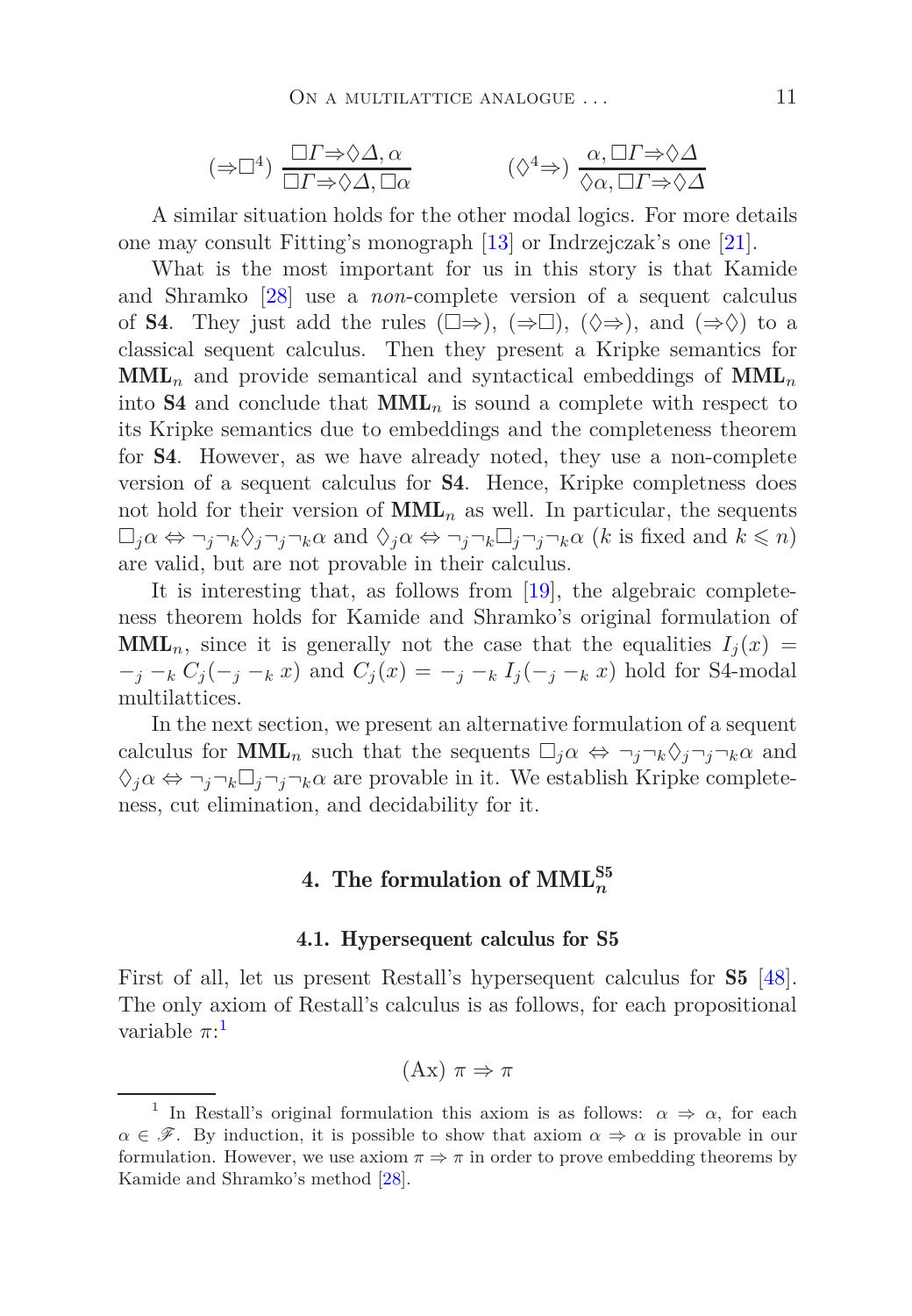The internal structural rules of the hypersequent calculus for S5 are (Cut), (IW $\Rightarrow$ ), and ( $\Rightarrow$ IW). The external structural rules of hypersequent calculus for **S5** are (EW⇒) and ( $\Rightarrow$ EW) as well as the following one:

(Merge) 
$$
\frac{\Gamma \Rightarrow \Delta \mid \Theta \Rightarrow \Lambda \mid H}{\Gamma, \Theta \Rightarrow \Delta, \Lambda \mid H}
$$

The non-modal logical rules of the hypersequent calculus for S5 are as follows<sup>[2](#page-11-0)</sup>:

$$
(\wedge \Rightarrow) \frac{\alpha, \beta, \Gamma \Rightarrow \Delta \mid H}{\alpha \wedge \beta, \Gamma \Rightarrow \Delta \mid H} \qquad (\Rightarrow \wedge) \frac{\Gamma \Rightarrow \Delta, \alpha \mid H \qquad \Gamma \Rightarrow \Delta, \beta \mid G}{\Gamma \Rightarrow \Delta, \alpha \wedge \beta \mid H \mid G}
$$

$$
(\vee \Rightarrow) \frac{\alpha, \Gamma \Rightarrow \Delta \mid H \qquad \beta, \Gamma \Rightarrow \Delta \mid G}{\alpha \vee \beta, \Gamma \Rightarrow \Delta \mid H \mid G} \qquad (\Rightarrow \vee) \frac{\Gamma \Rightarrow \Delta, \alpha, \beta \mid H}{\Gamma \Rightarrow \Delta, \alpha \vee \beta \mid H}
$$

$$
(\rightarrow \Rightarrow) \frac{\Gamma \Rightarrow \Delta, \alpha \mid H \qquad \beta, \Theta \Rightarrow \Delta \mid G}{\alpha \Rightarrow \beta, \Gamma, \Theta \Rightarrow \Delta, \Delta \mid H \mid G} \qquad (\Rightarrow \rightarrow) \frac{\alpha, \Gamma \Rightarrow \Delta, \beta \mid H}{\Gamma \Rightarrow \Delta, \alpha \rightarrow \beta \mid H}
$$

$$
(\leftarrow \Rightarrow) \frac{\alpha, \Gamma \Rightarrow \Delta, \beta \mid H}{\alpha \leftarrow \beta, \Gamma \Rightarrow \Delta \mid H} \qquad (\Rightarrow \leftarrow) \frac{\Gamma \Rightarrow \Delta, \alpha \mid H \qquad \beta, \Theta \Rightarrow \Delta \mid G}{\Gamma, \Theta \Rightarrow \Delta, \Delta, \alpha \leftarrow \beta \mid H \mid G}
$$

$$
(\rightarrow \Rightarrow) \frac{\Gamma \Rightarrow \Delta, \alpha \mid H}{\neg \alpha, \Gamma \Rightarrow \Delta \mid H} \qquad (\Rightarrow \leftarrow) \frac{\alpha, \Gamma \Rightarrow \Delta \mid H}{\Gamma \Rightarrow \Delta, \neg \alpha \mid H}
$$

The modal logical rules of the hypersequent calculus for S5 are as  $follows<sup>3</sup>$  $follows<sup>3</sup>$  $follows<sup>3</sup>$ : *α, Γ* ⇒ *∆* | *H* ⇒ *α* | *H*

$$
(\Box \Rightarrow) \frac{\alpha, \Gamma \Rightarrow \Delta \mid H}{\Box \alpha \Rightarrow \Gamma \Rightarrow \Delta \mid H} \qquad (\Rightarrow \Box) \frac{\Rightarrow \alpha \mid H}{\Rightarrow \Box \alpha \mid H}
$$

$$
(\Diamond \Rightarrow) \frac{\alpha \Rightarrow \mid H}{\Diamond \alpha \Rightarrow \mid H} \qquad (\Rightarrow \Diamond) \frac{\Gamma \Rightarrow \Delta, \alpha \mid H}{\Gamma \Rightarrow \Delta \mid \Rightarrow \Diamond \alpha \mid H}
$$

Using the well-known definition  $(Df_{\Diamond}) \Diamond \alpha := \neg \Box \neg \alpha$ , we show the derivability of the rules for  $\diamond$  via all the other ones:

$$
\frac{\alpha \Rightarrow |H}{\Rightarrow \neg \alpha | H} (\Rightarrow \neg) \qquad \frac{\Gamma \Rightarrow \Delta, \alpha | H}{\neg \alpha, \Gamma \Rightarrow \Delta | H} (\neg \Rightarrow) \n\Rightarrow \Box \neg \alpha | H} (\Rightarrow \Box) \qquad \frac{\Box \neg \alpha \Rightarrow |\Gamma \Rightarrow \Delta | H} (\Box \Rightarrow) \n\frac{\Box \neg \alpha \Rightarrow |\Gamma \Rightarrow \Delta | H} (\Rightarrow \neg) \n\frac{\Box \neg \alpha \Rightarrow |\Gamma \Rightarrow \Delta | H} (\Rightarrow \neg) \n\Rightarrow \Box \neg \alpha | \Gamma \Rightarrow \Delta | H} (\text{Df}_{\Diamond}) \n\frac{\Rightarrow \Diamond \alpha | \Gamma \Rightarrow \Delta | H} (\text{Df}_{\Diamond})
$$

<sup>2</sup> Following Kamide and Shramko's paper [\[28\]](#page-44-8), we extend Restall's original formulation by the rules for  $\vee$ ,  $\rightarrow$ , and  $\leftarrow$ .

<span id="page-11-1"></span><span id="page-11-0"></span><sup>3</sup> We extend Restall's original formulation by the rules for  $\Diamond$ .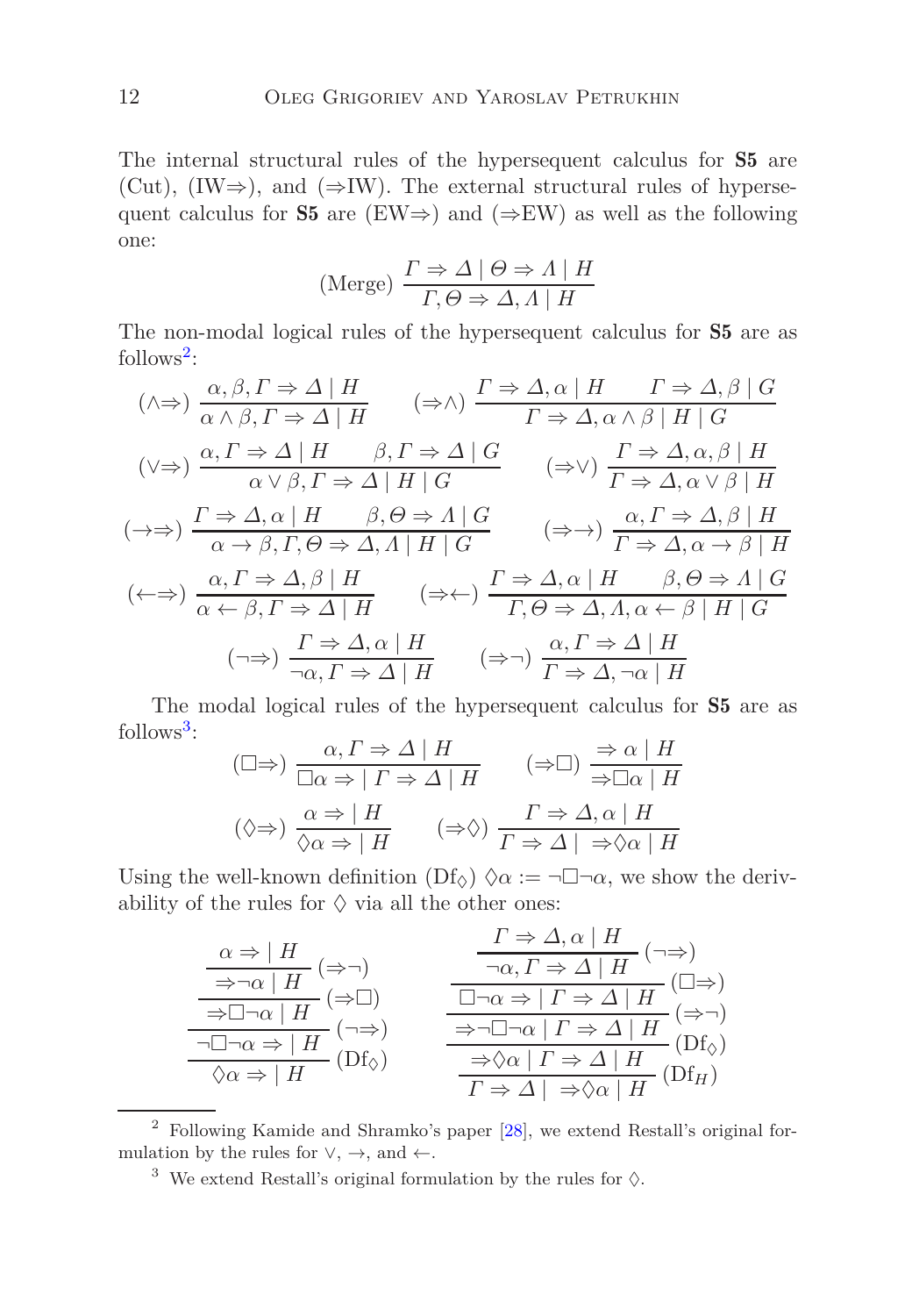where  $(Df_H)$  stands for the definition of a hypersequent. Since a hypersequent is a multiset of sequents, we can permute sequents without using the special rule for doing it, called external permutation.

On the other hand, using the well-known definition  $(Df_{\Box})$   $\square \alpha :=$  $\neg \Diamond \neg \alpha$ , we show the derivability of the rules for  $\Box$  via all the other ones:

$$
\frac{\Rightarrow \alpha \mid H}{\neg \alpha \Rightarrow \mid H} (\neg \Rightarrow) \qquad \frac{\alpha, \Gamma \Rightarrow \Delta \mid H}{\Gamma \Rightarrow \Delta, \neg \alpha \mid H} (\Rightarrow \neg) \n\frac{\Diamond \neg \alpha \Rightarrow \mid H}{\Diamond \neg \alpha \Rightarrow \mid H} (\Rightarrow \Diamond) \n\frac{\neg \neg \Diamond \neg \alpha \mid H}{\Diamond \neg \Diamond \neg \alpha \mid H} (\Rightarrow \neg) \n\frac{\neg \Diamond \neg \alpha \mid H}{\Diamond \neg \Diamond \neg \alpha \mid H} (\neg \Rightarrow) \n\frac{\Gamma \Rightarrow \Delta \mid \neg \Diamond \neg \alpha \Rightarrow \mid H}{\Gamma \Rightarrow \Delta \mid \neg \Diamond \neg \alpha \Rightarrow \mid H} (\Box f_{\Box}) \n\frac{\Gamma \Rightarrow \Delta \mid \Box \alpha \Rightarrow \mid H}{\Box \alpha \Rightarrow \mid H} (\Box f_{H})
$$

What is important for the further exposition is that  $(Df_{\circ})$  and  $(Df_{\Box})$ are provable in the above mentioned hypersequent calculus for S5:

| $\frac{\alpha \Rightarrow \alpha}{\neg \alpha, \alpha \Rightarrow} (\neg \Rightarrow)$ $\frac{\Box \neg \alpha \Rightarrow \alpha \Rightarrow}{\Box \neg \alpha \Rightarrow \alpha \Rightarrow} (\Box \Rightarrow)$<br>$\begin{array}{c}\n\overbrace{\Box \neg \alpha \Rightarrow  \ \Diamond \alpha \Rightarrow} (\Diamond \Rightarrow) \\ \overbrace{\Box \neg \alpha, \Diamond \alpha \Rightarrow} (\text{Merge}) \\ \overbrace{\Diamond \alpha \Rightarrow \neg \Box \neg \alpha} (\Rightarrow \neg)\n\end{array}$ | $\begin{array}{c}\n\frac{\alpha \Rightarrow \alpha}{\Rightarrow \alpha, \neg \alpha} (\neg \Rightarrow) \\ \hline\n\frac{}{\Rightarrow \neg \alpha} \Rightarrow \frac{}{\Rightarrow \Diamond \alpha} (\Diamond \Rightarrow) \\ \hline\n\frac{}{\Rightarrow \Box \neg \alpha} \Rightarrow \Diamond \alpha} (\Box \Rightarrow) \\ \hline\n\frac{}{\Rightarrow \Box \neg \alpha, \Diamond \alpha} (\text{Merge}) \\ \hline\n\frac{}{\neg \Box \neg \alpha \Rightarrow \Diamond \alpha} (\neg \Rightarrow)\n\end{array}$                                  |
|------------------------------------------------------------------------------------------------------------------------------------------------------------------------------------------------------------------------------------------------------------------------------------------------------------------------------------------------------------------------------------------------------------------------------------------------------------------------------------------------------------------------|-------------------------------------------------------------------------------------------------------------------------------------------------------------------------------------------------------------------------------------------------------------------------------------------------------------------------------------------------------------------------------------------------------------------------------------------------------------------------------------------------------------------------------------------------------|
| $\frac{\alpha \Rightarrow \alpha}{\neg \alpha, \alpha \Rightarrow} (\neg \Rightarrow)$<br>$\frac{\Box \alpha \Rightarrow \neg \Diamond \Rightarrow}{\Box \alpha \Rightarrow  \neg \alpha \Rightarrow} (\Box \Rightarrow)$ $\frac{\Box \alpha \Rightarrow  \Diamond \neg \alpha \Rightarrow}{\Box \alpha, \Diamond \neg \alpha \Rightarrow} (\Diamond \Rightarrow)$ $\frac{\Box \alpha, \Diamond \neg \alpha \Rightarrow}{\Box \alpha \Rightarrow \neg \Diamond \neg \alpha} (\neg \Rightarrow)$                        | $\begin{array}{c}\n\frac{\alpha \Rightarrow \alpha}{\Rightarrow \alpha, \neg \alpha} (\neg \Rightarrow) \\ \hline\n\Rightarrow \alpha   \Rightarrow \Diamond \neg \alpha} (\Rightarrow \Diamond) \\ \hline\n\Rightarrow \Box \alpha   \Rightarrow \Diamond \neg \alpha (\Rightarrow \Box) \\ \hline\n\Rightarrow \Box \alpha, \Diamond \neg \alpha \quad (\text{Merge}) \\ \hline\n\Rightarrow \Box \alpha, \Diamond \neg \alpha \quad (\Rightarrow \neg) \\ \hline\n\land \neg \alpha \Rightarrow \Box \alpha \quad (\Rightarrow \neg)\n\end{array}$ |

## 4.2. Hypersequent calculus for  $\text{MML}_n^{\text{S5}}$

<span id="page-12-0"></span>The hypersequent calculus for  $\text{MML}_{n}^{S5}$  is an extension of the hypersequent calculus for  $ML_n$  by (Merge) and the following modal rules. The non-negated ones are as follows:

$$
(\Box_j \Rightarrow) \frac{\alpha, \Gamma \Rightarrow \Delta \mid H}{\Box_j \alpha \Rightarrow \Gamma \Rightarrow \Delta \mid H} \qquad (\Rightarrow \Box_j) \frac{\Rightarrow \alpha \mid H}{\Rightarrow \Box_j \alpha \mid H}
$$
  

$$
(\Diamond_j \Rightarrow) \frac{\alpha \Rightarrow \mid H}{\Diamond_j \alpha \Rightarrow \mid H} \qquad (\Rightarrow \Diamond_j) \frac{\Gamma \Rightarrow \Delta, \alpha \mid H}{\Gamma \Rightarrow \Delta \mid \Rightarrow \Diamond_j \alpha \mid H}
$$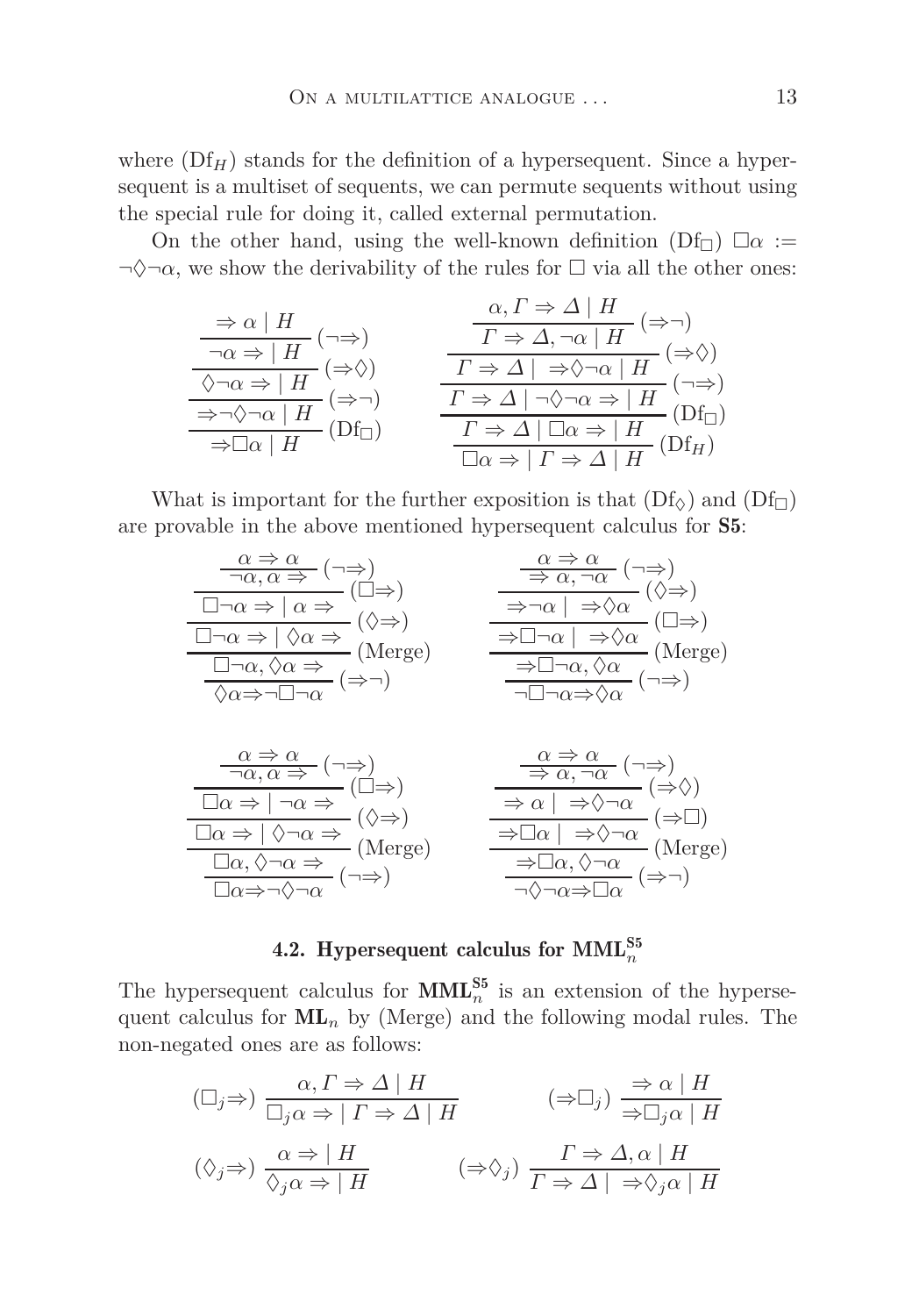The *jj*-negated modal logical rules are as follows:

$$
(\neg_j \Box_j \Rightarrow) \frac{\neg_j \alpha \Rightarrow | H}{\neg_j \Box_j \alpha \Rightarrow | H} \qquad (\Rightarrow \neg_j \Box_j) \frac{\Gamma \Rightarrow \Delta, \neg_j \alpha | H}{\Gamma \Rightarrow \Delta | \Rightarrow \neg_j \Box_j \alpha | H}
$$
  

$$
(\neg_j \Diamond_j \Rightarrow) \frac{\neg_j \alpha, \Gamma \Rightarrow \Delta | H}{\neg_j \Diamond_j \alpha \Rightarrow | \Gamma \Rightarrow \Delta | H} \qquad (\Rightarrow \neg_j \Diamond_j) \frac{\Rightarrow \neg_j \alpha | H}{\Rightarrow \neg_j \Diamond_j \alpha | H}
$$

The *kj*-negated modal logical rules are as follows:

$$
(\neg_k \Box_j \Rightarrow) \frac{\neg_k \alpha, \Gamma \Rightarrow \Delta \mid H}{\neg_k \Box_j \alpha \Rightarrow \Gamma \Rightarrow \Delta \mid H} \qquad (\Rightarrow \neg_k \Box_j) \frac{\Rightarrow \neg_k \alpha \mid H}{\Rightarrow \neg_k \Box_j \alpha \mid H}
$$
  

$$
(\neg_k \Diamond_j \Rightarrow) \frac{\neg_k \alpha \Rightarrow \mid H}{\neg_k \Diamond_j \alpha \Rightarrow \mid H} \qquad (\Rightarrow \neg_k \Diamond_j) \frac{\Gamma \Rightarrow \Delta, \neg_k \alpha \mid H}{\Gamma \Rightarrow \Delta \mid \Rightarrow \neg_k \Diamond_j \alpha \mid H}
$$

<span id="page-13-0"></span>Notice that the sequents  $\Box_j \alpha \Leftrightarrow \neg_j \neg_k \Diamond_j \neg_j \neg_k \alpha$ ,  $\Diamond_j \alpha \Leftrightarrow \neg_j \neg_k \Box_j \neg_j \neg_k \alpha$ are provable in  $\text{MML}_{n}^{\text{S5}}$  (the proofs are analogous to the proofs of  $(Df_{\Box})$ ) and  $(Df_{\Diamond})$  in **S5**). Besides, the sequents  $\neg_j \Diamond_j \alpha \Leftrightarrow \Box_j \neg_j \alpha$ ,  $\neg_j \Box_j \alpha \Leftrightarrow \Box_j \neg_j \alpha$  $\Diamond_j \neg_j \alpha$ ,  $\neg_k \Box_j \alpha \Leftrightarrow \Box_j \neg_k \alpha$ , and  $\neg_k \Diamond_j \alpha \Leftrightarrow \Diamond_j \neg_k \alpha$  are provable in  $\text{MML}_n^{\text{S5}}$ as well.

## 4.3. Kripke semantics for  $\text{MML}_n^{\text{S5}}$

We start with some standard definitions following the lines of [\[28\]](#page-44-8).

DEFINITION 4.1. A Kripke frame F is a structure  $(M, R_1, \ldots, R_n)$  where *M* is a non-empty set, each  $R_i$  is a binary relation on  $M$ ,  $1 \leq i \leq n$ .

An S5-Kripke frame is a Kripke frame where each  $R_j$ ,  $1 \leq j \leq n$ , is an equivalence relation.

DEFINITION 4.2. A valuation on a Kripke frame is a mapping  $\models: \Pi \rightarrow$ 2*<sup>M</sup>* from the set of propositional variables to the power-set of *M*. A Kripre model is a pair  $(\mathcal{F}, \models)$ , where  $\mathcal F$  is a Kripke frame,  $\models$  is a valuation on it.

For a model M we say that it is *based* on the frame F if  $M = (\mathcal{F}, \models)$ for some valuation  $\models$ . We say that a model M is an **S5**-model if it is based on some S5-frame.

In the next definition  $\Pi \cup \neg \Pi$  denotes the set of propositional variables joined with the set of negated propositional variables, that is for each  $\pi \in \Pi$  and each  $j, 1 \leq j \leq n, \pi \in \Pi$ .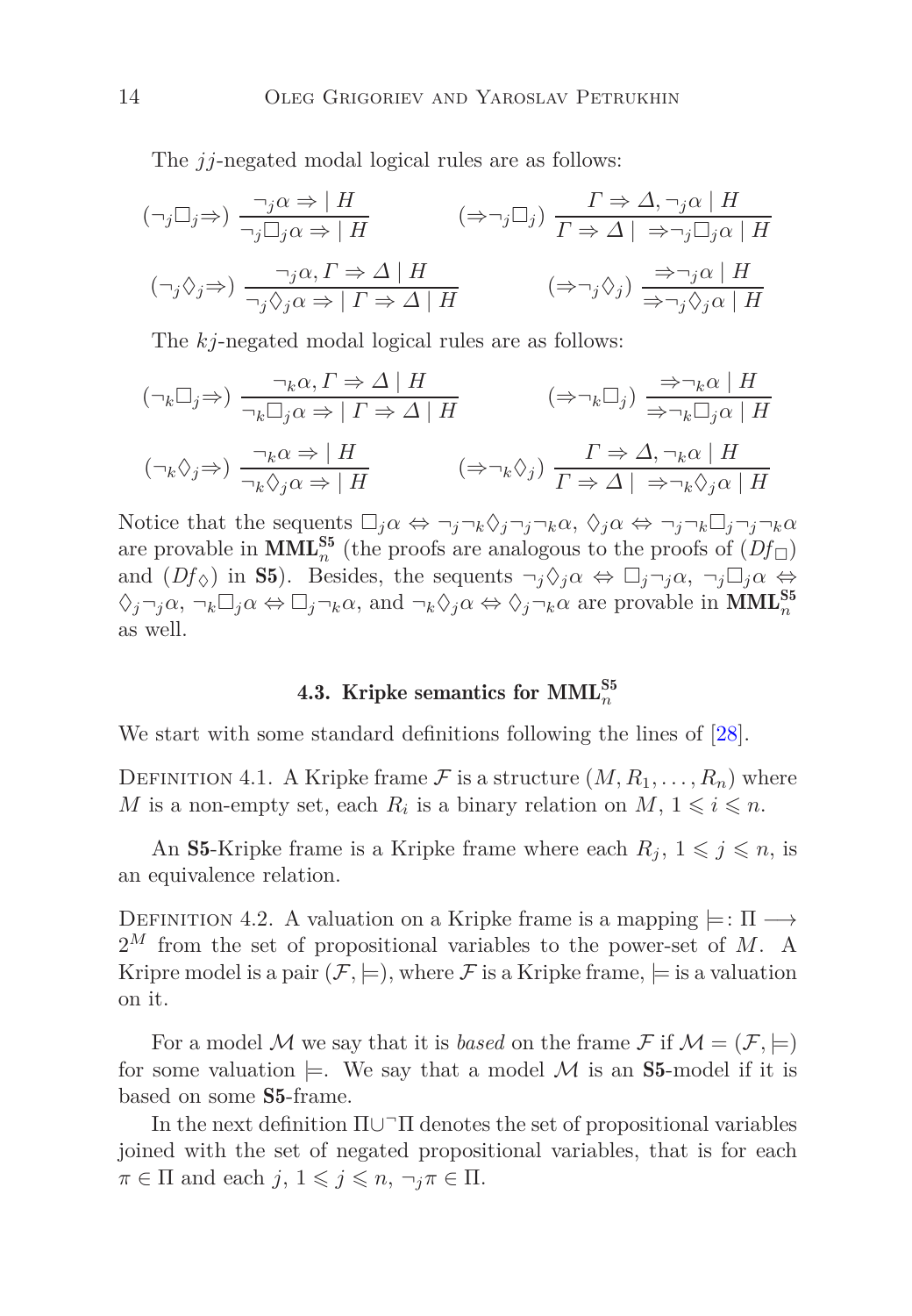DEFINITION 4.3. A paraconsistent valuation  $\models^p$  on a Kripke frame is a mapping  $\models^p: \Pi \cup \neg \Pi \longrightarrow 2^M$  from the set of propositional variables and negated propositional variables to the power-set of *M*. A paraconsistent Kripke model is a pair  $(\mathcal{F}, \models^p)$ , where  $\mathcal F$  is a paraconsistent Kripke frame,  $\models^p$  is a paraconsistent valuation. An **S5**-paraconsistent Kripke model is a paraconsistent Kripke model based on an S5-Kripke frame.

For an  $x \in M$  and an  $\pi \in \Pi$  such that  $x \in \models^p (\pi)$  or  $x \in \models^p (\neg_j \pi)$ we will adopt the more convenient notations  $x \models^p \pi$  and  $x \models^p \neg_j \pi$ , respectively, in the sequel. Likewise we write  $x \models \pi$  instead of  $x \in \models (\pi)$ . The extension of a valuation  $\models$  to the set of all formulas of the language  $\mathscr L$  is almost standard and supposed to be known to the reader.

Let us now extend the paraconsistent valuation to the set of all formulas of the language  $\mathscr{L}_{M}$ , assuming that  $j, k \leq n$  and  $j \neq k$  in the following definition.

<span id="page-14-0"></span>DEFINITION 4.4. For each paraconsistent frame  $\mathcal{F}$ , each  $x \in \mathcal{F}$ , all formulas  $\alpha$  and  $\beta$ , the extended paraconsistent valuation is defined by the following expressions:

(1) 
$$
x \models^p \alpha \wedge_j \beta
$$
 iff  $x \models^p \alpha$  and  $x \models^p \beta$ ,  
\n(2)  $x \models^p \alpha \vee_j \beta$  iff  $x \models^p \alpha$  or  $x \models^p \beta$ ,  
\n(3)  $x \models^p \alpha \rightarrow_j \beta$  iff  $x \not\models^p \alpha$  or  $x \models^p \beta$ ,  
\n(4)  $x \models^p \alpha \leftarrow_j \beta$  iff  $x \not\models^p \alpha$  or  $x \not\models^p \beta$ ,  
\n(5)  $x \models^p \Box_j \alpha$  iff  $\forall y (R_j(x, y) \Rightarrow y \models^p \alpha)$ ,  
\n(6)  $x \models^p \Diamond_j \alpha$  iff  $\exists y (R_j(x, y) \text{ and } y \models^p \alpha)$ ,  
\n(7)  $x \models^p \neg_j (\alpha \wedge_j \beta)$  iff  $x \models^p \neg_j \alpha$  or  $x \models^p \neg_j \beta$ ,  
\n(8)  $x \models^p \neg_j (\alpha \vee_j \beta)$  iff  $x \models^p \neg_j \alpha$  and  $x \models^p \neg_j \beta$ ,  
\n(9)  $x \models^p \neg_j (\alpha \rightarrow_j \beta)$  iff  $x \models^p \neg_j \alpha$  or  $x \not\models^p \neg_j \alpha$ ,  
\n(10)  $x \models^p \neg_j (\alpha \leftarrow_j \beta)$  iff  $x \models^p \neg_j \alpha$  or  $x \not\models^p \neg_j \alpha$ ,  
\n(11)  $x \models^p \neg_j \Box_j \alpha$  iff  $\exists y (R_j(x, y) \text{ and } y \models^p \neg_j \alpha)$ ,  
\n(12)  $x \models^p \neg_j \Box_j \alpha$  iff  $x \not\models^p \alpha$ ,  
\n(13)  $x \models^p \neg_j \Diamond_j \alpha$  iff  $x \models^p \alpha$ ,  
\n(14)  $x \models^p \neg_k (\alpha \wedge_j \beta)$  iff  $x \models^p \neg_k \alpha$  and  $x \models^p \neg_k \beta$ ,  
\n(15)  $x \models^p \neg_k (\alpha \vee_j \beta)$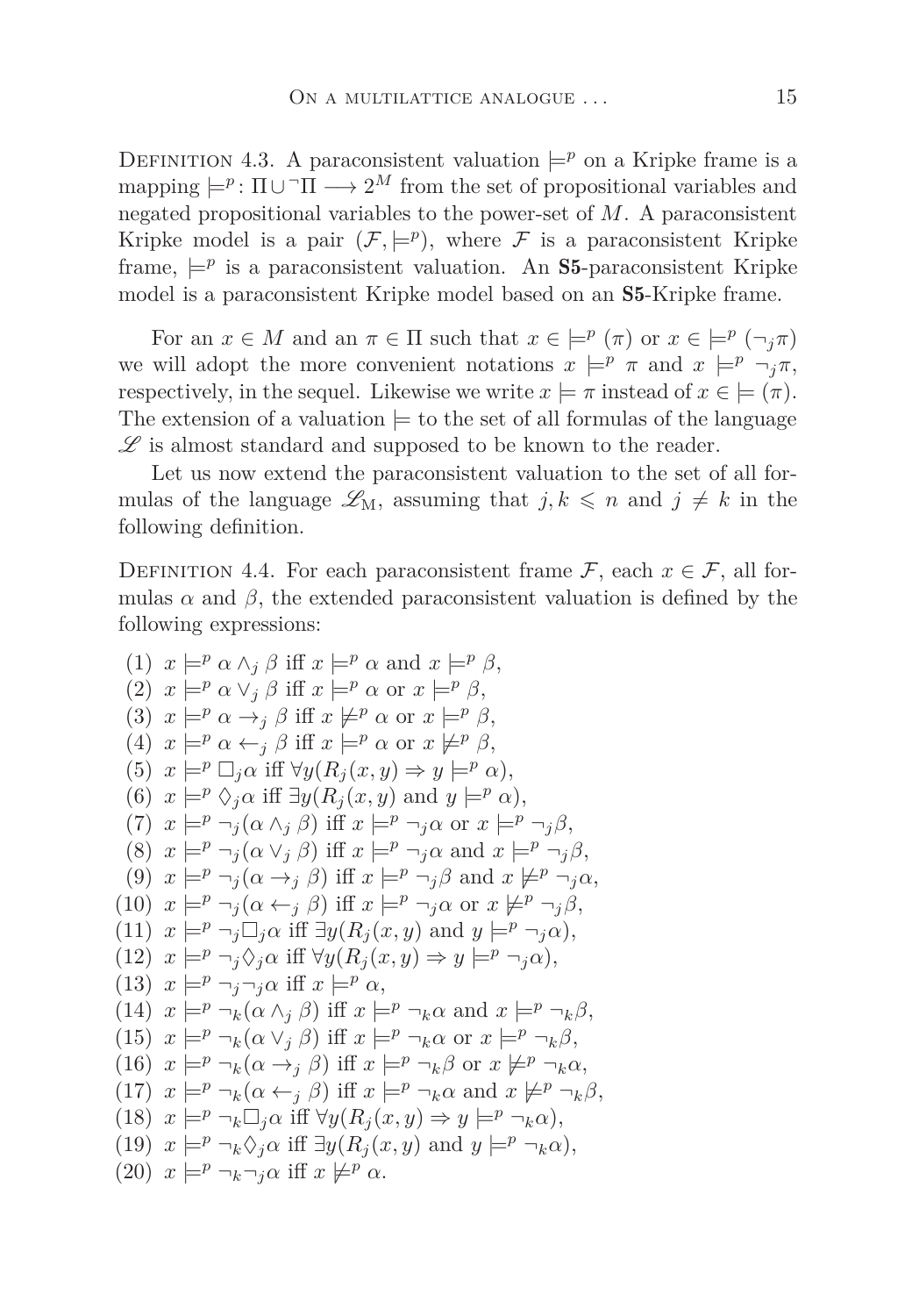DEFINITION 4.5. A formula  $\alpha$  is true in a paraconsistent model M iff for each  $x \in \mathcal{M}$ ,  $x \models^p \alpha$ . A formula  $\alpha$  is **MML**<sub>n</sub><sup>55</sup>-valid in an **S5**-frame  $\mathcal{F}$ iff it is true in every paraconsistent model  $M$  based on  $\mathcal{F}$ . A formula  $\alpha$ is  $\text{MML}_{n}^{S5}$ -valid iff it is  $\text{MML}_{n}^{S5}$ -valid in every S5-frame.

## 5. Embedding theorems for MML<sup>S5</sup>

#### 5.1. Syntactical embeddings

<span id="page-15-1"></span><span id="page-15-0"></span>DEFINITION 5.1. [\[28,](#page-44-8) p. 324–325, Definition 3.3] Let  $n > 1$ ,  $j, k \le n$ , and  $j \neq k$ . Then a mapping f from  $\mathscr{L}_{M}$  to  $\mathscr L$  is defined inductively as follows:

(1) 
$$
f(\pi) := \pi
$$
 and  $f(\neg_j \pi) := \pi^j$  (where  $\pi^j \in \Pi^j$ ), for each  $\pi \in \Pi$ ,  
\n(2)  $f(\alpha \wedge_j \beta) := f(\alpha) \wedge f(\beta)$ ,  
\n(3)  $f(\alpha \vee_j \beta) := f(\alpha) \vee f(\beta)$ ,  
\n(4)  $f(\alpha \rightarrow_j \beta) := f(\alpha) \rightarrow f(\beta)$ ,  
\n(5)  $f(\alpha \leftarrow_j \beta) := f(\alpha) \leftarrow f(\beta)$ ,  
\n(6)  $f(\neg_j(\alpha \wedge_j \beta)) := f(\neg_j \alpha) \vee f(\neg_j \beta)$ ,  
\n(7)  $f(\neg_j(\alpha \vee_j \beta)) := f(\neg_j \alpha) \wedge f(\neg_j \beta)$ ,  
\n(8)  $f(\neg_j(\alpha \rightarrow_j \beta)) := f(\neg_j \beta) \leftarrow f(\neg_j \alpha)$ ,  
\n(9)  $f(\neg_j(\alpha \leftarrow_j \beta)) := f(\neg_j \beta) \rightarrow f(\neg_j \alpha)$ ,  
\n(10)  $f(\neg_j \neg_j \alpha) := f(\alpha)$ ,  
\n(11)  $f(\neg_k(\alpha \wedge_j \beta)) := f(\neg_k \alpha) \wedge f(\neg_k \beta)$ ,  
\n(12)  $f(\neg_k(\alpha \vee_j \beta)) := f(\neg_k \alpha) \vee f(\neg_k \beta)$ ,  
\n(13)  $f(\neg_k(\alpha \rightarrow_j \beta)) := f(\neg_k \alpha) \rightarrow f(\neg_k \beta)$ ,  
\n(14)  $f(\neg_k(\alpha \leftarrow_j \beta)) := f(\neg_k \alpha) \leftarrow f(\neg_k \beta)$ ,  
\n(15)  $f(\neg_k \neg_j \alpha) := \neg f(\alpha)$ ,  
\n(16)  $f(\Box_j \alpha) := \Box f(\alpha)$ ,  
\n(17)  $f(\Diamond_j \alpha) := \Diamond f(\neg_j \alpha)$ ,  
\n(18)  $f(\neg_j \Box_j \alpha) := \Diamond f(\neg_j \alpha)$ ,  
\n(19)  $f(\neg_j \Diamond_j \alpha) := \Box f(\neg_k \alpha)$ ,  
\n(20)  $f(\neg_k \Box_j \alpha) := \Box f(\neg_k \alpha)$ ,  
\n(21)  $f(\neg_k \Diamond_j \alpha) := \Diamond f(\neg_k \$ 

<span id="page-15-2"></span>THEOREM 5.1 (Weak syntactical embedding from  $\text{MML}_n^{\text{S5}}$  into **S5**). Let *f* be the mapping introduced in Definition [5.1.](#page-15-1) Then, for each pair of finite sets  $\Xi$  and  $\Sigma$  of  $\mathscr{L}_{M}$ -formulas and each hypersequent *I*, it holds that:

- (1) **MML**<sup><sup>55</sup><sub>*n*</sub>  $\vdash$   $\Xi \Rightarrow \Sigma \mid I$  *implies* **S5**  $\vdash$  *f*( $\Xi$ )  $\Rightarrow$  *f*( $\sum$ ) | *f*(*I*),</sup>
- $(2)$  **S5** \(Cut) ⊢  $f(\Xi)$   $\Rightarrow$   $f(\Sigma) | f(I)$  implies **MML**<sub>n</sub><sup>55</sup> \(Cut) ⊢  $\Xi \Rightarrow \Sigma | I$ .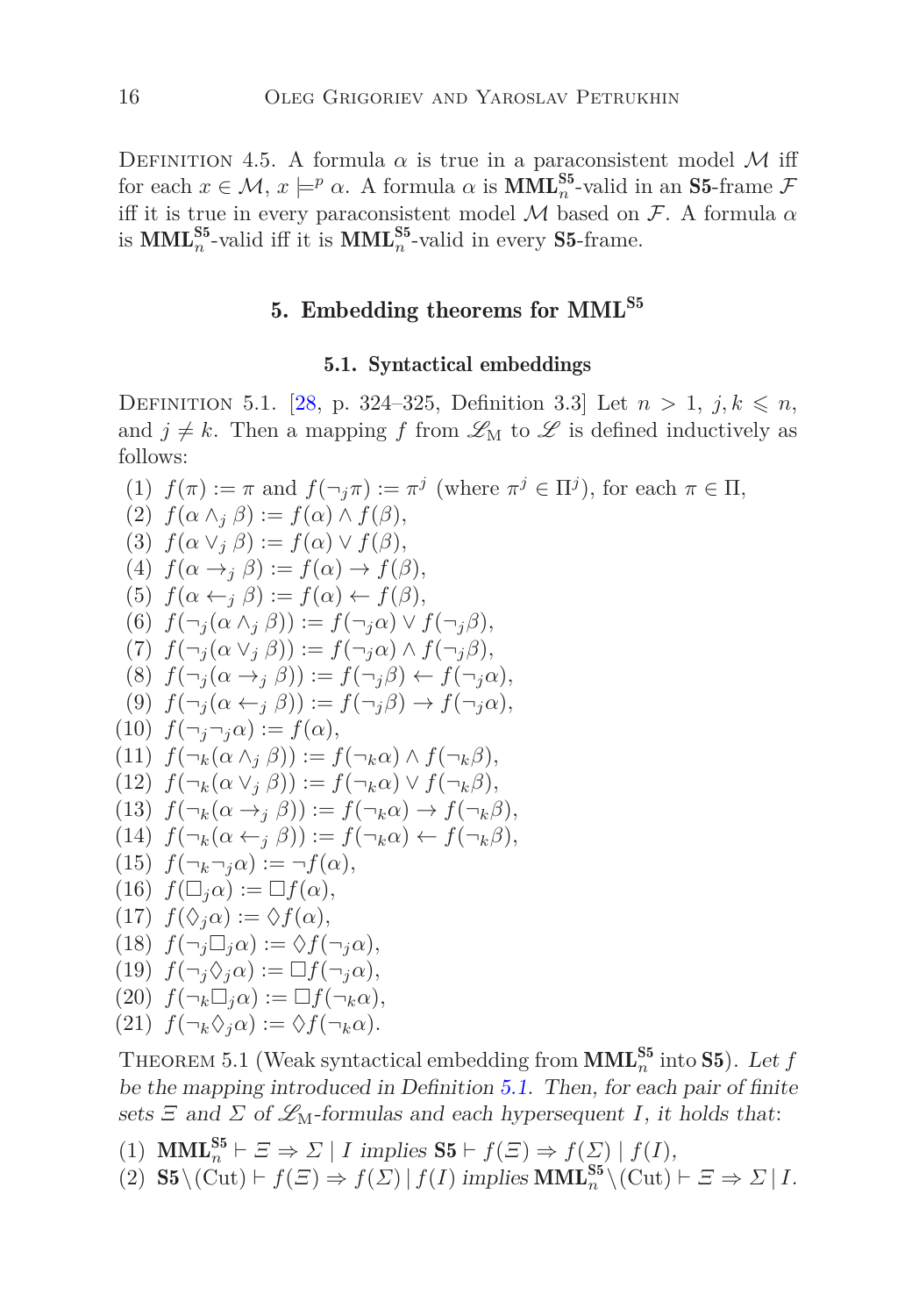PROOF. (1) By induction on the proof  $\mathscr P$  of  $\Xi \Rightarrow \Sigma | I$  in the hypersequent calculus for **MML**<sup>55</sup><sub>*n*</sub>. We distinguish the cases according to  $\mathscr{P}$ 's last inference. The propositional cases are proved in [\[28\]](#page-44-8). We do the modal ones only. As an example, we consider the cases regarding the left rules.

1. The case  $(\square_i \Rightarrow)$ . The last inference of  $\mathscr P$  has the following form:

$$
\frac{\alpha, \Gamma \Rightarrow \Delta \mid H}{\Box_j \alpha \Rightarrow \mid \Gamma \Rightarrow \Delta \mid H} \left( \Box_j \Rightarrow \right)
$$

Using the induction hypothesis, we obtain the following proof in hypersequent calculus for **S5**: . .

$$
\frac{f(\alpha), f(\Gamma) \Rightarrow f(\Delta) \mid f(H)}{\Box f(\alpha) \Rightarrow \mid f(\Gamma) \Rightarrow f(\Delta) \mid f(H)} (\Box \Rightarrow)
$$
  
where  $\Box f(\alpha) = f(\Box_j \alpha)$ , by the definition of f.

2. The case  $(\Diamond_j \Rightarrow)$ . The last inference of  $\mathscr P$  has the following form:

$$
\frac{\alpha \Rightarrow | \ H}{\Diamond_j \alpha \Rightarrow | \ H} \ (\Diamond_j \Rightarrow)
$$

Using the induction hypothesis, we have .

$$
\vdots
$$
\n
$$
f(\alpha) \Rightarrow | f(H) \quad (\Diamond \Rightarrow)
$$
\n
$$
\Diamond f(\alpha) \Rightarrow | f(H) \quad (\Diamond \Rightarrow)
$$

where  $\Diamond f(\alpha) = f(\Diamond_j \alpha)$ , by the definition of *f*.

3. The case  $(\neg_j \Box_j \Rightarrow)$ . The last inference of  $\mathscr P$  has the following form:

$$
\frac{\neg_j \alpha \Rightarrow |H|}{\neg_j \Box_j \alpha \Rightarrow |H|} (\neg_j \Box_j \Rightarrow)
$$

Using the induction hypothesis, we have .

$$
\vdots
$$
\n
$$
f(\neg_j \alpha) \Rightarrow | f(H)
$$
\n
$$
\Diamond f(\neg_j \alpha) \Rightarrow | f(H) \quad (\Diamond \Rightarrow)
$$

where  $\Diamond f(\neg_i \alpha) = f(\neg_j \Box_j \alpha)$ , by the definition of *f*.

4. The case  $(\neg_j \Diamond_j \Rightarrow)$ . The last inference of  $\mathscr P$  has the following form:

$$
\frac{\neg_j \alpha, \Gamma \Rightarrow \Delta \mid H}{\neg_j \Diamond_j \alpha \Rightarrow \mid \Gamma \Rightarrow \Delta \mid H} (\neg_j \Diamond_j \Rightarrow)
$$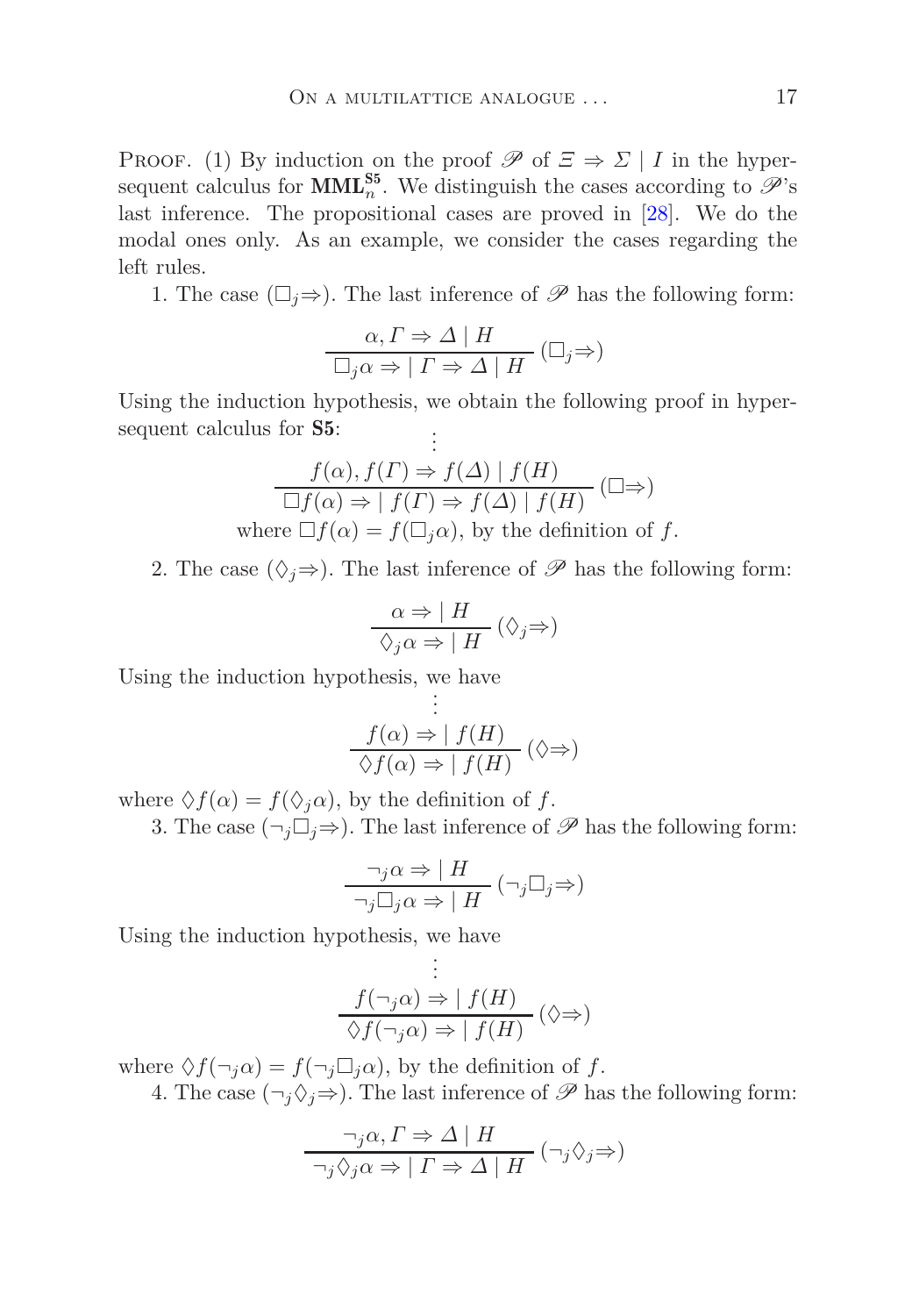Using the induction hypothesis, we have

$$
\vdots
$$
\n
$$
f(\neg_j \alpha), f(\Gamma) \Rightarrow f(\Delta) | f(H)
$$
\n
$$
\Box f(\neg_j \alpha) \Rightarrow | f(\Gamma) \Rightarrow f(\Delta) | f(H)
$$
\n
$$
\Box f(\Gamma) \Rightarrow f(\Gamma) \Rightarrow f(\Gamma) \Rightarrow f(\Gamma) \Rightarrow f(\Gamma) \Rightarrow f(\Gamma) \Rightarrow f(\Gamma) \Rightarrow f(\Gamma) \Rightarrow f(\Gamma) \Rightarrow f(\Gamma) \Rightarrow f(\Gamma) \Rightarrow f(\Gamma) \Rightarrow f(\Gamma) \Rightarrow f(\Gamma) \Rightarrow f(\Gamma) \Rightarrow f(\Gamma) \Rightarrow f(\Gamma) \Rightarrow f(\Gamma) \Rightarrow f(\Gamma) \Rightarrow f(\Gamma) \Rightarrow f(\Gamma) \Rightarrow f(\Gamma) \Rightarrow f(\Gamma) \Rightarrow f(\Gamma) \Rightarrow f(\Gamma) \Rightarrow f(\Gamma) \Rightarrow f(\Gamma) \Rightarrow f(\Gamma) \Rightarrow f(\Gamma) \Rightarrow f(\Gamma) \Rightarrow f(\Gamma) \Rightarrow f(\Gamma) \Rightarrow f(\Gamma) \Rightarrow f(\Gamma) \Rightarrow f(\Gamma) \Rightarrow f(\Gamma) \Rightarrow f(\Gamma) \Rightarrow f(\Gamma) \Rightarrow f(\Gamma) \Rightarrow f(\Gamma) \Rightarrow f(\Gamma) \Rightarrow f(\Gamma) \Rightarrow f(\Gamma) \Rightarrow f(\Gamma) \Rightarrow f(\Gamma) \Rightarrow f(\Gamma) \Rightarrow f(\Gamma) \Rightarrow f(\Gamma) \Rightarrow f(\Gamma) \Rightarrow f(\Gamma) \Rightarrow f(\Gamma) \Rightarrow f(\Gamma) \Rightarrow f(\Gamma) \Rightarrow f(\Gamma) \Rightarrow f(\Gamma) \Rightarrow f(\Gamma) \Rightarrow f(\Gamma) \Rightarrow f(\Gamma) \Rightarrow f(\Gamma) \Rightarrow f(\Gamma) \Rightarrow f(\Gamma) \Rightarrow f(\Gamma) \Rightarrow f(\Gamma) \Rightarrow f(\Gamma) \Rightarrow f(\Gamma) \Rightarrow f(\Gamma) \Rightarrow f(\Gamma) \Rightarrow f(\Gamma) \Rightarrow f(\Gamma) \Rightarrow f(\Gamma) \Rightarrow f(\Gamma) \Rightarrow f(\Gamma) \Rightarrow f(\Gamma) \Rightarrow f(\Gamma) \Rightarrow f(\Gamma) \Rightarrow f(\Gamma) \Rightarrow f(\Gamma) \Rightarrow f(\Gamma) \Rightarrow f(\Gamma) \Rightarrow f(\Gamma) \Rightarrow f(\Gamma) \Rightarrow f(\Gamma) \Rightarrow f(\Gamma) \Rightarrow f(\Gamma) \Rightarrow f(\Gamma) \Rightarrow f(\Gamma) \Rightarrow f(\Gamma) \Rightarrow f(\Gamma) \Rightarrow f(\Gamma) \Rightarrow f(\Gamma) \Rightarrow f(\Gamma) \Rightarrow f(\Gamma) \Rightarrow f(\Gamma) \Rightarrow f(\Gamma) \Rightarrow f(\Gamma) \Rightarrow f(\Gamma) \Rightarrow f(\Gamma) \Rightarrow f(\Gamma) \Rightarrow f(\Gamma) \Rightarrow f(\Gamma) \Rightarrow f(\Gamma) \Rightarrow f(\Gamma) \Rightarrow f(\Gamma) \Rightarrow f(\Gamma) \Rightarrow f(\Gamma) \Rightarrow f(\Gamma) \Rightarrow f(\Gamma) \Rightarrow f(\Gamma) \Rightarrow f(\Gamma) \Rightarrow f(\Gamma) \Rightarrow f(\Gamma) \Rightarrow f(\Gamma) \Rightarrow f(\Gamma) \Rightarrow f(\Gamma)
$$

where  $\Box f(\neg_i \alpha) = f(\neg_i \Diamond_i \alpha)$ , by the definition of *f*. 5. The case  $(\neg_k \Box_j \Rightarrow)$ . The last inference of  $\mathscr P$  has the following form:

$$
\frac{\neg_k \alpha, \Gamma \Rightarrow \Delta \mid H}{\neg_k \Box_j \alpha \Rightarrow \mid \Gamma \Rightarrow \Delta \mid H} (\neg_k \Box_j \Rightarrow)
$$

Using the induction hypothesis, we have

$$
\vdots
$$
\n
$$
f(\neg_k \alpha), f(\Gamma) \Rightarrow f(\Delta) | f(H)
$$
\n
$$
\Box f(\neg_k \alpha) \Rightarrow | f(\Gamma) \Rightarrow f(\Delta) | f(H)
$$
\nwhere  $\Box f(\neg_k \alpha) = f(\neg_k \Box_j \alpha)$ , by the definition of  $f$ .

6. The case  $(\neg_k \Diamond_j \Rightarrow)$ . The last inference of  $\mathscr P$  has the following form:

$$
\frac{\neg_k \alpha \Rightarrow | H}{\neg_k \Diamond_j \alpha \Rightarrow | H} (\neg_k \Diamond_j \Rightarrow)
$$

Using the induction hypothesis, we have

$$
\vdots
$$
\n
$$
f(\neg_k \alpha) \Rightarrow | f(H) \qquad (\Diamond \Rightarrow)
$$
\n
$$
\Diamond f(\neg_k \alpha) \Rightarrow | f(H) \quad (\Diamond \Rightarrow)
$$

where  $\Diamond f(\neg_k \alpha) = f(\neg_k \Diamond_i \alpha)$ , by the definition of *f*.

(2) By induction on the proof  $\mathscr Q$  of  $f(\Xi) \Rightarrow f(\Sigma) | f(I)$  in S5 (Cut). We distinguish the cases according to  $\mathscr{Q}$ 's last inference. Since the propositional cases are proved in [\[28\]](#page-44-8), so we do the modal ones only. As an example, we consider the cases regarding the left rules.

1. The case  $(\Box \Rightarrow)$ . The last inference of  $\mathscr Q$  is an application of  $(\Box \Rightarrow)$ . Subcase  $(1.1)$ : The last inference of  $\mathscr Q$  has the following form:

$$
f(\alpha), f(\Gamma) \Rightarrow f(\Delta) | f(H)
$$
  
\n
$$
\Box f(\alpha) \Rightarrow | f(\Gamma) \Rightarrow f(\Delta) | f(H)
$$
  
\nwhere  $\Box f(\alpha) = f(\Box_j \alpha)$ , by the definition of f.

Using the induction hypothesis, we have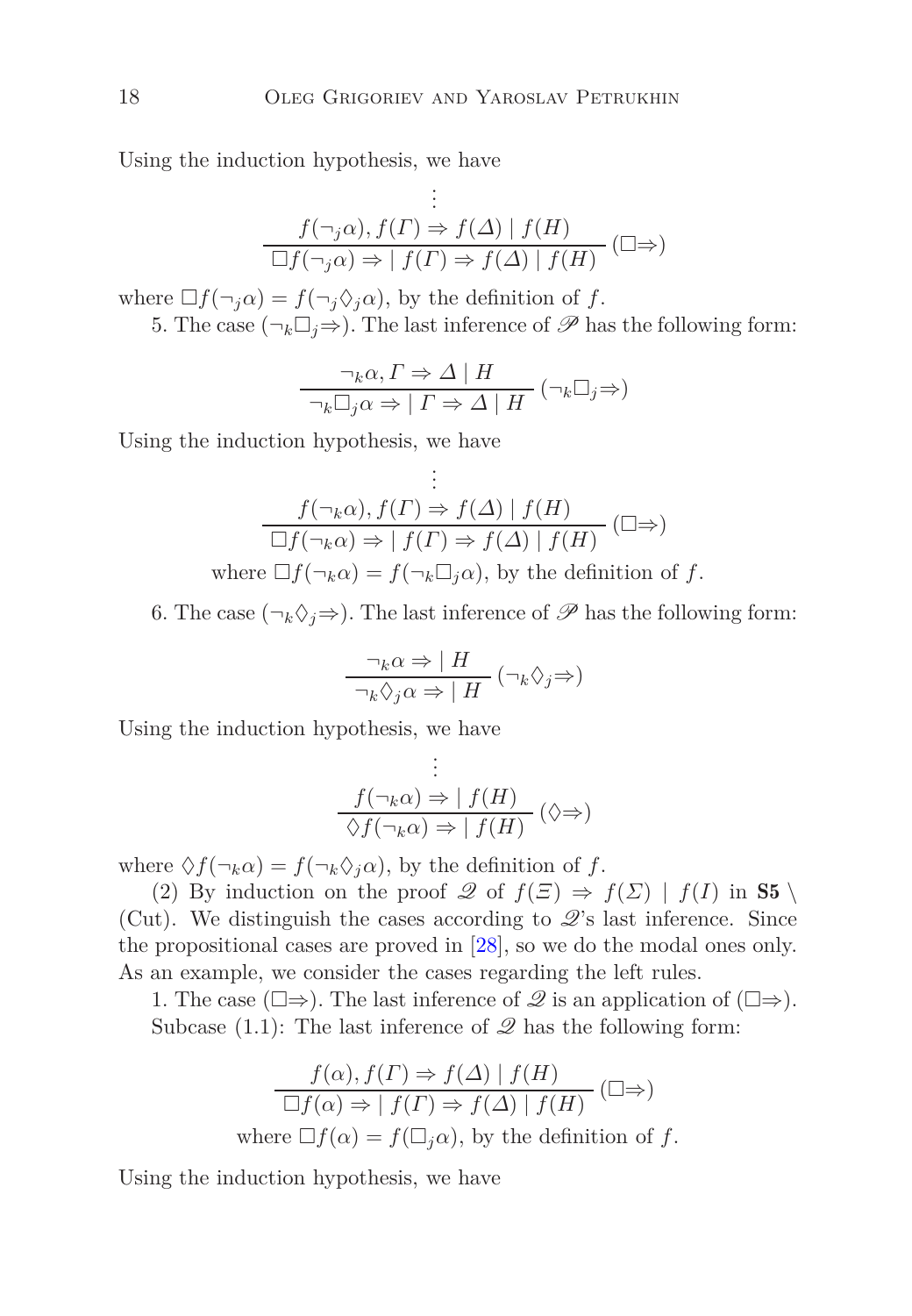$$
\vdots
$$
  
\n
$$
\alpha, \Gamma \Rightarrow \Delta \mid H
$$
  
\n
$$
\Box_j \alpha \Rightarrow \mid \Gamma \Rightarrow \Delta \mid H \quad (\Box_j \Rightarrow)
$$

Subcase  $(1.2)$ : The last inference of  $\mathscr Q$  has the following form:

$$
\frac{f(\neg_j \alpha), f(\Gamma) \Rightarrow f(\Delta) \mid f(H)}{\Box f(\neg_j \alpha) \Rightarrow \mid f(\Gamma) \Rightarrow f(\Delta) \mid f(H)} (\Box \Rightarrow)
$$

where  $\Box f(\neg_i \alpha) = f(\Box_i \neg_j \alpha) = f(\neg_i \Diamond_i \alpha)$ , by the definition of *f*. Using the induction hypothesis, we can obtain the required fact in at least two ways (recall that  $\text{MML}_n^{\mathbf{S5}} \vdash \Box_j \neg_j \alpha \Leftrightarrow \neg_j \Diamond_j \alpha$ ): . .

$$
\vdots
$$
\n
$$
\frac{\neg_j \alpha, \Gamma \Rightarrow \Delta \mid H}{\Box_j \neg_j \alpha \Rightarrow \mid \Gamma \Rightarrow \Delta \mid H} (\Box_j \Rightarrow) \qquad \frac{\neg_j \alpha, \Gamma \Rightarrow \Delta \mid H}{\neg_j \Diamond_j \alpha \Rightarrow \mid \Gamma \Rightarrow \Delta \mid H} (\neg_j \Diamond_j \Rightarrow)
$$

Subcase (1.3): The last inference of  $\mathscr Q$  has the following form:

$$
\frac{f(\neg_k \alpha), f(\Gamma) \Rightarrow f(\Delta) \mid f(H)}{\Box f(\neg_k \alpha) \Rightarrow \mid f(\Gamma) \Rightarrow f(\Delta) \mid f(H)} (\Box \Rightarrow)
$$

where  $\Box f(\neg_k \alpha) = f(\Box_j \neg_k \alpha) = f(\neg_k \Box_j \alpha)$ , by the definition of *f*. Using the induction hypothesis, we can obtain the required fact in at least two ways (recall that  $\text{MML}_n^{\text{S5}} \vdash \Box_j \neg_k \alpha \Leftrightarrow \neg_k \Box_j \alpha$ ): .

$$
\vdots
$$
\n
$$
\frac{\neg_k \alpha, \Gamma \Rightarrow \Delta \mid H}{\Box_j \neg_k \alpha \Rightarrow \Gamma \Rightarrow \Delta \mid H} (\Box_j \Rightarrow) \qquad \frac{\neg_k \alpha, \Gamma \Rightarrow \Delta \mid H}{\neg_k \Box_j \alpha \Rightarrow \Gamma \Rightarrow \Delta \mid H} (\neg_k \Box_j \Rightarrow)
$$

2. The case ( $\diamond \Rightarrow$ ). The last inference of  $\mathscr Q$  is an application of ( $\diamond \Rightarrow$ ). Subcase  $(2.1)$ : The last inference of  $\mathscr Q$  has the following form:

$$
\frac{f(\alpha) \Rightarrow |f(H)|}{\Diamond f(\alpha) \Rightarrow |f(H)|} (\Diamond \Rightarrow)
$$

where  $\Diamond f(\alpha) = f(\Diamond_i \alpha)$ , by the definition of *f*.

Using the induction hypothesis, we have

$$
\vdots
$$
\n
$$
\alpha \Rightarrow | H |
$$
\n
$$
\Diamond_j \alpha \Rightarrow | H | (\Diamond_j \Rightarrow)
$$

Subcase  $(2.2)$ : The last inference of  $\mathscr Q$  has the following form: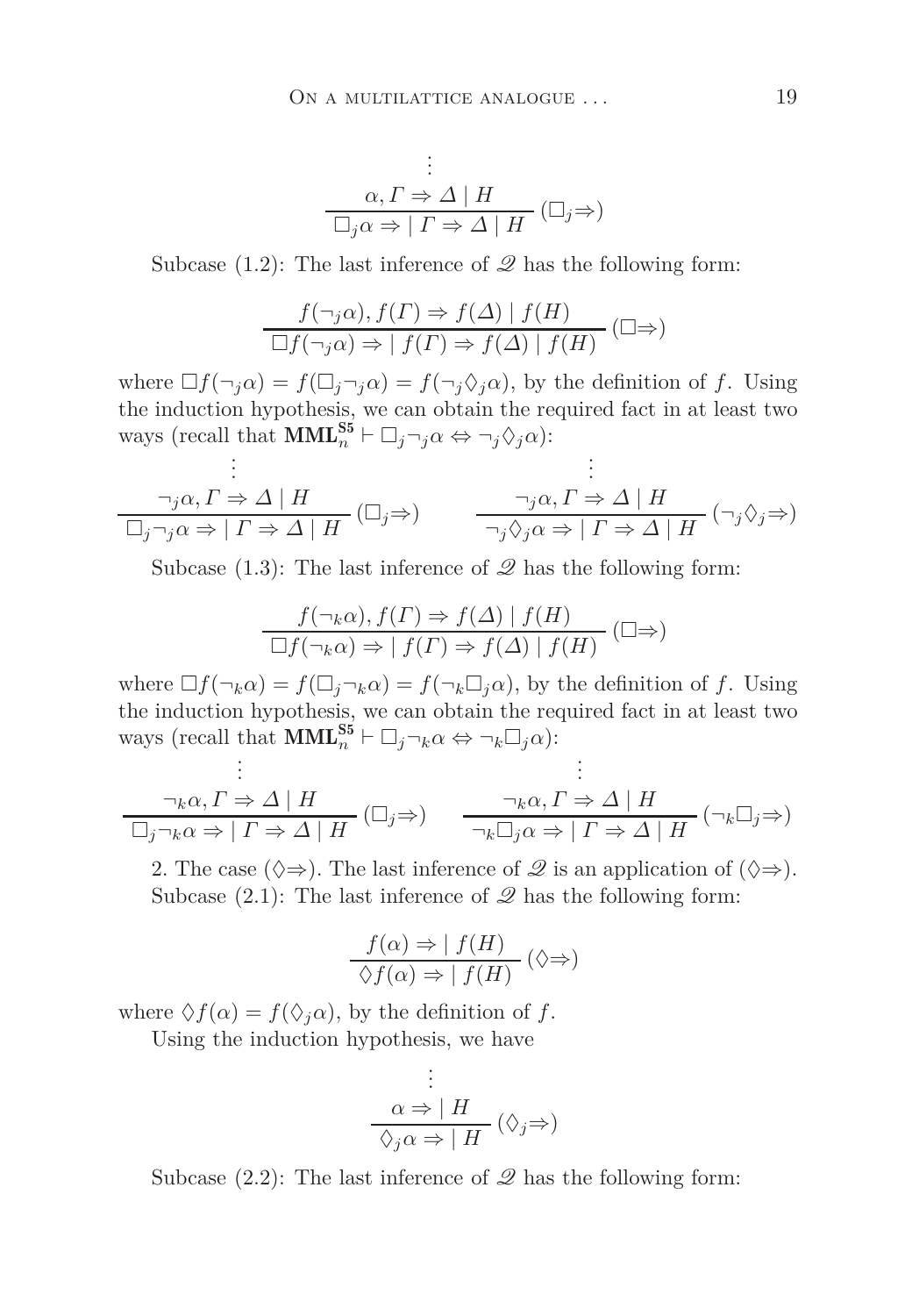$$
\frac{f(\neg_j \alpha) \Rightarrow | f(H)}{\Diamond f(\neg_j \alpha) \Rightarrow | f(H)} (\Diamond \Rightarrow)
$$

where  $\Diamond f(\neg_i \alpha) = f(\Diamond_i \neg_j \alpha) = f(\neg_i \Box_j \alpha)$ , by the definition of *f*.

Using the induction hypothesis, we can obtain the required fact in at least two ways (recall that  $\text{MML}_{n}^{\text{S5}} \vdash \Diamond_j \neg_j \alpha \Leftrightarrow \neg_j \Box_j \alpha$ ):

$$
\vdots
$$
\n
$$
\frac{\neg_j \alpha \Rightarrow | H}{\Diamond_j \neg_j \alpha \Rightarrow | H} (\Diamond_j \Rightarrow) \qquad \frac{\neg_j \alpha \Rightarrow | H}{\neg_j \Box_j \alpha \Rightarrow | H} (\neg_j \Box_j \Rightarrow)
$$

Subcase  $(2.3)$ : The last inference of  $\mathscr Q$  has the following form:

$$
\frac{f(\neg_k \alpha) \Rightarrow | f(H)}{\Diamond f(\neg_k \alpha) \Rightarrow | f(H)} (\Diamond \Rightarrow)
$$

where  $\Diamond f(\neg_k \alpha) = f(\Diamond_i \neg_k \alpha) = f(\neg_k \Diamond_i \alpha)$ , by the definition of *f*.

Using the induction hypothesis, we can obtain the required fact in at least two ways (recall that  $\text{MML}_{n}^{\text{S5}} \vdash \Diamond_j \neg_k \alpha \Leftrightarrow \neg_k \Diamond_j \alpha$ ):

$$
\vdots
$$
\n
$$
\frac{\neg_k \alpha \Rightarrow \mid H}{\Diamond_j \neg_k \alpha \Rightarrow \mid H} (\Diamond_j \Rightarrow) \qquad \frac{\neg_k \alpha \Rightarrow \mid H}{\neg_k \Diamond_j \alpha \Rightarrow \mid H} (\neg_k \Diamond_j \Rightarrow)
$$

<span id="page-19-1"></span>THEOREM 5.2 (Cut elimination for  $\text{MML}_n^{S5}$ ). The rule (Cut) is admissible in the cut-free hypersequent calculus for  $\text{MML}_{n}^{\text{S5}}$ .

PROOF. Suppose  $\text{MML}_{n}^{\text{S5}} \vdash \Gamma \Rightarrow \Delta$ . By Theorem [5.1,](#page-15-2) S5  $\vdash f(\Gamma) \Rightarrow$ *f*( $\Delta$ ). By the cut elimination theorem for **S5**, it holds that **S5** \ (Cut) ⊢  $f(\Gamma) \Rightarrow f(\Delta)$ . By Theorem [5.1,](#page-15-2) **MML**<sub>n</sub><sup>55</sup> \ (Cut) ⊢ *Γ*  $\Rightarrow \Delta$ .

<span id="page-19-0"></span>THEOREM 5.3 (Syntactical embedding from  $\text{MML}_n^{\text{S5}}$  into **S5**). Let *f* be the mapping introduced in Definition [5.1.](#page-15-1) Then, for each pair of finite sets  $\Xi$  and  $\Sigma$  of  $\mathscr{L}_{M}$ -formulas and each hypersequent *I*, it holds that:

(1) **MML**<sup>*n***</sup><sub>***n***</sub>** $\leq$   $\Rightarrow$   $\sum |I \text{ iff } S5 \vdash f(\Xi) \Rightarrow f(\Sigma) | f(I);$ </sup>  $(2)$  **MML**<sup>S5</sup><sub>*n*</sub></sup>  $\setminus$   $(\text{Cut}) \vdash \Xi \Rightarrow \Sigma \mid I \text{ iff } S5 \setminus (\text{Cut}) \vdash f(\Xi) \Rightarrow f(\Sigma) \mid f(I).$ 

PROOF. (1) By Theorem [5.1,](#page-15-2)  $\text{MML}_n^{\text{S5}} \vdash \Xi \Rightarrow \Sigma \mid I \text{ implies } \text{S5} \vdash f(\Xi) \Rightarrow$  $f(\Sigma) | f(I)$ . Suppose  $S5 \vdash f(\Xi) \Rightarrow f(\Sigma) | f(I)$ . By the cut elimination theorem for **S5**, it holds that **S5** \ (Cut)  $\vdash$  *f*(*Ξ*)  $\Rightarrow$  *f*(*Σ*) | *f*(*I*). By Theorem [5.1,](#page-15-2)  $\text{MML}_{n}^{\text{S5}} \setminus (\text{Cut}) \vdash \Xi \Rightarrow \Sigma \mid I$ . Hence,  $\text{MML}_{n}^{\text{S5}} \vdash \Xi \Rightarrow \Sigma \mid I$ .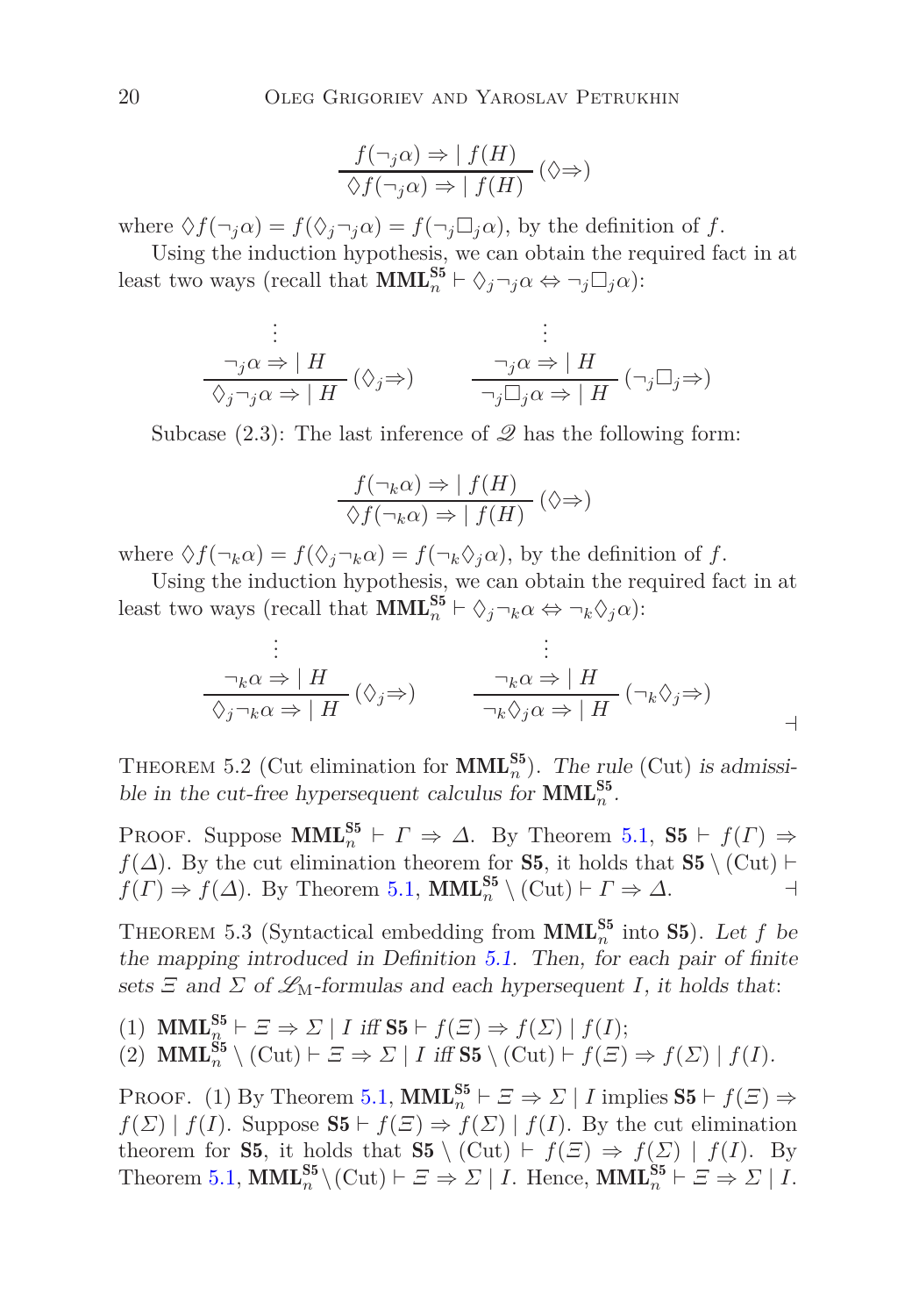$(2)$  Suppose  $\text{MML}_{n}^{\text{S5}} \setminus (\text{Cut}) \vdash \Xi \Rightarrow \Sigma \mid I$ . Then  $\text{MML}_{n}^{\text{S5}} \models \Xi \Rightarrow \Sigma \mid I$ . *I*. By Theorem [5.1,](#page-15-2)  $S5 \vdash f(\Xi) \Rightarrow f(\Sigma) \mid f(I)$ . By the cut elimination theorem for **S5**, it holds that **S5** \ (Cut)  $\vdash f(\Xi) \Rightarrow f(\Sigma) \mid f(I)$ . By Theorem [5.1,](#page-15-2) **S5** \ (Cut)  $\vdash$   $f(\Xi) \Rightarrow f(\Sigma) | f(I)$  implies **MML**<sub>n</sub><sup>55</sup> \ (Cut)  $\vdash$  $\Xi \Rightarrow \Sigma \mid I.$  ⊣

THEOREM 5.4 (Decidability for  $\text{MML}_n^{\text{S5}}$ ).  $\text{MML}_n^{\text{S5}}$  is decidable.

PROOF. By the decidability of **S5**, for each  $\alpha$ , it is possible to decide whether  $\Rightarrow f(\alpha)$  is provable in **S5**. Thus, by Theorem [5.3,](#page-19-0) **MML**<sup>55</sup><sup>5</sup> is decidable.

<span id="page-20-0"></span>DEFINITION 5.2. [\[28,](#page-44-8) p. 325–326, Definition 3.4] Let  $n > 1$ . Then a mapping  $g$  from  $\mathscr L$  to  $\mathscr L_M$  is defined inductively as follows:

- (1)  $g(\pi) := \pi$  and  $g(\pi^j) := \neg_j \pi$ , for each  $\pi \in \Pi$ ,  $\pi^j \in \Pi^j$ , and  $j \leq n$ ,
- (2)  $g(\alpha \wedge \beta) := g(\alpha) \wedge_i g(\beta)$ , where *j* is fixed such that  $0 < j \leq n$ ,
- (3)  $g(\alpha \vee \beta) := g(\alpha) \vee_j g(\beta)$ , where *j* is fixed such that  $0 < j \leq n$ ,
- (4)  $g(\alpha \to \beta) := g(\alpha) \to_j g(\beta)$ , where *j* is fixed such that  $0 < j \leq n$ ,
- (5)  $g(\alpha \leftarrow \beta) := g(\alpha) \leftarrow_j g(\beta)$ , where *j* is fixed such that  $0 < j \leq n$ ,
- (6)  $g(\neg \alpha) := \neg_k \neg_j g(\alpha)$ , where *j* and *k* are fixed such that  $0 < j, k \le n$ and  $j \neq k$ ,
- (7)  $g(\Box \alpha) := \Box_i g(\alpha)$ , where *j* is fixed such that  $0 < j \leq n$ ;
- <span id="page-20-1"></span>(8)  $g(\Diamond \alpha) := \Diamond_j g(\alpha)$ , where *j* is fixed such that  $0 < j \leq n$ .

THEOREM 5.5 (Weak syntactical embedding from **S5** into  $\text{MML}_n^{\text{S5}}$ ). Let g be the mapping introduced in Definition [5.2.](#page-20-0) Then, for each pair of finite sets  $\Xi$  and  $\Sigma$  of  $\mathscr L$ -formulas and each hypersequent *I*, it holds that:

(1)  $\mathbf{S5} \vdash \Xi \Rightarrow \Sigma \mid I \text{ implies } \mathbf{MML}_{n}^{\mathbf{S5}} \vdash g(\Xi) \Rightarrow g(\Sigma) \mid g(I);$ 

l,

(2) 
$$
\text{MML}_{n}^{\text{S5}}(\text{Cut}) \vdash g(\Xi) \Rightarrow g(\Sigma) \mid g(I) \text{ implies } \text{S5}(\text{Cut}) \vdash \Xi \Rightarrow \Sigma \mid I.
$$

PROOF. (1) By induction on the proof  $\mathscr P$  of  $\Xi \Rightarrow \Sigma | I$  in the hypersequent calculus for **S5**. We distinguish the cases according to  $\mathscr{P}$ 's last inference. The propositional cases are proved in [\[28\]](#page-44-8). We do the modal ones only. As an example, we consider the cases regarding the left rules. 1. The case  $(\Box \Rightarrow)$ . The last inference of  $\mathscr P$  has the following form:

$$
\frac{\alpha, \Gamma \Rightarrow \Delta \mid H}{\Box \alpha \Rightarrow \mid \Gamma \Rightarrow \Delta \mid H} (\Box \Rightarrow)
$$

Using the induction hypothesis, we obtain the following proof in hypersequent calculus for  $\text{MML}_{n}^{\text{S5}}$ :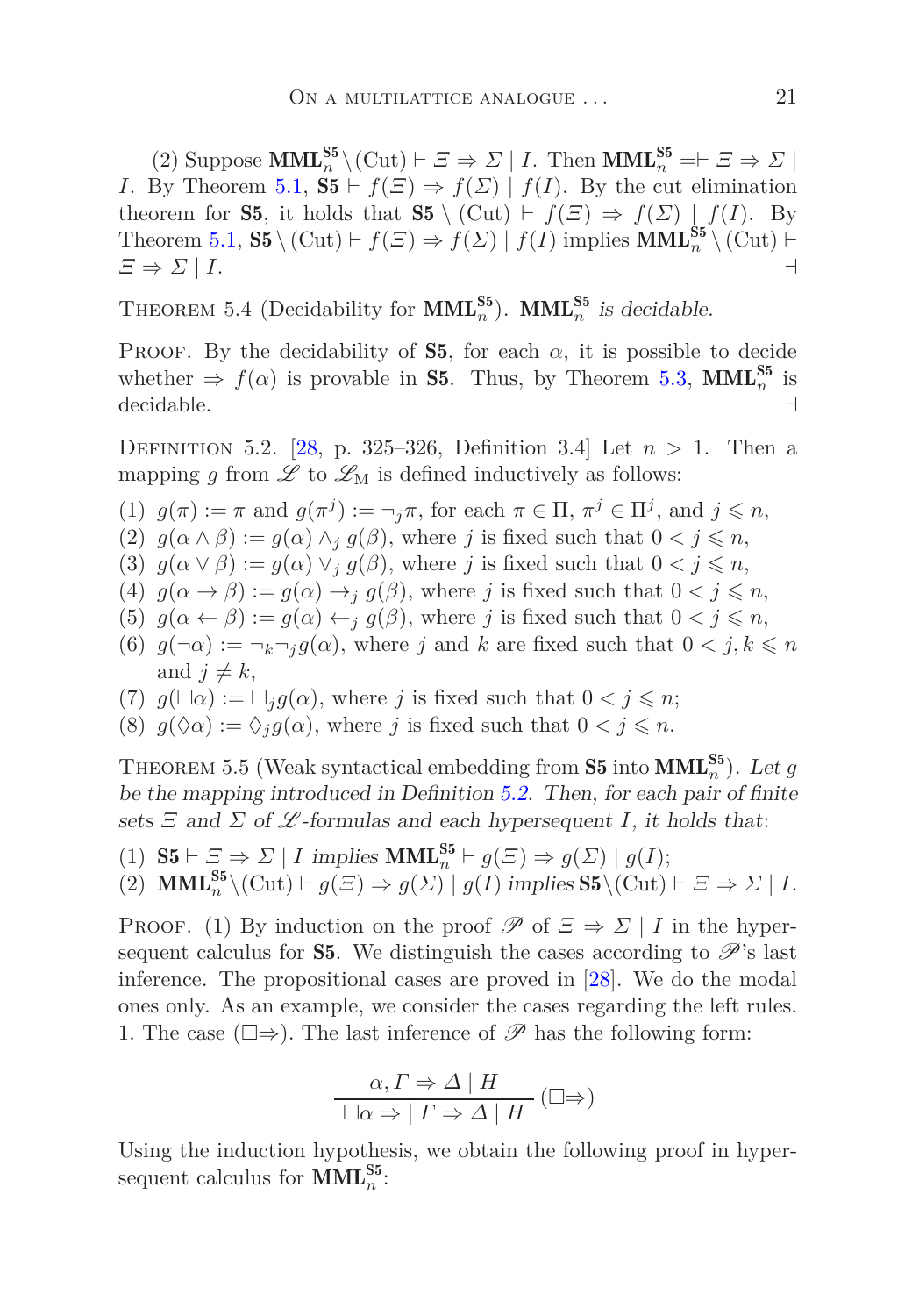$$
\vdots
$$
  
 
$$
g(\alpha), g(\Gamma) \Rightarrow g(\Delta) \mid g(H)
$$
  
\n
$$
\Box_j g(\alpha) \Rightarrow \mid g(\Gamma) \Rightarrow g(\Delta) \mid g(H) \quad (\Box_j \Rightarrow)
$$

where  $\Box_i g(\alpha) = g(\Box \alpha)$ , by the definition of *g*.

2. The case  $(\Diamond \Rightarrow)$ . The last inference of  $\mathscr P$  has the following form:

$$
\frac{\alpha \Rightarrow |H|}{\Diamond \alpha \Rightarrow |H|} (\Diamond \Rightarrow)
$$

Using the induction hypothesis, we have

$$
\vdots
$$
\n
$$
g(\alpha) \Rightarrow | g(H) \qquad (\Diamond_j \Rightarrow)
$$
\n
$$
\Diamond_j g(\alpha) \Rightarrow | g(H) \quad (\Diamond_j \Rightarrow)
$$

where  $\Diamond_{i}g(\alpha) = g(\Diamond \alpha)$ , by the definition of *g*.

(2) By induction on the proof  $\mathscr Q$  of  $f(\Xi) \Rightarrow f(\Sigma) | f(I)$  in  $\text{MML}_n^{\mathbf{S}_5} \setminus$ (Cut). We distinguish the cases according to  $\mathscr{Q}$ 's last inference. Since the propositional cases are proved in [\[28\]](#page-44-8), we do the modal ones only. As an example, we consider the rules  $(\Box_i \Rightarrow)$  and  $(\Diamond_i \Rightarrow)$ .

1. The case  $(\Box_i \Rightarrow)$ . The last inference of  $\mathscr Q$  has the following form:

$$
\frac{g(\alpha), g(\Gamma) \Rightarrow g(\Delta) \mid g(H)}{\square_j g(\alpha) \Rightarrow \mid g(\Gamma) \Rightarrow g(\Delta) \mid g(H)} \quad (\square_j \Rightarrow)
$$

where  $\Box_j g(\alpha) = g(\Box \alpha)$ , by the definition of *g*.

Using the induction hypothesis, we have

$$
\vdots
$$
  
\n
$$
\alpha, \Gamma \Rightarrow \Delta \mid H
$$
  
\n
$$
\Box \alpha \Rightarrow \mid \Gamma \Rightarrow \Delta \mid H
$$
  $(\Box \Rightarrow)$ 

2. The case  $(\Diamond_i \Rightarrow)$ . The last inference of  $\mathscr Q$  has the following form:

$$
\frac{g(\alpha) \Rightarrow |g(H)|}{\Diamond_j g(\alpha) \Rightarrow |g(H)|} (\Diamond_j \Rightarrow)
$$

where  $\Diamond_i g(\alpha) = g(\Diamond \alpha)$ , by the definition of *g*.

<span id="page-21-0"></span>Using the induction hypothesis, we have

$$
\vdots
$$
\n
$$
\alpha \Rightarrow | H
$$
\n
$$
\Diamond \alpha \Rightarrow | H
$$
\n
$$
\Diamond \Rightarrow )
$$
\n
$$
\rightarrow
$$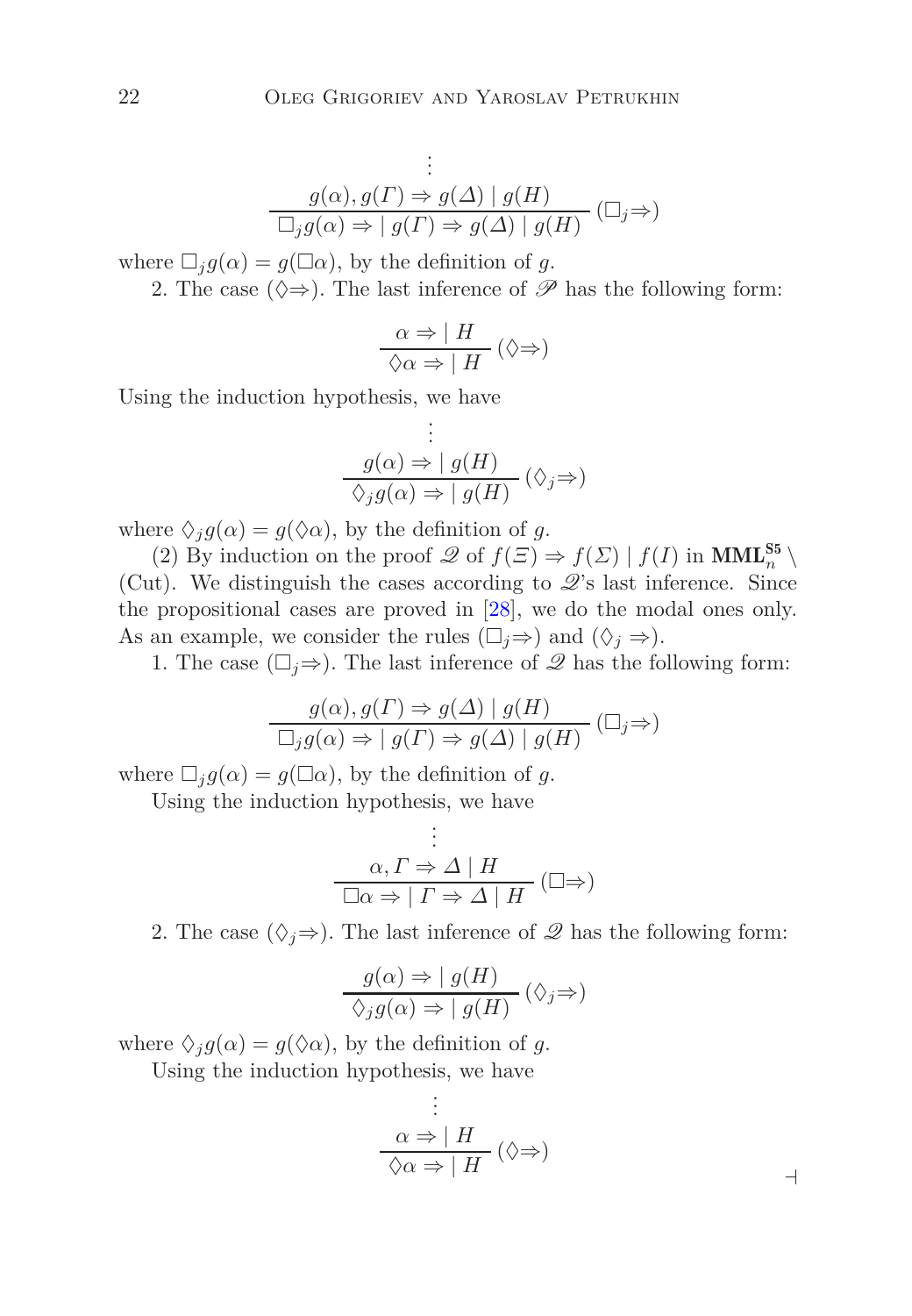THEOREM 5.6 (Syntactical embedding from **S5** into  $\text{MML}_n^{S5}$ ). Let *g* be the mapping introduced in Definition [5.2.](#page-20-0) Then, for each pair of finite sets  $\Xi$  and  $\Sigma$  of  $\mathscr L$ -formulas and each hypersequent *I*, it holds that:

(1)  $\mathbf{S5} \vdash \Xi \Rightarrow \Sigma \mid I \text{ iff } \mathbf{MML}_{n}^{\mathbf{S5}} \vdash g(\Xi) \Rightarrow g(\Sigma) \mid g(I);$ 

 $(2)$  **S5** \  $(\text{Cut}) \vdash \Xi \Rightarrow \Sigma \mid I \text{ iff } \text{MML}_{n}^{\text{S5}} \setminus (\text{Cut}) \vdash g(\Xi) \Rightarrow g(\Sigma) \mid g(I).$ 

<span id="page-22-1"></span>PROOF. Similarly to Theorem [5.3.](#page-19-0) Use Theorems [5.5](#page-20-1) and [5.2.](#page-19-1)  $\Box$ 

DEFINITION 5.3. [\[28,](#page-44-8) p. 336, Definition 6.1] Let  $n > 1$  and  $j \leq n$ . Then a mapping h from  $\mathscr{L}_{M}$  to  $\mathscr{L}_{M}$  is defined inductively as follows:<sup>[4](#page-22-0)</sup>

- (1)  $h(\pi) := \pi$ , for each  $\pi \in \Pi$ ,
- (2) *h*(*α* ∧*<sup>j</sup> β*) := *h*(*α*) ∨*<sup>j</sup> h*(*β*)*,*
- (3) *h*(*α* ∨*<sup>j</sup> β*) := *h*(*α*) ∧*<sup>j</sup> h*(*β*)*,*
- (4) *h*(*α* →*<sup>j</sup> β*) := *h*(*α*) ←*<sup>j</sup> h*(*β*)*,*
- (5) *h*(*α* ←*<sup>j</sup> β*) := *h*(*α*) →*<sup>j</sup> h*(*β*)*,*
- $h(\neg_i \alpha) := \neg_i h(\alpha)$ ,
- $(7)$   $h(\Box_i \alpha) := \Diamond_i h(\alpha),$
- $(8)$   $h(\Diamond_i \alpha) := \Box_i h(\alpha).$

The following theorem represents the duality principle in the spirit of  $[28]$  for **MML**<sup>S5</sup><sub>n</sub>.

THEOREM 5.7 (Syntactical embedding from  $\text{MML}_{n}^{\text{S5}}$  into  $\text{MML}_{n}^{\text{S5}}$ ). Let *h* be the mapping introduced in Definition [5.3.](#page-22-1) Then, for each pair of finite sets  $\Xi$  and  $\Sigma$  of  $\mathscr L$ -formulas and each hypersequent *I*, it holds that:

- $(1)$  **MML**<sup> $55$ </sup> $\vdash E \Rightarrow \Sigma \mid I$  iff **MML**<sup> $55$ </sup> $\vdash h(\Sigma) \Rightarrow h(\Xi) \mid h(I);$
- $(2)$  **MML**<sup>S5</sup><sub>*n*</sub></sup>  $\setminus$   $(\text{Cut}) \vdash \Xi \Rightarrow \Sigma \mid I \text{ iff } \text{MML}_{n}^{\text{S5}} \setminus (\text{Cut}) \vdash h(\Sigma) \Rightarrow h(\Xi) \mid$  $h(I).$

PROOF. Since  $(1)$  follows from  $(2)$ , so we prove  $(2)$  only.

Suppose  $\text{MML}_{n}^{\text{S5}} \setminus (\text{Cut}_{\ell}) \vdash \Xi \Rightarrow \Sigma \mid I$ . We use induction on the proof  $\mathscr{P}$  of  $\Xi \Rightarrow \Sigma \mid I$  in **MML**<sup>S5</sup><sub>n</sub></sub> \ (Cut). We distinguish the cases according to  $\mathscr{P}$ 's last inference. The propositional cases are proved in [\[28\]](#page-44-8). We do the cases regarding the left modal rules only.

1. The case  $(\Box_i \Rightarrow)$ . The last inference of  $\mathscr P$  has the following form:

$$
\frac{\alpha, \Gamma \Rightarrow \Delta \mid H}{\Box_j \alpha \Rightarrow \mid \Gamma \Rightarrow \Delta \mid H} (\Box_j \Rightarrow)
$$

<span id="page-22-0"></span><sup>4</sup> In [\[28\]](#page-44-8), *h* is called a *dualization function*.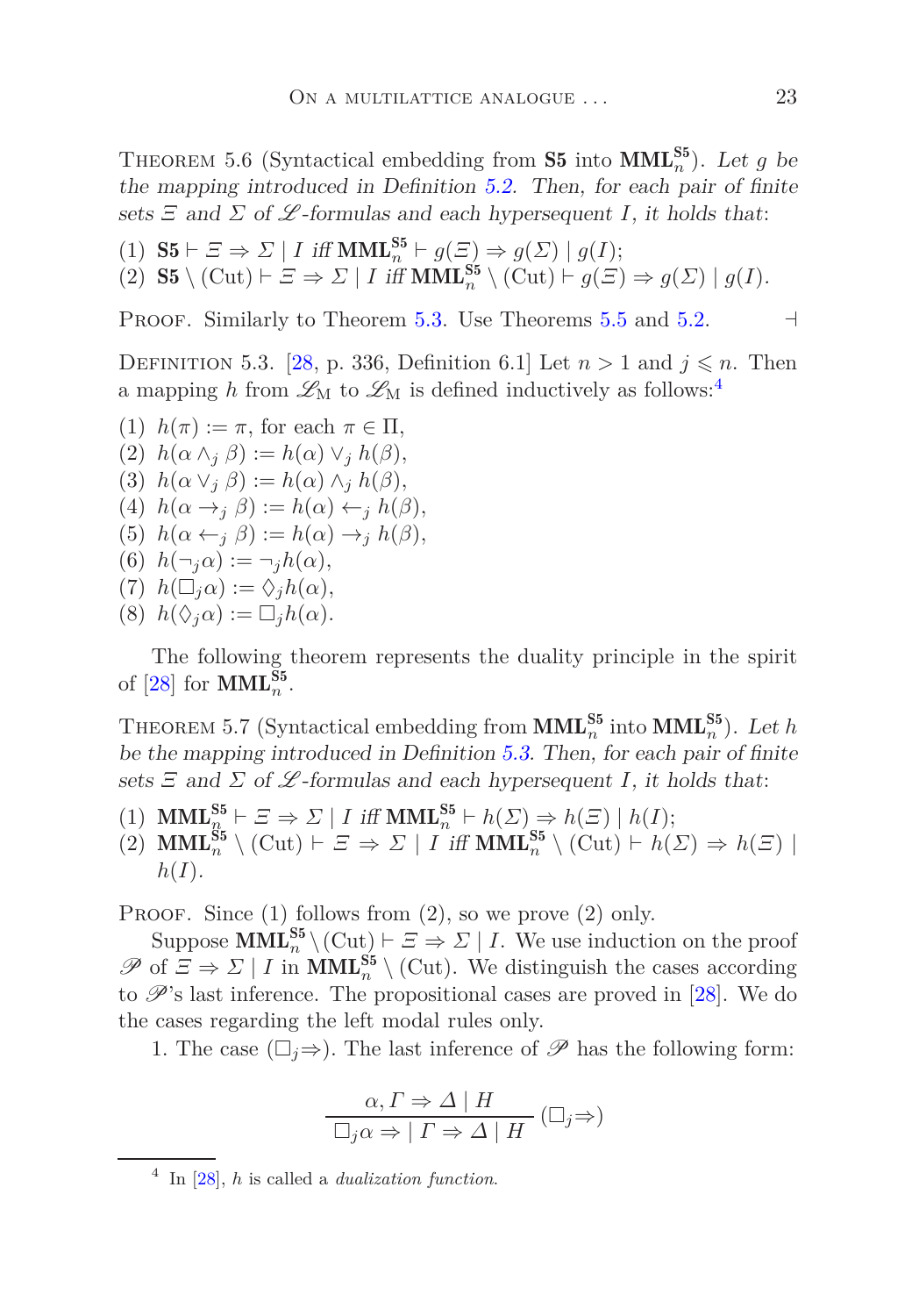Using the induction hypothesis, we obtain the following proof in  $\text{MML}_{n}^{\text{S5}} \setminus$ (Cut): .

$$
\vdots
$$
\n
$$
h(\Delta) \Rightarrow h(\Gamma), h(\alpha) | h(H)
$$
\n
$$
h(\Delta) \Rightarrow h(\Gamma) | \Rightarrow \Diamond_j h(\alpha) | h(H) \quad (\Rightarrow \Diamond_j)
$$

where  $\Diamond_j h(\alpha) = h(\Box_j \alpha)$ , by the definition of *h*.

2. The case  $(\Diamond_j \Rightarrow)$ . The last inference of  $\mathscr P$  has the following form:

$$
\frac{\alpha \Rightarrow | H}{\Diamond_j \alpha \Rightarrow | H} (\Diamond_j \Rightarrow)
$$

Using the induction hypothesis, we have

$$
\vdots
$$
\n
$$
\Rightarrow h(\alpha) | h(H)
$$
\n
$$
\Rightarrow \Box_j h(\alpha) | h(H) \quad (\Rightarrow \Box_j)
$$

.

where  $\Box_j h(\alpha) = h(\Diamond_j \alpha)$ , by the definition of *h*.

3. The case  $(\neg_i \Box_j \Rightarrow)$ . The last inference of  $\mathscr P$  has the following form:

$$
\frac{\neg_j \alpha \Rightarrow | H}{\neg_j \Box_j \alpha \Rightarrow | H} (\neg_j \Box_j \Rightarrow)
$$

Using the induction hypothesis, we have

$$
\vdots
$$
\n
$$
\frac{\Rightarrow \neg_j h(\alpha) \mid h(H)}{\Rightarrow \neg_j \Diamond_j h(\alpha) \mid h(H)} (\Rightarrow \neg_j \Diamond_j)
$$

where  $\neg_j h(\alpha) = h(\neg_j \alpha)$  and  $\neg_j \Diamond_j h(\alpha) = h(\neg_j \Box_j \alpha)$ , by the definition of *h*.

4. The case  $(\neg_i \Diamond_i \Rightarrow)$ . The last inference of  $\mathscr P$  has the following form:

$$
\frac{\neg_j \alpha, \Gamma \Rightarrow \Delta \mid H}{\neg_j \Diamond_j \alpha \Rightarrow \mid \Gamma \Rightarrow \Delta \mid H} (\neg_j \Diamond_j \Rightarrow)
$$

Using the induction hypothesis, we have

þ,

$$
\vdots
$$
  
\n
$$
h(\Delta) \Rightarrow h(\Gamma), \neg_j h(\alpha) \mid h(H)
$$
  
\n
$$
h(\Delta) \Rightarrow h(\Gamma) \mid \Rightarrow \neg_j \Box_j h(\alpha) \mid h(H) \quad (\Rightarrow \neg_j \Box_j)
$$

where  $\neg_j h(\alpha) = h(\neg_j \alpha)$  and  $\neg_j \Box_j h(\alpha) = h(\neg_j \Diamond_j \alpha)$ , by the definition of *h*.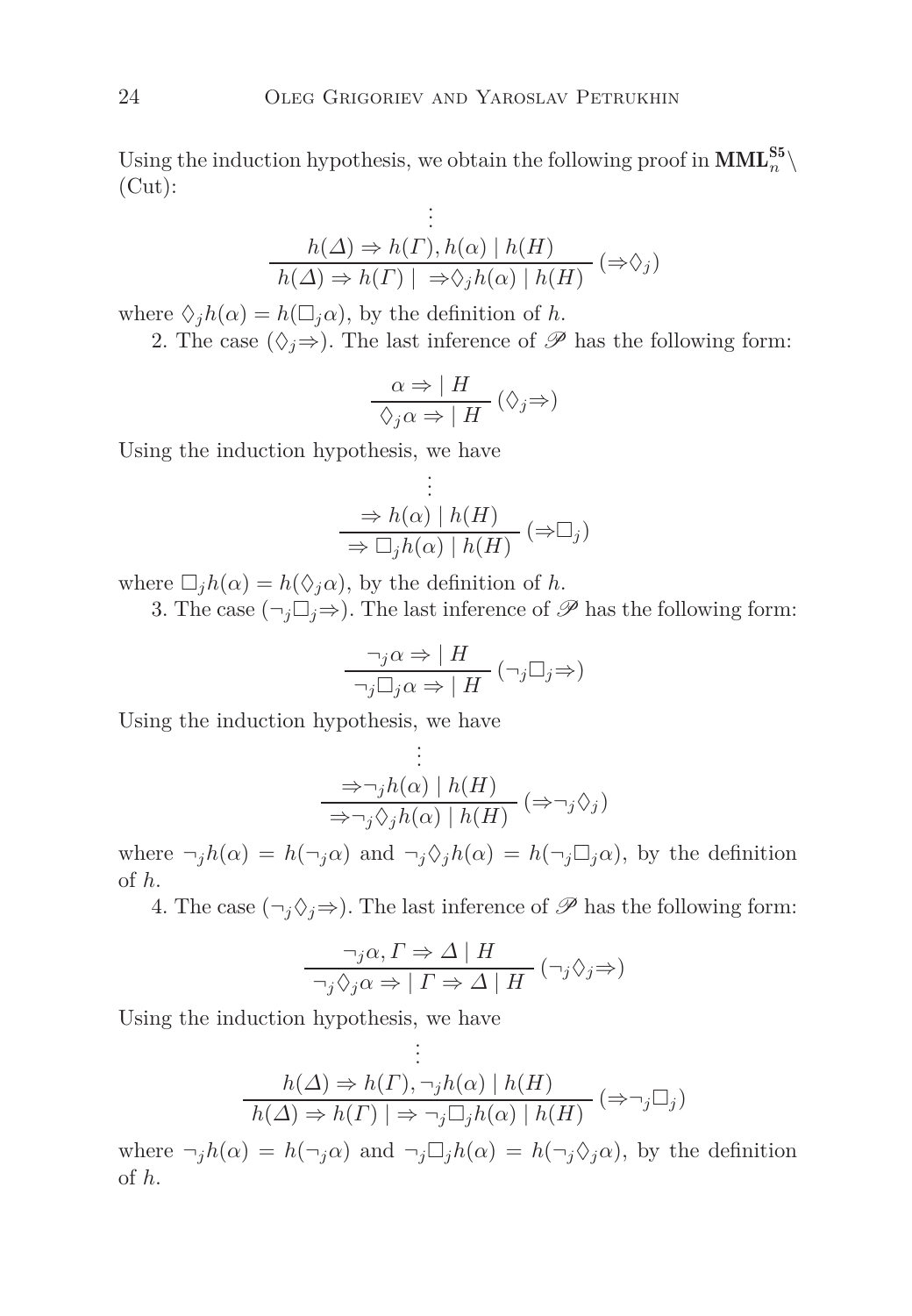5. The case  $(\neg_k \Box_j \Rightarrow)$ . The last inference of  $\mathscr P$  has the following form:

$$
\frac{\neg_k \alpha, \Gamma \Rightarrow \Delta \mid H}{\neg_k \Box_j \alpha \Rightarrow \mid \Gamma \Rightarrow \Delta \mid H} (\neg_k \Box_j \Rightarrow)
$$

Using the induction hypothesis, we have

$$
\vdots
$$
  
\n
$$
h(\Delta) \Rightarrow h(\Gamma), \neg_k h(\alpha) \mid h(H)
$$
  
\n
$$
h(\Delta) \Rightarrow h(\Gamma) \mid \Rightarrow \neg_k \Diamond_j h(\alpha) \mid h(H) \quad (\Rightarrow \neg_k \Diamond_j)
$$

where  $\neg_k h(\alpha) = h(\neg_k \alpha)$  and  $\neg_k \Diamond_j h(\alpha) = h(\neg_k \Box_j \alpha)$ , by the definition of *h*.

6. The case  $(\neg_k \Diamond_j \Rightarrow)$ . The last inference of  $\mathscr P$  has the following form:

$$
\frac{\neg_k \alpha \Rightarrow | H}{\neg_k \Diamond_j \alpha \Rightarrow | H} (\neg_k \Diamond_j \Rightarrow)
$$

Using the induction hypothesis, we have

$$
\vdots
$$
\n
$$
\Rightarrow \neg_k h(\alpha) \mid h(H)
$$
\n
$$
\Rightarrow \neg_k \Box_j h(\alpha) \mid h(H) \quad (\Rightarrow \neg_k \Box_j)
$$

where  $\neg_k h(\alpha) = h(\neg_k \alpha)$  and  $\neg_k \Box_j h(\alpha) = h(\neg_k \Diamond_j \alpha)$ , by the definition of *h*.

Suppose  $\text{MML}_{n}^{\text{S5}} \setminus (\text{Cut}) \vdash h(\Sigma) \Rightarrow h(\Xi) \mid h(I)$ . We use induction on the proof  $\mathscr Q$  of  $h(\Sigma) \Rightarrow h(\Xi) \mid h(I)$  in  $\text{MML}_n^{\text{S5}} \setminus (\text{Cut})$ . We distinguish the cases according to  $\mathscr{Q}$ 's last inference. The propositional cases are proved in [\[28\]](#page-44-8). We do the cases regarding the left modal rules only.

1. The case  $(\square_i \Rightarrow)$ . The last inference of  $\mathscr Q$  has the following form:

$$
\frac{h(\alpha), h(\Gamma) \Rightarrow h(\Delta) \mid h(H)}{h(\Diamond_j \alpha) \Rightarrow \mid h(\Gamma) \Rightarrow h(\Delta) \mid h(H)} \quad (\Box_j \Rightarrow)
$$

where  $h(\Diamond_i \alpha) = \Box_i h(\alpha)$ , by the definition of *h*.

Using the induction hypothesis, we obtain the following proof in  $\textbf{MML}_n^{\mathbf{S5}} \setminus (\text{Cut})$ : .

$$
\begin{array}{c}\n\vdots \\
\Delta \Rightarrow \Gamma, \alpha \mid H \\
\hline\n\Delta \Rightarrow \Gamma \mid \Rightarrow \Diamond_j \alpha \mid H\n\end{array} (\Rightarrow \Diamond_j)
$$

2. The case  $(\Diamond_j \Rightarrow)$ . The last inference of  $\mathscr Q$  has the following form: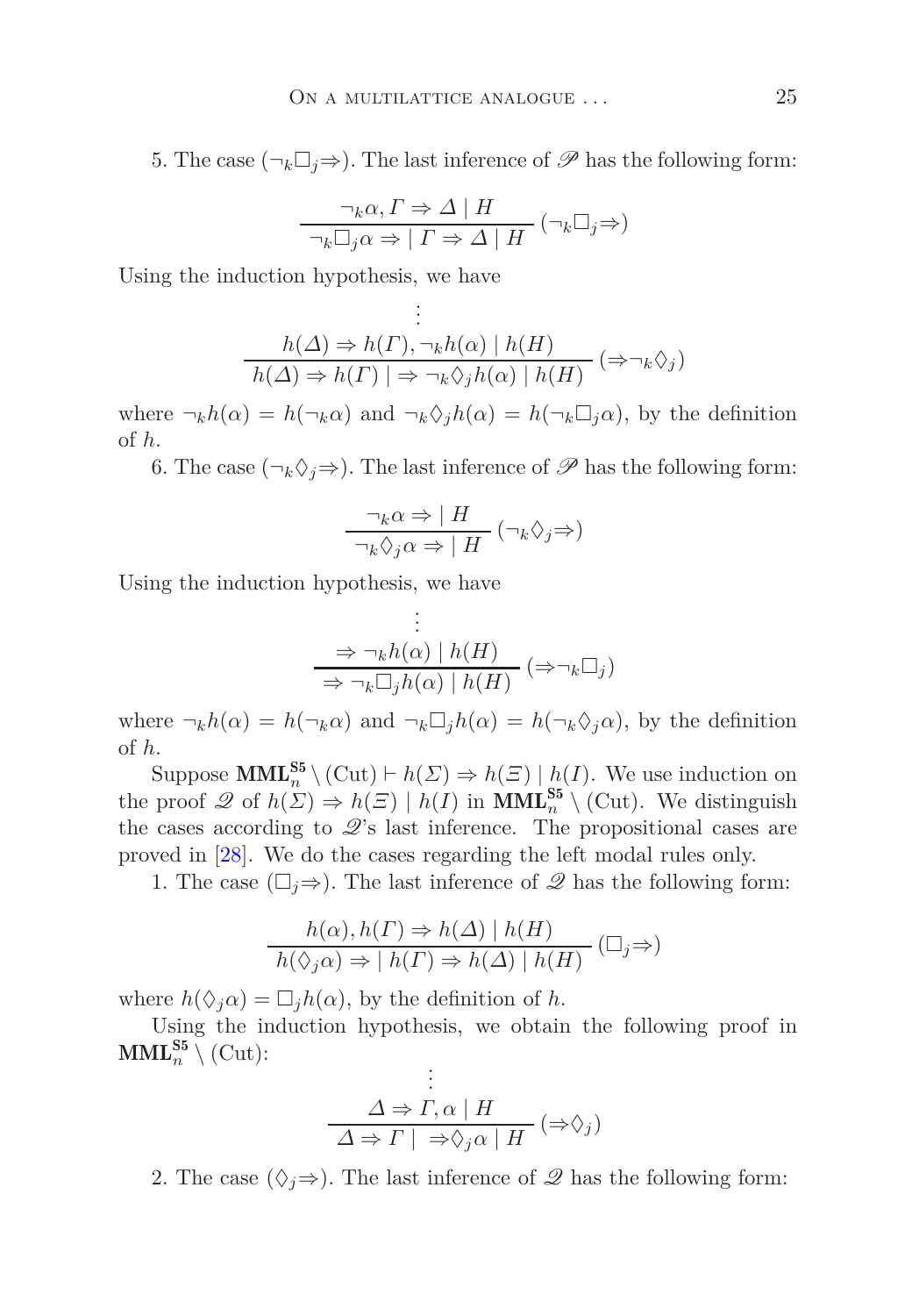$$
\frac{h(\alpha) \Rightarrow \mid h(H)}{h(\Box_j \alpha) \Rightarrow \mid h(H)} (\Diamond_j \Rightarrow)
$$

where  $h(\Box_j \alpha) = \Diamond_j h(\alpha)$ , by the definition of *h*.

Using the induction hypothesis, we have

$$
\begin{array}{c}\n\vdots \\
\Rightarrow \alpha \mid H \\
\hline\n\Rightarrow \Box_j \alpha \mid H\n\end{array} (\Rightarrow \Box_j)
$$

3. The case  $(\neg_j \Box_j \Rightarrow)$ . The last inference of  $\mathscr Q$  has the following form:

$$
\frac{h(\neg_j \alpha) \Rightarrow |h(H)}{h(\neg_j \Diamond_j \alpha) \Rightarrow |h(H)} (\neg_j \Box_j \Rightarrow)
$$

where  $h(\neg_j \Diamond_j \alpha) = \neg_j \Box_j h(\alpha)$ , by the definition of *h*.

Using the induction hypothesis, we have

$$
\vdots
$$
\n
$$
\Rightarrow \neg_j \alpha \mid H
$$
\n
$$
\Rightarrow \neg_j \Diamond_j \alpha \mid H
$$
\n
$$
\Rightarrow \neg_j \Diamond_j \alpha \mid H
$$

4. The case  $(\neg_j \Diamond_j \Rightarrow)$ . The last inference of  $\mathscr Q$  has the following form:

$$
\frac{h(\neg_j \alpha), h(\Gamma) \Rightarrow h(\Delta) \mid h(H)}{h(\neg_j \Box_j \alpha) \Rightarrow \mid h(\Gamma) \Rightarrow h(\Delta) \mid h(H)} (\neg_j \Diamond_j \Rightarrow)
$$
  
where  $h(\neg_j \Box_j \alpha) = \neg_j \Diamond_j h(\alpha)$ , by the definition of h.

Using the induction hypothesis, we have

Ĭ.

$$
\vdots
$$
\n
$$
\Delta \Rightarrow \Gamma, \neg_j \alpha \mid H
$$
\n
$$
\Delta \Rightarrow \Gamma \mid \Rightarrow \neg_j \Box_j \alpha \mid H \quad (\Rightarrow \neg_j \Box_j)
$$

5. The case  $(\neg_k \Box_j \Rightarrow)$ . The last inference of  $\mathscr Q$  has the following form:

$$
\frac{h(\neg_k \alpha), h(\Gamma) \Rightarrow h(\Delta) \mid h(H)}{h(\neg_k \Diamond_j \alpha) \Rightarrow \mid h(\Gamma) \Rightarrow h(\Delta) \mid h(H)} (\neg_k \Box_j \Rightarrow)
$$

where  $h(\neg_k \Diamond_i \alpha) = \neg_k \Box_i h(\alpha)$ , by the definition of *h*.

Using the induction hypothesis, we have

$$
\frac{\Delta \Rightarrow \Gamma, \neg_k \alpha \mid H}{\Delta \Rightarrow \Gamma \mid \Rightarrow \neg_k \Diamond_j \alpha \mid H} (\Rightarrow \neg_k \Diamond_j)
$$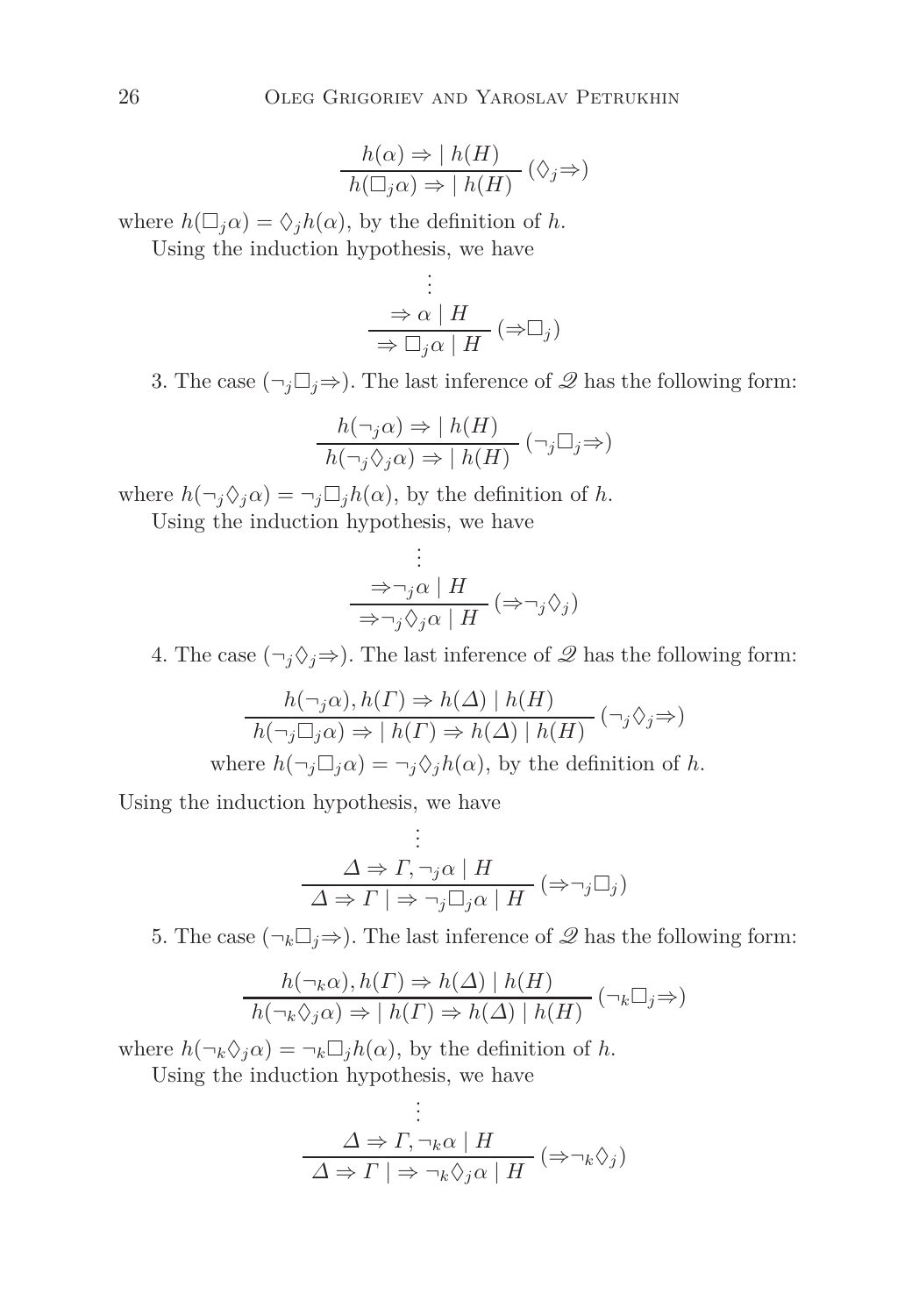6. The case  $(\neg_k \Diamond_i \Rightarrow)$ . The last inference of  $\mathscr Q$  has the following form:

$$
\frac{h(\neg_k \alpha) \Rightarrow |h(H)}{h(\neg_k \Box_j \alpha) \Rightarrow |h(H)} (\neg_k \Diamond_j \Rightarrow)
$$

where  $h(\neg_k \Box_i \alpha) = \neg_k \Diamond_i h(\alpha)$ , by the definition of *h*.

Using the induction hypothesis, we have

$$
\vdots
$$
\n
$$
\Rightarrow \neg_k \alpha \mid H
$$
\n
$$
\Rightarrow \neg_k \Box_j \alpha \mid H \quad (\Rightarrow \neg_k \Box_j)
$$

#### 5.2. Craig interpolation

<span id="page-26-0"></span>Now we prove the theorem which stipulates the presence of the Craig interpolation property for the logic  $\text{MML}_{n}^{\text{S5}}$ , an analogue of Theorem 4.5 from [\[28\]](#page-44-8) (but here we prove it quite differently). To show this fact we use the well-known result that the modal system S5 shares the interpolation property, see, e.g., [\[9,](#page-43-11) Theorem 14.23]. We need some technical lemmas preceding the main theorem. Let us denote as  $V(\alpha)$  the set of all propositional variables of a formula *α*.

<span id="page-26-1"></span>LEMMA 5.8. Let  $n > 1$ ,  $j \le n$ ,  $I_{\pi} = {\pi} \cup {\pi^{j} | 1 \le j \le n}$  for  $\pi \in \Pi$  and let *f* be the mapping defined in Definition [5.1.](#page-15-1) Then for any propositional variable  $\pi$  and any formulas  $\gamma \in \mathscr{F}$ ,  $\alpha \in \mathscr{F}_{M}$ :

(1)  $\pi \in V(g(\gamma))$  iff  $\pi' \in V(\gamma)$  for some  $\pi' \in I_{\pi}$ , (2)  $\pi \in V(g(f(\alpha)))$  iff  $\pi' \in V(f(\alpha))$  for some  $\pi' \in I_{\pi}$ .

PROOF. By induction on the complexity of a formula  $\gamma$ .

*Ad* (1) 1. The case when  $\gamma \in \Pi$  is evident, since  $\gamma = g(\gamma)$ . When  $\gamma = \pi^l$  (for some *l*,  $1 \leq l \leq n, \pi \in \Pi$ ),  $g(\gamma) = \neg_j \pi$  for some fixed *j*. Thus we have  $\pi \in V(g(\gamma))$  iff  $\pi' \in V(\gamma)$ , where  $\pi' = \pi^l$ .

2. Suppose  $\gamma$  is of the form  $\alpha \wedge \beta$ , so  $g(\gamma) = g(\alpha) \wedge_i g(\beta)$ . Thus  $\pi \in V(g(\gamma))$  iff  $\pi \in V(g(\alpha))$  or  $\pi \in V(g(\beta))$  iff  $\pi' \in V(\alpha)$  or  $\pi' \in V(\beta)$ (by the induction hypotheses) for some  $\pi' \in I_{\pi}$  iff  $\pi' \in V(\alpha \wedge \beta)$ .

3. Let  $\gamma = \Box \alpha$ . Then  $g(\gamma) = \Box_j(g(\alpha))$ . We have  $\pi \in V(g(\Box \alpha))$  iff  $\pi \in V(g(\alpha))$  iff  $\pi' \in V(\alpha)$  for some  $\pi' \in I_{\pi}$  (by the induction hypothesis) iff  $\pi' \in V(\Box \alpha)$ .

*Ad* (2) 1. Again, the case  $\alpha \in \Pi$  is straightforward. Assume  $\alpha = \neg_j \pi$ for some  $\pi \in \Pi$  and  $1 \leqslant j \leqslant n$ . Then  $f(\alpha) = \pi^j$ ,  $g(f(\alpha)) = \alpha$ ,  $V(f(\alpha)) = {\pi^{j}}$ . Clearly (2) holds.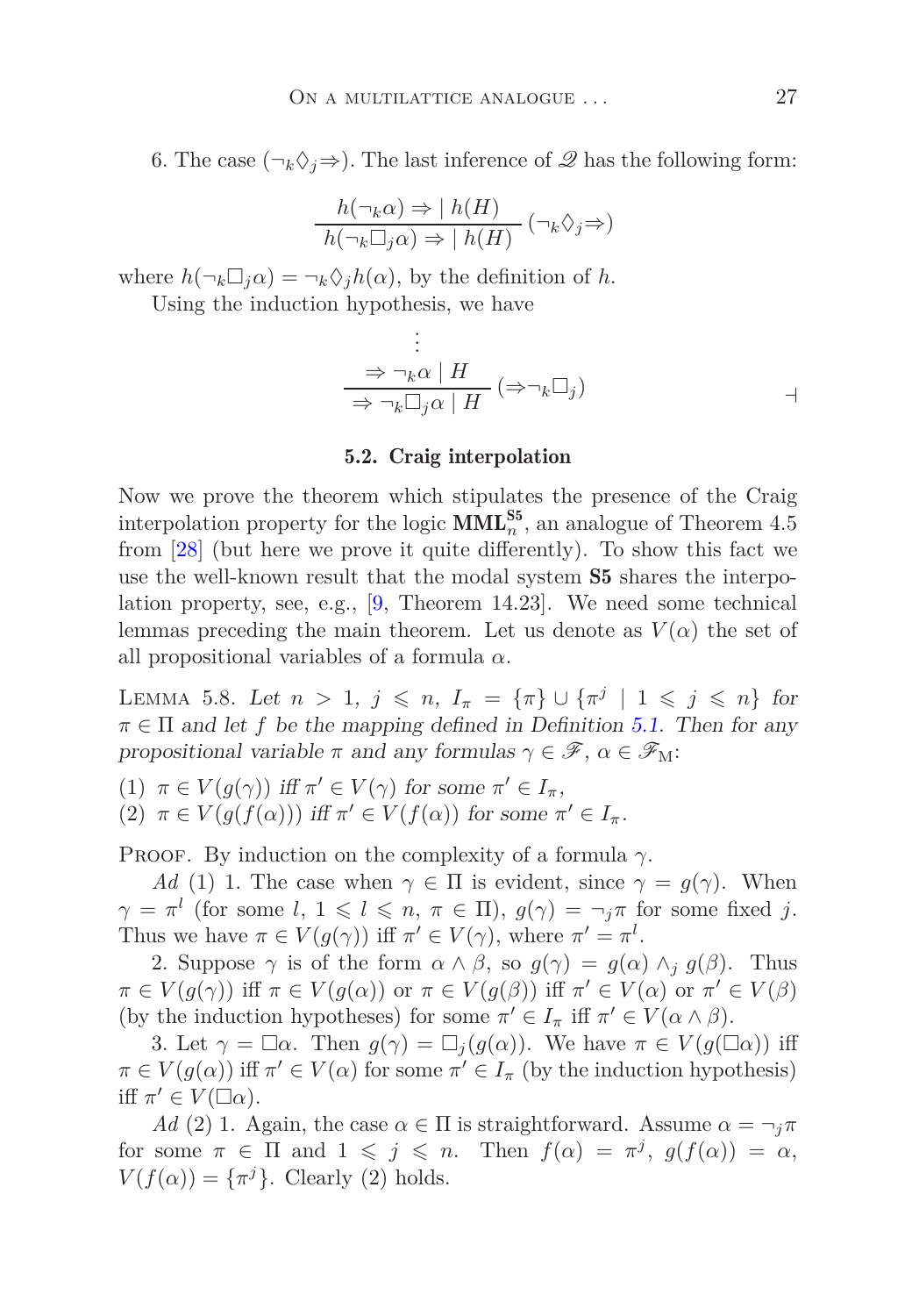2. Suppose  $\gamma = \neg_k \neg_i \alpha$ , where  $k \neq j$  and  $k, j \leq n$ . Then  $f(\alpha) =$  $\neg f(\alpha)$ ,  $g(f(\alpha)) = \neg_{k'}\neg_{j'}g(f(\alpha))$  for some fixed  $k', j' \leq n$ . Then  $\pi \in$ *V*( $g(f(\neg_k \neg_i \alpha))$ ) iff  $\pi \in V(g(\neg f(\alpha)))$  (by the definition of *f*) iff  $\pi \in$  $V(\neg_{k'}\neg_{j'}g(f(\alpha)))$  (for some fixed  $k', j' \leq n$ , by the definition of *g*) iff  $\pi \in V(g(f(\alpha)))$  iff  $\pi' \in V(f(\alpha))$  for some  $\pi' \in I_{\pi}$  (by the induction hypothesis) iff  $\pi' \in V(\neg f(\alpha))$  iff  $\pi' \in V(f(\neg_k \neg_j \alpha))$  (by the definition of *f*).

3. Suppose  $\gamma = \neg_k(\alpha \to_j \beta)$ , where *k* and *j* are distinct integers  $\leq n$ . Then  $\pi \in V(g(f(\neg_k(\alpha \to_i \beta))))$  iff  $\pi \in V(g(f(\neg_k \alpha) \to f(\neg_k(\beta)))$  (by the definition of *f*) iff  $\pi \in V(g(f(\neg_k \alpha)) \to_{j'} g(f(\neg_k \beta)))$  for some fixed *j*<sup> $j'$ </sup> (by the definition of *g*) iff *π* ∈ *V*(*g*(*f*(¬*kα*)) or *π* ∈ *Vg*(*f*(¬*k* $β$ )) iff  $\pi' \in V(f(\neg_k \alpha))$  or  $\pi' \in V(f(\neg_k \beta))$  for some  $\pi' \in I_{\pi}$  (by the induction hypothesis) iff  $\pi \in V(f(\neg_k \alpha) \to f(\neg_k \beta))$  iff  $\pi \in V(f(\neg_k(\alpha \to_i \beta)))$  (by the definition of *f*).

4. Assume that  $\gamma = \Box_i \alpha$ , where *j* is a positive number  $\leq n$ . Then  $\pi \in V(g(f(\Box_i \alpha)))$  iff  $\pi \in V(g(\Box f(\alpha)))$  (by the definition of *f*) iff  $\pi \in V(\Box_{j'} g(f(\alpha)))$  for some fixed *j*' (by the definition of *g*) iff  $\pi \in V(g(f(\alpha)))$  iff  $\pi' \in V(f(\alpha))$  for some  $\pi' \in I_{\pi}$  (by the induction hypothesis) iff  $\pi' \in V(\Box f(\alpha))$  iff  $\pi' \in V(f(\Box_j \alpha))$  (by the definition of *f*).

5. Assume that  $\gamma = \neg_j \Box_j \alpha$ . We have  $\pi \in V(g(f(\neg_j \Box_j \alpha)))$  iff  $\pi \in V(g(\Diamond f(\neg_j \alpha)))$  (by the definition of *f*) iff  $\pi \in V(\Diamond_j g(f(\neg_j \alpha)))$ (by the definition of *g*) iff  $\pi \in V(g(f(\neg_j\alpha)))$  iff  $\pi' \in V(f(\neg_j\alpha))$  for some  $\pi' \in I_{\pi}$  (by the induction hypothesis) iff  $\pi' \in V(\Diamond f(\neg_j \alpha))$  iff  $\pi' \in V(f(\neg_j \Box_j \alpha))$  (by the definition of *f*).

6. Suppose  $\gamma = \neg_k \Box_j \alpha$ . Applying the definitions of the mappings f, *g* and induction hypothesis we get the following sequence of equivalences:  $\pi \in V(g(f(\neg_k \Box_j \alpha)))$  iff  $\pi \in V(g(\Box f(\neg_k \alpha)))$  iff  $\pi \in V(\Box_{j'} g(f(\neg_k \alpha)))$  for some fixed *j*' iff  $\pi \in V(g(f(\neg_k \alpha)))$  iff  $\pi \in V(f(\neg_k \alpha))$  iff  $\pi \in V(\Box f(\neg_k \alpha))$ iff  $\pi \in V(f(\neg_k \Box_i \alpha)).$ 

<span id="page-27-0"></span>By an easy induction on the length of formulas we obtain:

Lemma 5.9. Let *f* and *g* be the mappings defined in definitions [5.1](#page-15-1) and [5.2,](#page-20-0) respectively. For any formula  $\gamma \in \mathscr{F}_M$ ,  $V(g(f(\gamma)) \subseteq V(\gamma)$ .

LEMMA 5.10. Let  $\gamma \in \mathscr{F}$ ,  $\alpha \in \mathscr{F}_{M}$  and let f and g be the mappings defined in definitions [5.1](#page-15-1) and [5.2,](#page-20-0) respectively. Then:

- (1)  $V(\gamma) \subseteq V(f(\alpha))$  implies  $V(g(\gamma)) \subseteq V(g(f(\alpha))),$
- $V(g(\gamma)) \subseteq V(g(f(\alpha)))$  implies  $V(g(\gamma)) \subseteq V(\alpha)$ .

PROOF. Let us prove (1). Suppose that its antecedent holds and assume that for some propositional variable  $\pi$  and some formula  $\gamma \in \mathscr{F}$ ,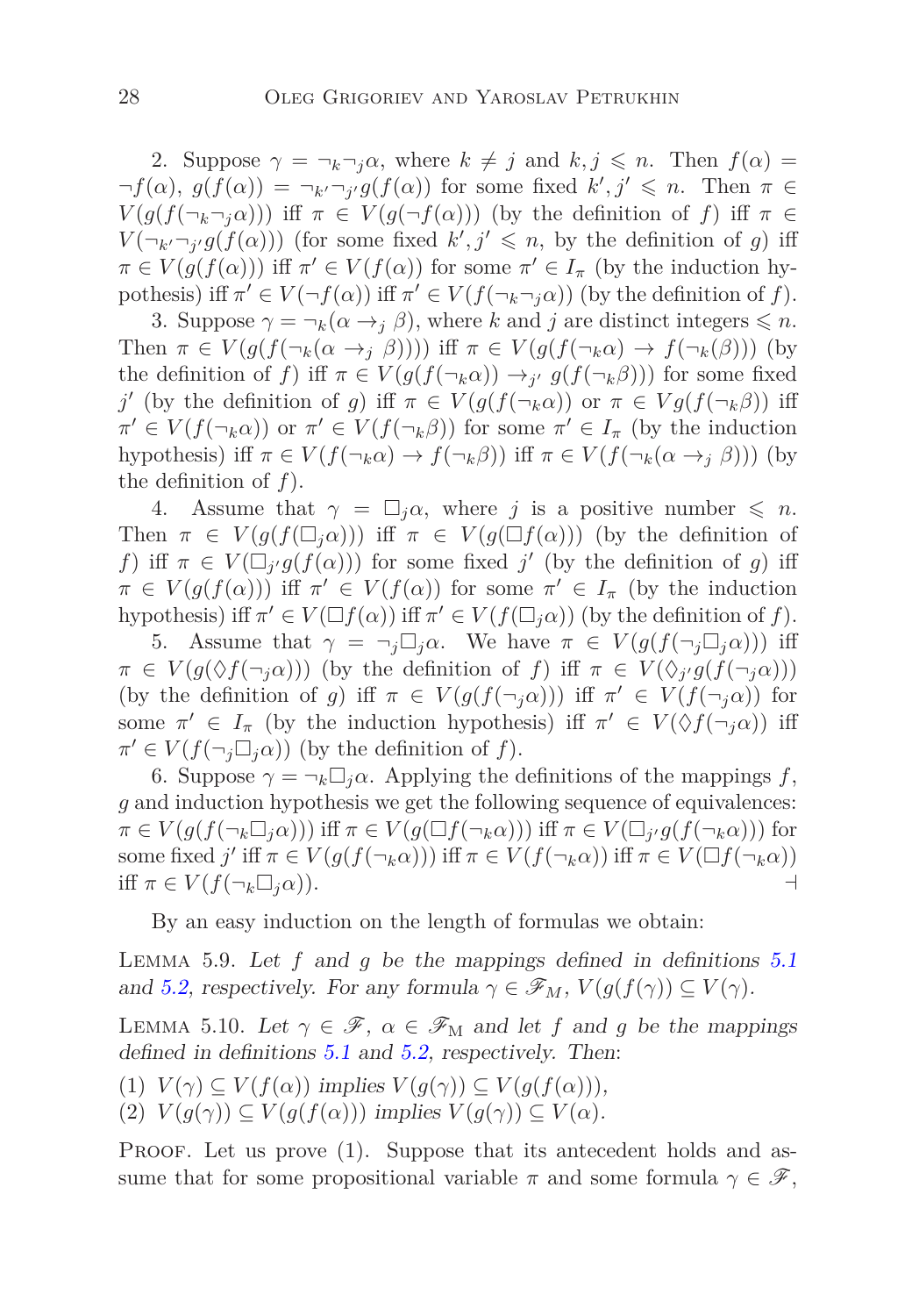$\pi \in V(g(\gamma))$ . Applying part (1) from Lemma [5.8](#page-26-1) we infer that  $\pi' \in V(\gamma)$ for some  $\pi' \in I_{\pi}$ . Then  $\pi' \in V(f(\alpha))$  and, using part (2) from Lemma [5.8,](#page-26-1) we conclude that  $\pi \in V(g(f(\alpha)))$ .

To prove (2) suppose  $\pi \in V(g(\gamma))$  for some  $\pi \in \Pi$  and  $\gamma \in \mathscr{F}$ . Then  $\pi \in V(g(f(\alpha)))$  by assumption and  $\pi \in V(\alpha)$  by Lemma [5.9.](#page-27-0)

<span id="page-28-0"></span>Lemma 5.11. Let *f* and *g* be the mappings defined in definitions [5.1](#page-15-1) and [5.2,](#page-20-0) respectively. Then for any finite sets  $\Xi$  and  $\Sigma$ :

- (1)  $\text{MML}_{n}^{\text{S5}} \vdash g(f(\Xi)) \Rightarrow \Sigma \mid I \text{ implies } \text{MML}_{n}^{\text{S5}} \vdash \Xi \Rightarrow \Sigma \mid I,$
- (2)  $\text{MML}_{n}^{\text{S5}} \vdash \Xi \Rightarrow g(f(\Sigma)) \mid I \text{ implies } \text{MML}_{n}^{\text{S5}} \vdash \Xi \Rightarrow \Sigma \mid I.$

PROOF. Let us show (1) by the induction on the proof  $\mathscr P$  of  $g(f(\Xi)) \Rightarrow$  $\sum$  | *I* in **MML**<sup>55</sup><sub>*n*</sub>. Only left side introduction rules really matter in this case. We explore some of the cases.

1. The case  $(\Box_j \Rightarrow)$ . The last inference of  $\mathscr P$  has the following form:

$$
\vdots
$$
\n
$$
g(f(\alpha)), g(f(\Gamma)) \Rightarrow \Delta | H
$$
\n
$$
\Box_j g(f(\alpha)) \Rightarrow | g(f(\Gamma)) \Rightarrow \Delta | H
$$
\n
$$
(\Box_j \Rightarrow)
$$

where  $\Box_i g(f(\alpha)) = g(\Box f(\alpha)) = g(f(\Box_i \alpha))$ , by the definitions of *g* and *f*. Using the induction hypothesis, we have

$$
\vdots
$$
\n
$$
\alpha, \Gamma \Rightarrow \Delta \mid H
$$
\n
$$
\Box_j \alpha \Rightarrow \mid \Gamma \Rightarrow \Delta \mid H \quad (\Box_j \Rightarrow)
$$

2. The case  $(\Diamond_i \Rightarrow)$ . As in the previous case, just replacing  $\Box$  with  $\Diamond$ and using the equations  $g(f(\alpha)) = g(\Diamond f(\alpha)) = g(f(\Diamond_i \alpha)).$ 

Proof for (2) uses similar techniques and is left to the reader.  $\Box$ 

THEOREM 5.12 (Craig Interpolation). Let  $n > 1$ ,  $j, n \leq n$  and  $j \neq k$ . For any formulas  $\alpha$  and  $\beta$ , if **MML**<sub> $n$ </sub><sup>55</sup>  $\vdash \alpha \Rightarrow \beta$  and  $V(\alpha) \cap V(\beta) \neq \emptyset$ , there exists a formula  $\gamma$  such that

(1) **MML**<sup>S5</sup><sup>*n*</sup>  $\vdash \alpha \Rightarrow \gamma$  and **MML**<sup>S5</sup><sup>*n*</sup>  $\vdash \gamma \Rightarrow \beta$ , (2)  $V(\gamma) \subseteq V(\alpha) \cap V(\beta)$ .

PROOF. Suppose that for some formulas  $\alpha$  and  $\beta$ , **MML**<sub>n</sub><sup>55</sup>  $\vdash \alpha \Rightarrow \beta$  and  $V(\alpha) \cap V(\beta) \neq \emptyset$ . Then, according to Theorem [5.1,](#page-15-2) **S5** ⊢  $f(\alpha) \Rightarrow f(\beta)$ . Since S5 is known to have the interpolation property, we stipulate that if  $V(f(\alpha)) \cap V(f(\beta)) \neq \emptyset$ , then there exists a formula  $\delta$  such that **S5** ⊢  $f(\alpha) \Rightarrow \delta$  and **S5** ⊢  $\delta \Rightarrow f(\beta)$ ,  $V(\delta) \subseteq V(f(\alpha)) \cap V(f(\beta))$ . Suppose that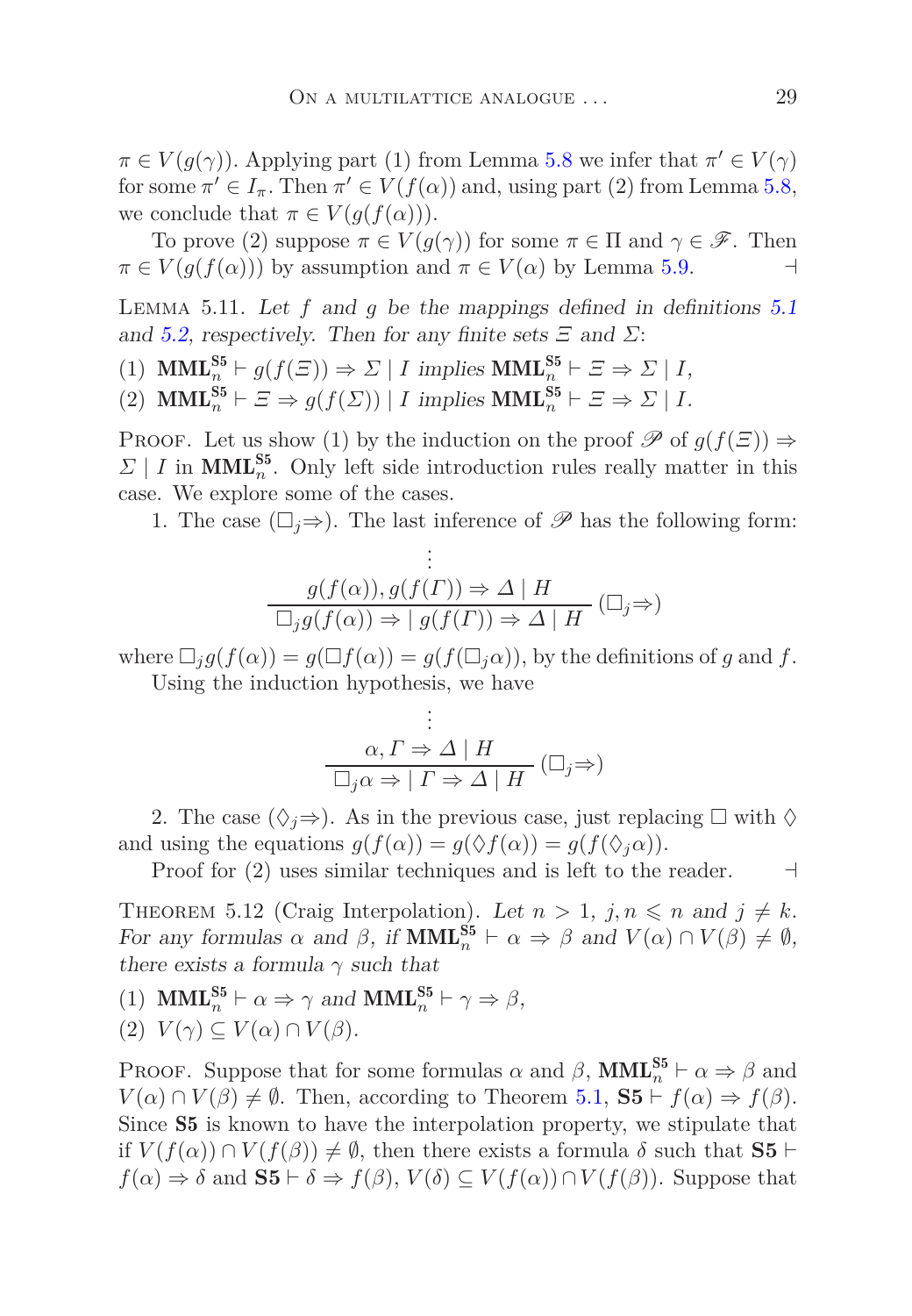$V(f(\alpha)) \cap V(f(\beta)) \neq \emptyset$  and  $\delta$  is an interpolant. Then, by Lemma [5.6,](#page-21-0) we have  $\text{MML}_{\mathbf{n}}^{\text{S5}} \vdash g(f(\alpha)) \Rightarrow g(\delta)$  and  $\text{MML}_{\mathbf{n}}^{\text{S5}} \vdash g(\delta) \Rightarrow g(f(\beta))$ , which in turn implies  $\text{MML}_{n}^{S5} \vdash \alpha \Rightarrow g(\delta)$  and  $\text{MML}_{n}^{S5} \vdash g(\delta) \Rightarrow \beta$  according to Lemma [5.11.](#page-28-0) To see that  $V(g(\delta)) \subseteq V(\alpha) \cap V(\beta)$  we need to apply Lemma [5.9](#page-27-0) twice. Indeed, by (1)  $V(\delta) \subseteq V(f(\alpha)) \cap V(f(\beta))$  implies *V*( $g(\delta)$ ) ⊆ *V*( $g(f(\alpha))$ ) ∩ *V*( $g(f(\beta))$ ) which, by (2), entails *V*( $g(\delta)$ ) ⊆  $V(\alpha) \cap V(\beta)$ . Thus  $g(\delta)$  is a required interpolant. ⊣

#### 5.3. Semantical embeddings

<span id="page-29-0"></span>The next Lemma is an analogue of Lemma 5.6 from [\[28\]](#page-44-8), but unlike the approach adopted in the cited paper we use Kripke frames with multiple relations rather then with a single one.

<span id="page-29-1"></span>Lemma 5.13. Let *f* be the mapping introduced in Definition [5.1.](#page-15-1) For any **S5**-paraconsistent model  $\mathcal{M} = (M, R_1, \dots, R_n, \models^p)$  we can construct an S5-Kripke model  $\mathcal{M}' = (M', R', \models)$  such that for any formula  $\alpha$  and any  $x \in M$  for all  $m \ (m \leqslant n, 1 \leq n)$  such that  $(x, m) \in \mathcal{M}'$ ,

$$
x \models^p \alpha
$$
 iff  $(x, m) \models f(\alpha)$ .

PROOF. We construct a model  $\mathcal{M}'$  in two stages. First we decompose the initial frame into  $n$  new frames and then join them again in one frame using disjoint union construction. So for any  $m$   $(1 \leq m \leq n)$  let  $M_m = M \times \{m\}$ . For convenience we will write  $x_m$  instead of  $(x, m)$ for an element  $(x, m)$  of  $M_m$ . Let us define for any  $x_m, y_m \in M_m$ ,  $\hat{R}_m(x_m, y_m)$  iff  $R_m(x, y)$  (where *x* and *y* are projections of  $x_m$  and  $y_m$ on their first coordinates). So,  $(M_m, R_m)$  is a Kripke frame for any m  $(1 \leq m \leq n)$ . Also note that for any  $l, m \leq n, 1 \leq n$  such that  $l \neq m$ ,  $M_l$  and  $M_m$  are disjoint. Let us denote by  $\models_m^n$  a paraconsistent valuation on the frame  $(M_m, \hat{R}_m)$ . We define for each  $m$   $(1 \leq m \leq n)$ :  $x_m \models^p_m \pi$  iff  $x \models^p \pi$ .

Now we construct a frame  $(M', R')$  such that  $M'$  is a union of all  $M_m$ ,  $R'$  is a union of all  $R'_m$ ,  $1 \leqslant m \leqslant n$ . It remains to define a valuation  $\models$ on a new frame. Let  $\models$  be a mapping from the set  $\Pi \cup \bigcup_{1 \leqslant j \leqslant n} \Pi^j$  to  $2^M$ such that for any  $j, m \ (j, m \leq n, 1 \leq n), x \in M$  and any  $\pi \in \Pi$ :

1.  $x \models^p \pi$  iff  $x_m \models^p_m \pi$  iff  $x_m \models \pi$ , 2.  $x \models^p \neg_j \pi$  iff  $x_m \models^p_m \neg_j \pi$  iff  $x_m \models \pi^j$ .

Now we prove the assertion of lemma by the induction on the construction of a formula  $\alpha$ . Let us consider some typical modal cases. We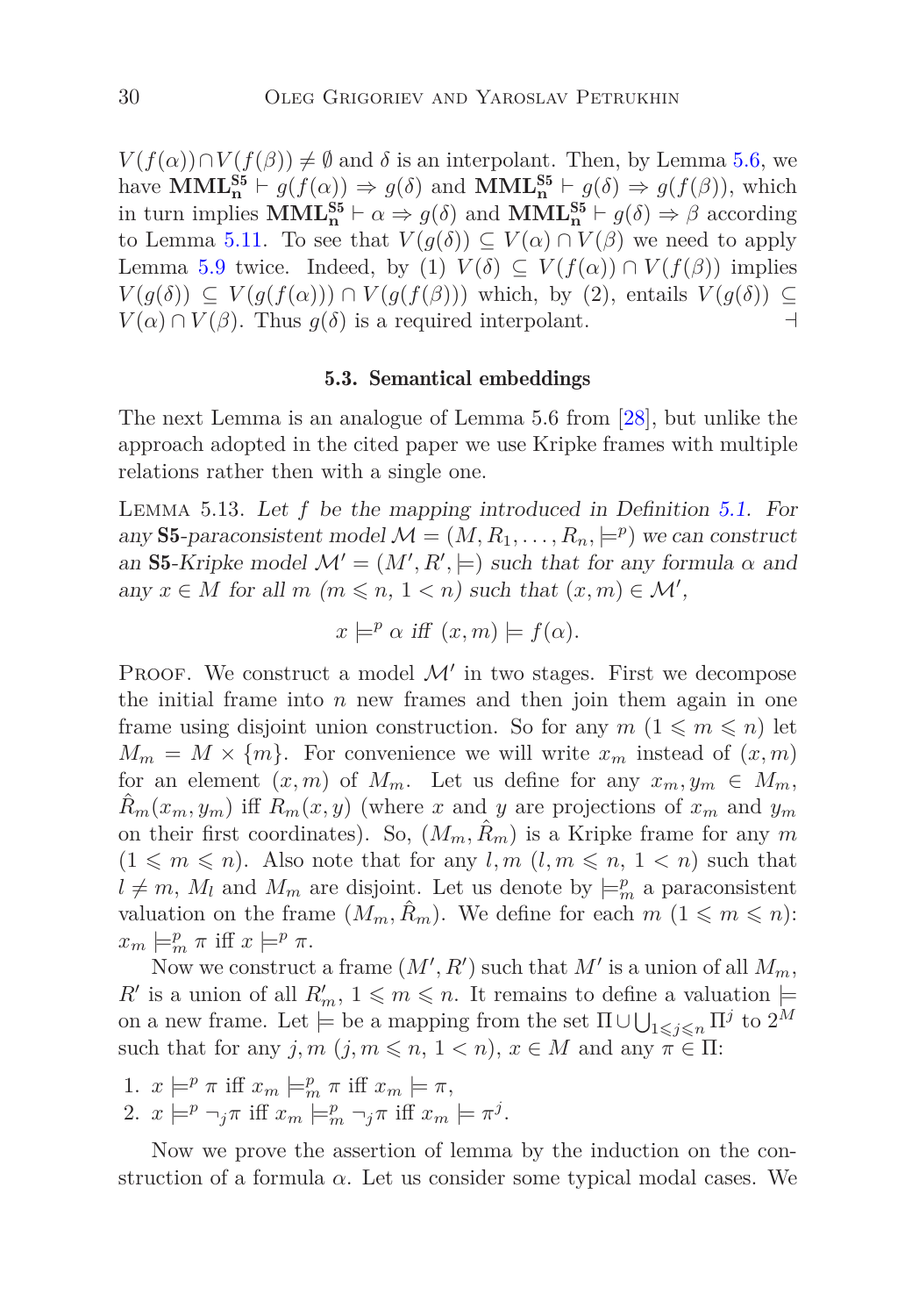do not consider propositional ones, since they have been already done in [\[28\]](#page-44-8). Throughout the following cases we suppose for indices *j, k, m* that  $j, k, m \leqslant n, 1 < n, j \neq k.$ 

1. The case  $\alpha := \Box_i \beta$ . Let  $x \models^p \Box_i \beta$ . Then by Definition [4.4](#page-14-0) we have  $\forall y (R_j(x, y) \Rightarrow y \models^p \beta)$  iff  $\forall y_j (\hat{R}_j(x_j, y_j) \Rightarrow y_j \models^p_j \beta)$  (by the definitions of  $\hat{R}_j$  and  $\models_j^p$ *f*<sup>*p*</sup></sup>) iff  $\forall y_j$  (*R'*( $x_j, y_j$ )  $\Rightarrow$   $y_j$   $\models \beta$ ) (by the definitions of *R'*) iff  $\forall y_j(R'(x_j, y_j) \Rightarrow y_j \models f(\beta))$  (by IH) iff  $x_j \models \Box f(\beta)$  iff  $x_j \models f(\Box_j \beta)$  (by Definition  $5.1$ ).

2. The case  $\alpha := \neg_i \Box_i \beta$ . Assume  $x \models^p \neg_i \Box_i \beta$ . We have  $\exists y (R_i(x, y))$ and  $y \models^p \neg_j \beta$  (by Definition [4.4\)](#page-14-0) iff  $\exists y_j(\hat{R}_j(x_j, y_j) \text{ and } y_j \models^p_j \neg_j \beta$ ) (by the definitions of  $\hat{R}_j$  and  $\models_j^p$ *f*<sup>*p*</sup></sup>) iff ∃*y*<sub>*j*</sub>(*R*′(*x*<sub>*j*</sub>, *y*<sub>*j*</sub>) and *y*<sub>*j*</sub>  $\models$  ¬*j* $\beta$ ) (by the definitions of *R*<sup>'</sup>) iff  $\exists y_j(R^i(x_j, y_j) \text{ and } y_j \models f(\neg_j \beta)$  (by IH) iff  $x_i \models \Diamond f(\neg_i \beta)$  iff  $x_j \models f(\neg_i \Box_i \beta)$  (by Definition [5.1\)](#page-15-1).

3. The case  $\alpha := \neg_k \Box_j \beta$ .  $x \models^p \neg_k \Box_j \beta$  iff  $\forall y (R_j(x, y) \Rightarrow y \models^p \neg_k \beta)$ (by Definition [4.4\)](#page-14-0) iff  $\forall y_j(\hat{R}_j(x_j, y_j) \Rightarrow y_j \models_j^p \neg_k \beta)$  (by the definitions of  $\hat{R}_j$  and  $\models_j^p$ *f*<sup>*y*</sup></sup>) iff ∀*y*<sub>*j*</sub>( $R'(x_j, y_j)$   $\Rightarrow$  *y*<sub>*j*</sub>  $\models \neg_k \beta$ ) (by the definitions of  $R'$ ) iff  $\forall y_j(R'(x_j, y_j) \Rightarrow y_j \models f(\neg_k \beta)$  (by IH) iff  $x_j \models \Box f(\neg_k \beta)$  iff  $x_j \models f(\neg_k \Box_j \beta)$  (by Definition [5.1\)](#page-15-1). ⊣

<span id="page-30-0"></span>Lemma 5.14. Let *f* be the mapping introduced in Definition [5.1.](#page-15-1) For any **S5-Kripke model**  $\mathcal{M} = (M, R, \models)$  **we can construct an S5-paraconsistent** Kripke model  $\mathcal{M}' = (M, R_1, \dots, R_n, \models^p)$  such that for any  $\alpha \in \mathcal{F}$  and any  $x \in M$ ,

$$
x \models^p \alpha
$$
 iff  $x \models f(\alpha)$ .

**PROOF.** Given an **S5**-Kripke model  $(M, R, \models)$  we convert it into the corresponding **S5**-paraconsistent Kripke model by taking a tuple  $(R_1, ..., R_n)$ consisting of *n* copies of *R* and then defining a paraconsistent valuation on the resulting frame  $(M, R_1, \ldots, R_n)$  such that for each  $\pi \in \Pi$  the following holds:

1.  $x \models \pi \text{ iff } x \models^p \pi$ , 2.  $x \models \pi^j$  iff  $x \models^p \neg_j \pi$ .

Next we proceed by the induction on the construction of an  $\mathscr{L}\text{-formula.}$ The proof is essentially the same as in the previous lemma. ⊣

<span id="page-30-1"></span>From Lemmas [5.14](#page-30-0) and [5.13](#page-29-1) we obtain:

THEOREM 5.15. Let f be the mapping defined in Definition [5.1.](#page-15-1) For any  $\alpha \in \mathscr{F}_{M}$ ,  $\alpha$  is **MML**<sup>S5</sup><sub>2</sub></sub>-valid iff  $f(\alpha)$  is **S5**-valid.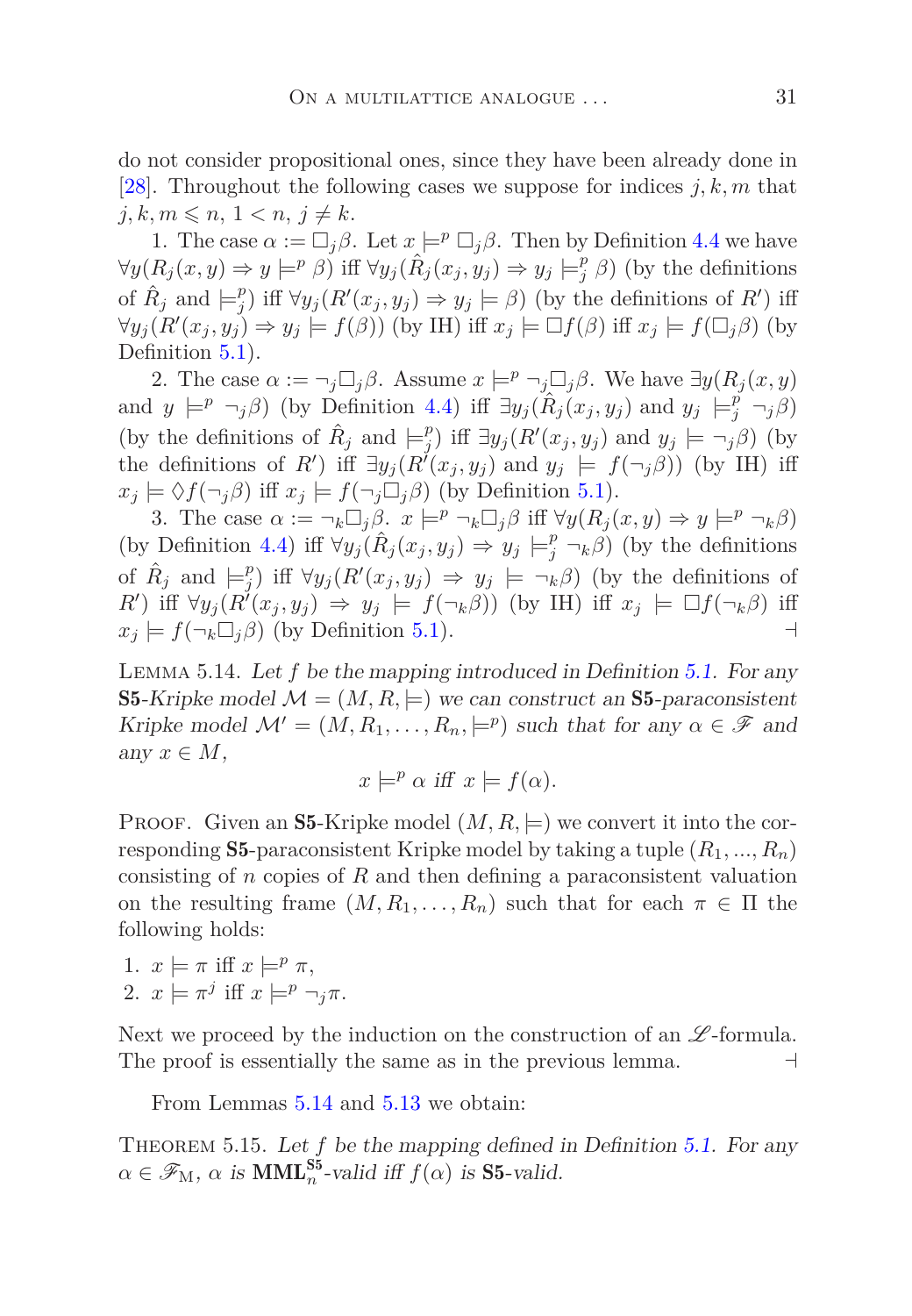THEOREM 5.16. For any  $\alpha \in \mathscr{F}_{M}$ ,  $\text{MML}_{n}^{\text{S5}} \vdash \Rightarrow \alpha$  iff  $\alpha$  is  $\text{MML}_{n}^{\text{S5}}$ -valid.

PROOF. The assertion of the theorem is justified by the following sequence of equivalences:  $\text{MML}_{n}^{\text{S5}} \vdash \alpha \text{ iff } \text{S5} \vdash \Rightarrow f(\alpha)$  (by Theorem [5.3\)](#page-19-0) iff  $f(\alpha)$  is **S5**-valid (by the completeness theorem for **S5**) iff  $\alpha$  is **MML**<sup>S5</sup><sub>n</sub><sup>-</sup> valid (by Theorem  $5.15$ ).

<span id="page-31-0"></span>Let us turn to the semantic embedding of **S5** to  $\text{MML}_{n}^{S5}$ .

Lemma 5.17. Let *g* be the mapping specified in Definition [5.2.](#page-20-0) For any **S5-Kripke model**  $\mathcal{M} = (M, R, \models)$  **we can construct an <b>S5-paraconsistent** Kripke model  $\mathcal{M}' = (M, R_1, \dots, R_n, \models^p)$  such that for any  $\alpha \in \mathcal{F}$  and any  $x \in M$ ,

$$
x \models \alpha \text{ iff } x \models^p g(\alpha).
$$

PROOF. Let  $\Pi \cup \neg \Pi$  be the set of propositional variables joined with the set of negated propositional variables,  $\Pi^j = \{p^j : p \in \Pi, 1 \leq j \leq n\}.$ Suppose that  $\mathcal{M} = (M, R, \models)$  is a Kripke model,  $\models$  is a mapping from  $\Pi \cup \bigcup_{1 \leq j \leq n} \Pi^j$  to  $2^M$ . Suppose  $\mathcal{M}' = (M, R_1, \ldots, R_n, \models^p)$  is an S5paraconsistent Kripke model where  $R_i = R$  for all  $i \ (1 \leq i \leq n)$ ,  $\models^p$  is a paraconsistent valuation such that for all  $x \in M$ , any  $\pi \in \Pi$ ,

1.  $x \models \pi$  iff  $x \models^p \pi$ , 2.  $x \models \pi^j$  iff  $x \models^p \neg_j \pi$ .

We proceed by the induction on the construction of a formula  $\alpha$ . Let us explore some of the cases.

1.  $\alpha := \pi$ , where  $\pi \in \Pi$ . We have  $x \models \pi$  iff  $x \models^p \pi$  (by the assumption) iff  $x \models g(\pi)$  (by Definition [5.2\)](#page-20-0).

2.  $\alpha := \pi^j$ , where  $\pi \in \Pi$ . We have  $x \models \pi^j$  iff  $x \models^p \neg_j \pi$  (by the assumption) iff  $x \models^p g(\pi^j)$  (by Definition [5.2\)](#page-20-0).

3. The case  $\alpha := \Box \beta$ . Assume that  $x \models \Box \beta$ . Then  $\forall y (R(x, y) \Rightarrow y \models \Box \beta)$ *β*) (by the definition of **S5**-Kripke model) iff  $\forall y (R_j(x, y) \Rightarrow y \models^p g(\beta))$ (by IH and the definition of  $R_i$ ) iff  $x \models^p \Box_i(g(\beta))$  (by the definition of S5-paraconsistent Kripke model) iff  $x \models^p g(\Box \beta)$  (by Definition [5.2\)](#page-20-0).  $\Box$ 

<span id="page-31-1"></span>Lemma 5.18. Let *g* be the mapping specified in Definition [5.2.](#page-20-0) For any **S5**-paraconsistent Kripke model  $\mathcal{M} = (M, R_1, \dots, R_n, \models^p)$  we can construct an **S5**-Kripke model  $\mathcal{M}' = (M', R', \models)$  such that for any  $\alpha \in$  $\mathscr{F}$ , any  $x \in M$  and for any  $m \ (m \leqslant n, 1 \leq n),$ 

$$
x \models^p g(\alpha) \text{ iff } (x, m) \models \alpha.
$$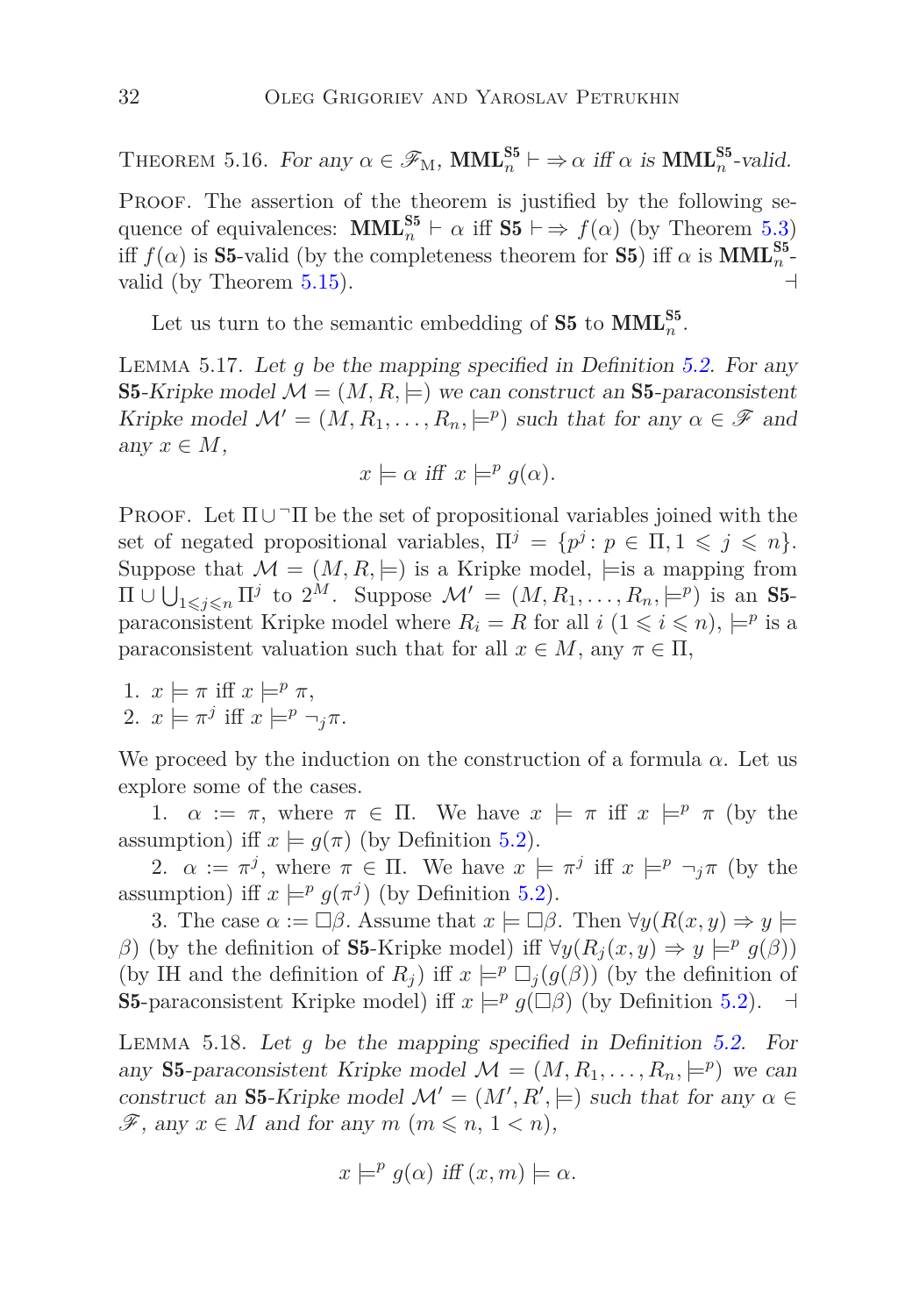PROOF. To construct  $\mathcal{M}'$  from  $\mathcal M$  we exploit the same technique as in Lemma [5.14.](#page-30-0) Next we proceed by the induction to the construction of  $\alpha$ . Further details of the proof are left to the reader. ⊣

By Lemmas [5.17](#page-31-0) and [5.18](#page-31-1) we obtain:

<span id="page-32-0"></span>THEOREM 5.19. Let *g* be the mapping specified in Definition [5.2.](#page-20-0) For any formula  $\alpha$ ,  $\alpha$  is **S5**-valid iff  $g(\alpha)$  is **MML**<sup>55</sup>-valid.

#### 6. An alternative formulation of MML*<sup>n</sup>*

First of all, in order to avoid confusion let us write  $\text{MML}_n$  for Kamide and Shramko's original formulation [\[28\]](#page-44-8) of a multilattice version of S4 and  $\text{MML}_{n}^{\text{S4}}$  for its modified version which has  $\Box_j \alpha \Leftrightarrow \neg_j \neg_k \Diamond_j \neg_j \neg_k \alpha$  and  $\Diamond_j \alpha \Leftrightarrow \neg_j \neg_k \Box_j \neg_j \neg_k \alpha$  as provable sequents. Let us present a sequent calculus for  $\text{MML}_{n}^{\text{S4}}$ . It is an extension of a sequent calculus for  $\text{ML}_{n}$ (i.e. a hypersequent calculus for  $ML_n$  with  $H = G = \emptyset$ ) by the following sequent rules. The non-negated modal logical rules are as follows (we add the sign '∗' to indicate those which do not coincide with Kamide and Shramko's original ones):

$$
(\Box_j \Rightarrow) \frac{\alpha, \Gamma \Rightarrow \Delta}{\Box_j \alpha, \Gamma \Rightarrow \Delta} \qquad (\Rightarrow \Diamond_j) \frac{\Gamma \Rightarrow \Delta, \alpha}{\Gamma \Rightarrow \Delta, \Diamond_j \alpha}
$$
  

$$
(\Rightarrow \Box_j)^* \frac{\Box_j \Gamma, \neg_j \Diamond_j \Delta, \neg_k \Box_j \Theta \Rightarrow \Diamond_j \Lambda, \neg_j \Box_j \Xi, \neg_k \Diamond_j \Sigma, \alpha}{\Box_j \Gamma, \neg_j \Diamond_j \Delta, \neg_k \Box_j \Theta \Rightarrow \Diamond_j \Lambda, \neg_j \Box_j \Xi, \neg_k \Diamond_j \Sigma, \Box_j \alpha}
$$
  

$$
(\Diamond_j \Rightarrow)^* \frac{\alpha, \Box_j \Gamma, \neg_j \Diamond_j \Delta, \neg_k \Box_j \Theta \Rightarrow \Diamond_j \Lambda, \neg_j \Box_j \Xi, \neg_k \Diamond_j \Sigma}{\Diamond_j \alpha, \Box_j \Gamma, \neg_j \Diamond_j \Delta, \neg_k \Box_j \Theta \Rightarrow \Diamond_j \Lambda, \neg_j \Box_j \Xi, \neg_k \Diamond_j \Sigma}
$$

The *jj*-negated modal inference rules are as follows:

$$
(\Rightarrow \neg_j \Box_j) \frac{\Gamma \Rightarrow \Delta, \neg_j \alpha}{\Gamma \Rightarrow \Delta, \neg_j \Box_j \alpha} \qquad (\neg_j \Diamond_j \Rightarrow) \frac{\neg_j \alpha, \Gamma \Rightarrow \Delta}{\neg_j \Diamond_j \alpha, \Gamma \Rightarrow \Delta}
$$

$$
(\neg_j \Box_j \Rightarrow)^* \frac{\neg_j \alpha, \Box_j \Gamma, \neg_j \Diamond_j \Delta, \neg_k \Box_j \Theta \Rightarrow \Diamond_j \Lambda, \neg_j \Box_j \Xi, \neg_k \Diamond_j \Sigma}{\neg_j \Box_j \alpha, \Box_j \Gamma, \neg_j \Diamond_j \Delta, \neg_k \Box_j \Theta \Rightarrow \Diamond_j \Lambda, \neg_j \Box_j \Xi, \neg_k \Diamond_j \Sigma}
$$

$$
(\Rightarrow \neg_j \Diamond_j)^* \frac{\Box_j \Gamma, \neg_j \Diamond_j \Delta, \neg_k \Box_j \Theta \Rightarrow \Diamond_j \Lambda, \neg_j \Box_j \Xi, \neg_k \Diamond_j \Sigma, \neg_j \alpha}{\Box_j \Gamma, \neg_j \Diamond_j \Delta, \neg_k \Box_j \Theta \Rightarrow \Diamond_j \Lambda, \neg_j \Box_j \Xi, \neg_k \Diamond_j \Sigma, \neg_j \Diamond_j \alpha}
$$

The *kj*-negated modal inference rules are as follows:

$$
(\neg_k \Box_j \Rightarrow) \frac{\neg_k \alpha, \Gamma \Rightarrow \Delta}{\neg_k \Box_j \alpha, \Gamma \Rightarrow \Delta} \qquad (\Rightarrow \neg_k \Diamond_j) \frac{\Gamma \Rightarrow \Delta, \neg_k \alpha}{\Gamma \Rightarrow \Delta, \neg_k \Diamond_j \alpha}
$$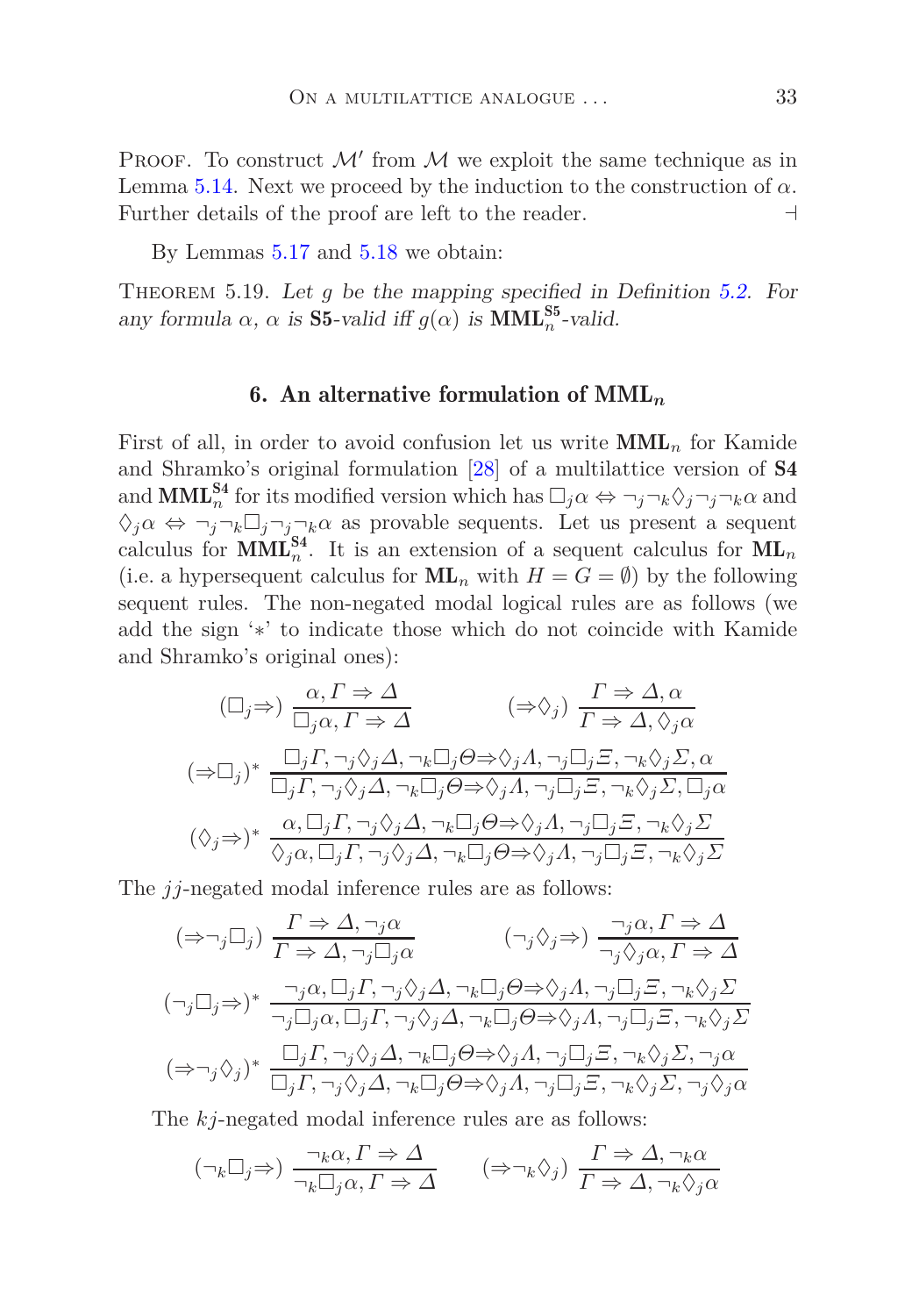$$
(\Rightarrow \neg_k \Box_j)^* \frac{\Box_j \Gamma, \neg_j \Diamond_j \Delta, \neg_k \Box_j \Theta \Rightarrow \Diamond_j \Lambda, \neg_j \Box_j \Xi, \neg_k \Diamond_j \Sigma, \neg_k \alpha}{\Box_j \Gamma, \neg_j \Diamond_j \Delta, \neg_k \Box_j \Theta \Rightarrow \Diamond_j \Lambda, \neg_j \Box_j \Xi, \neg_k \Diamond_j \Sigma, \Box_j \alpha}
$$

$$
(\neg_k \Diamond_j \Rightarrow)^* \frac{\neg_k \alpha, \Box_j \Gamma, \neg_j \Diamond_j \Delta, \neg_k \Box_j \Theta \Rightarrow \Diamond_j \Lambda, \neg_j \Box_j \Xi, \neg_k \Diamond_j \Sigma}{\neg_k \Diamond_j \alpha, \Box_j \Gamma, \neg_j \Diamond_j \Delta, \neg_k \Box_j \Theta \Rightarrow \Diamond_j \Lambda, \neg_j \Box_j \Xi, \neg_k \Diamond_j \Sigma}
$$

PROPOSITION 6.1. The following sequents are provable in  $MML_n^{S4}$ .

 $(1)$   $\Box_i \alpha \Leftrightarrow \neg_i \neg_k \Diamond_j \neg_j \neg_k \alpha$  and  $\Diamond_i \alpha \Leftrightarrow \neg_j \neg_k \Box_j \neg_j \neg_k \alpha$ ;  $(2)$   $\neg_i \Box_j \alpha \Leftrightarrow \Diamond_j \neg_j \alpha \text{ and } \neg_j \Diamond_j \alpha \Leftrightarrow \Box_j \neg_j \alpha;$  $(3) \neg_k \Box_i \alpha \Leftrightarrow \Box_i \neg_k \alpha \text{ and } \neg_k \Diamond_i \alpha \Leftrightarrow \Diamond_i \neg_k \alpha.$ 

Proof. We prove  $\Box_j \alpha \Leftrightarrow \neg_j \neg_k \Diamond_j \neg_j \neg_k \alpha$  and  $\neg_j \Diamond_j \alpha \Leftrightarrow \Box_j \neg_j \alpha$ .

$$
\frac{\alpha \Rightarrow \alpha}{\neg_j \neg_k \alpha, \alpha \Rightarrow} (\neg_j \neg_k \Rightarrow)
$$
\n
$$
\frac{\neg_j \neg_k \alpha, \Box_j \alpha \Rightarrow} (\Box_j \Rightarrow)
$$
\n
$$
\frac{\Diamond_j \neg_j \neg_k \alpha, \Box_j \alpha \Rightarrow} (\Diamond_j \Rightarrow)
$$
\n
$$
\frac{\Diamond_j \neg_j \neg_k \alpha, \Box_j \alpha \Rightarrow} (\Diamond_j \Rightarrow)
$$
\n
$$
\frac{\Diamond_j \neg_j \neg_k \alpha, \Box_j \alpha \Rightarrow} (\Diamond_j \Rightarrow)
$$
\n
$$
\frac{\alpha \Rightarrow \alpha}{\Rightarrow \alpha \Rightarrow \alpha} (\Rightarrow \neg_j \neg_k)
$$
\n
$$
\frac{\alpha \Rightarrow \alpha}{\Rightarrow \alpha, \neg_j \neg_k \alpha} (\Diamond_j \Rightarrow)
$$
\n
$$
\frac{\neg_j \alpha \Rightarrow \neg_j \alpha}{\Rightarrow \Box_j \alpha, \Diamond_j \neg_j \neg_k \alpha} (\Box_j \Rightarrow)
$$
\n
$$
\frac{\neg_j \alpha \Rightarrow \neg_j \alpha}{\neg_j \neg_k \Diamond_j \neg_j \neg_k \alpha \Rightarrow \Box_j \alpha} (\neg_j \neg_k \Rightarrow)
$$
\n
$$
\frac{\neg_j \alpha \Rightarrow \neg_j \alpha}{\neg_j \Diamond_j \alpha \Rightarrow \neg_j \alpha} (\neg_j \Diamond_j \Rightarrow)
$$
\n
$$
\frac{\neg_j \alpha \Rightarrow \neg_j \alpha}{\Box_j \neg_j \alpha \Rightarrow \neg_j \alpha} (\Box_j \Rightarrow)
$$
\n
$$
\frac{\neg_j \alpha \Rightarrow \neg_j \alpha}{\Box_j \neg_j \alpha \Rightarrow \neg_j \Diamond_j \alpha} (\Rightarrow \neg_j \Diamond_j)
$$

<span id="page-33-0"></span>Let us present now syntactical and semantical embeddings for  $\text{MML}_{n}^{\text{S4}}$ and S4.

THEOREM 6.2 (Weak syntactical embedding from  $\text{MML}_{n}^{\text{S4}}$  into **S4**). Let *f* be the mapping introduced in Definition [5.1.](#page-15-1) Then, for each pair of finite sets  $\Phi$  and  $\Psi$  of  $\mathcal{L}_M$ -formulas, it holds that:

(1) **MML**<sup>S4</sup><sup>*n*</sup>  $\vdash \Phi \Rightarrow \Psi$  implies **S4**  $\vdash f(\Phi) \Rightarrow f(\Psi)$ ; (2) S4 \ (Cut) ⊢ *f*( $\Phi$ )  $\Rightarrow$  *f*( $\Psi$ ) implies **MML**<sub>n</sub><sup>S4</sup> \ (Cut) ⊢  $\Phi \Rightarrow \Psi$ .

PROOF. (1) By induction on the proof  $\mathscr P$  of  $\Phi \Rightarrow \Psi$  in the sequent calculus for **MML**<sup>S4</sup>. We distinguish the cases according to  $\mathscr{P}$ 's last inference. The propositional cases are proved in [\[28\]](#page-44-8). The cases regarding the rules  $(\Box_i \Rightarrow), (\Rightarrow \Diamond_i), (\Rightarrow \neg_i \Box_i), (\neg_i \Diamond_i \Rightarrow), (\neg_k \Box_i \Rightarrow),$  and  $(\Rightarrow \neg_k \Diamond_i)$ are considered in [\[28\]](#page-44-8) as well. We examine the ones only which are based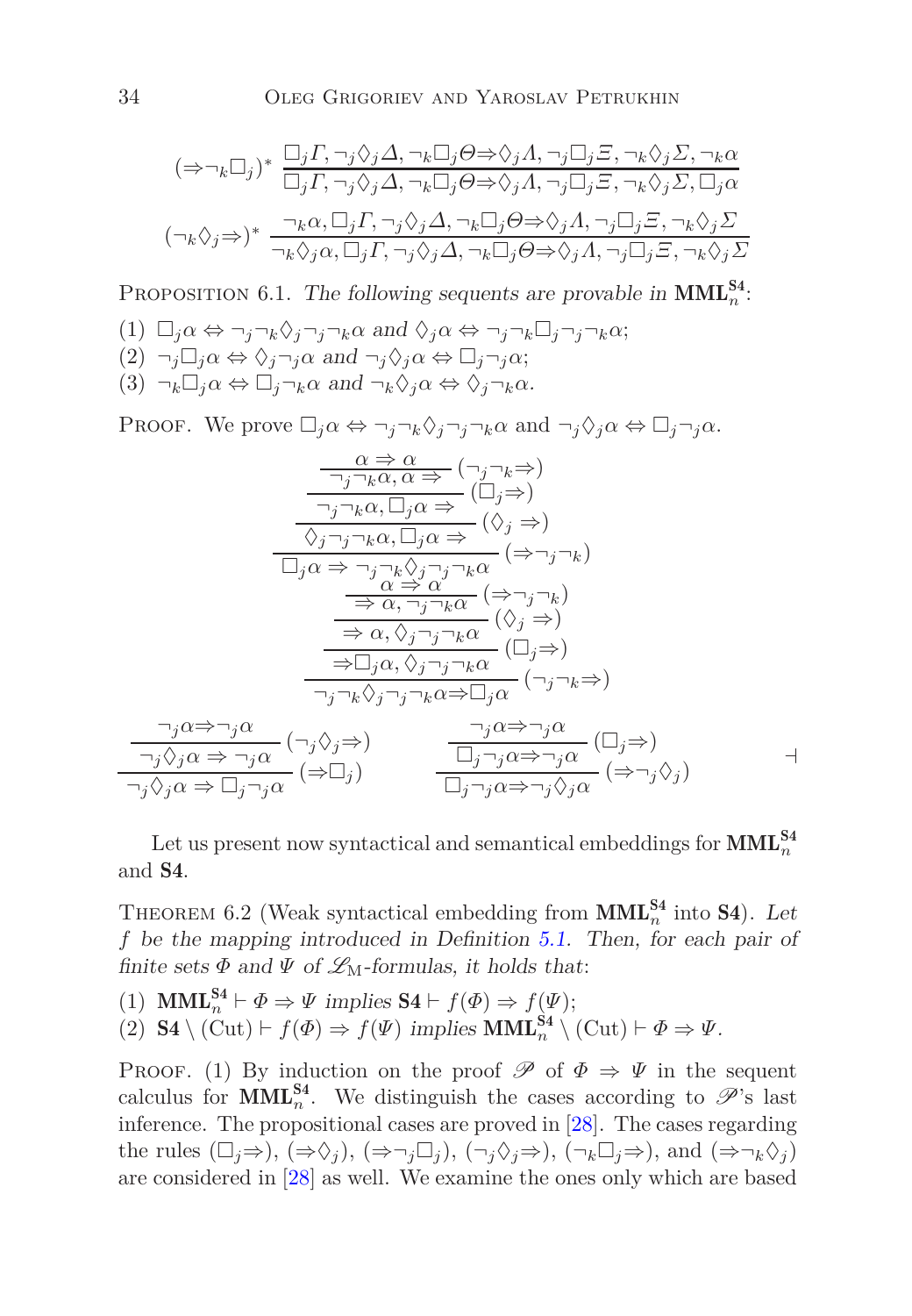on the rules which do not coincide with Kamide and Shramko's original ones. As an example, we consider the rules  $(\Diamond_j \Rightarrow)^*$  and  $(\Rightarrow \neg_k \Box_j)^*$ .

1. The case  $(\Diamond_j \Rightarrow)^*$ . The last inference of  $\mathscr P$  has the following form:

$$
\frac{\alpha, \Box_j \Gamma, \neg_j \Diamond_j \Delta, \neg_k \Box_j \Theta \Rightarrow \Diamond_j \Lambda, \neg_j \Box_j \Xi, \neg_k \Diamond_j \Sigma}{\Diamond_j \alpha, \Box_j \Gamma, \neg_j \Diamond_j \Delta, \neg_k \Box_j \Theta \Rightarrow \Diamond_j \Lambda, \neg_j \Box_j \Xi, \neg_k \Diamond_j \Sigma} (\Diamond_j \Rightarrow)^*
$$

Using the induction hypothesis, we have (where  $(DF<sub>f</sub>)$ ) stands for the definition of *f* and  $f(\Diamond_i \alpha) = \Diamond_i f(\alpha)$ :

> . .

$$
f(\alpha), f(\Box_j \Gamma), f(\neg_j \Diamond_j \Delta), f(\neg_k \Box_j \Theta) \Rightarrow f(\Diamond_j \Lambda), f(\neg_j \Box_j \Xi), f(\neg_k \Diamond_j \Sigma)
$$
  

$$
f(\alpha), \Box_j f(\Gamma), \Box_j \neg_j f(\Delta), \Box_j \neg_k f(\Theta) \Rightarrow \Diamond_j f(\Lambda), \Diamond_j \neg_j f(\Xi), \Diamond_j \neg_k f(\Sigma)
$$
  

$$
\Diamond_j f(\alpha), \Box_j f(\Gamma), \Box_j \neg_j f(\Delta), \Box_j \neg_k f(\Theta) \Rightarrow \Diamond_j f(\Lambda), \Diamond_j \neg_j f(\Xi), \Diamond_j \neg_k f(\Sigma)
$$
  

$$
(\Diamond^4 \Rightarrow)
$$

2. The case  $(\Rightarrow \neg_k \Box_j)^*$ . The last inference of  $\mathscr P$  has the following form:

$$
\frac{\Box_j \Gamma, \neg_j \Diamond_j \Delta, \neg_k \Box_j \Theta \Rightarrow \Diamond_j \Lambda, \neg_j \Box_j \Xi, \neg_k \Diamond_j \Sigma, \neg_k \alpha}{\Box_j \Gamma, \neg_j \Diamond_j \Delta, \neg_k \Box_j \Theta \Rightarrow \Diamond_j \Lambda, \neg_j \Box_j \Xi, \neg_k \Diamond_j \Sigma, \neg_k \Box_j \alpha} (\Rightarrow \neg_k \Box_j)^*
$$

Using the induction hypothesis and the definition of  $f$ , we have: .

.

$$
\frac{f(\Box_j \Gamma), f(\neg_j \Diamond_j \Delta), f(\neg_k \Box_j \Theta) \Rightarrow f(\Diamond_j \Lambda), f(\neg_j \Box_j \Xi), f(\neg_k \Diamond_j \Sigma), f(\neg_k \alpha)}{f(\Box_j \Gamma), f(\neg_j \Diamond_j \Delta), f(\neg_k \Box_j \Theta) \Rightarrow f(\Diamond_j \Lambda), f(\neg_j \Box_j \Xi), f(\neg_k \Diamond_j \Sigma), \Box f(\neg_k \alpha)} \; (\Rightarrow \Box^4)
$$

(2) By induction on the proof  $\mathscr Q$  of  $f(\Phi) \Rightarrow f(\Psi)$  in  $S4 \setminus (Cut)$ . We distinguish the cases according to  $\mathscr{Q}$ 's last inference. The propositional cases as well as the ones which concern  $(\square \Rightarrow)$  and  $(\Rightarrow \Diamond)$  were proved in [\[28\]](#page-44-8). However, in contrast to [\[28\]](#page-44-8), instead of the rules ( $\Rightarrow$  [20]) and ( $\diamond$  $\Rightarrow$ ) we have  $(\Rightarrow \Box^4)$  and  $(\Diamond^4 \Rightarrow)$ , respectively. As an example, we consider the case  $(\Diamond^4 \Rightarrow)$ . The last inference of  $\mathscr Q$  is an application of the rule  $(\Diamond^4 \Rightarrow).$ 

Subcase  $(2.1)$ : The last inference of  $\mathscr Q$  has the following form:

$$
\frac{f(\alpha), \Box f(\Gamma), \Box f(\neg_i \Delta), \Box f(\neg_k \Theta) \Rightarrow \Diamond f(\Lambda), \Diamond f(\neg_j \Xi), \Diamond f(\neg_k \Sigma)}{\Diamond f(\alpha), \Box f(\Gamma), \Box f(\neg_j \Delta), \Box f(\neg_k \Theta) \Rightarrow \Diamond f(\Lambda), \Diamond f(\neg_j \Xi), \Diamond f(\neg_k \Sigma)} \quad (\Diamond^4 \Rightarrow)
$$
  

$$
f(\Diamond_j \alpha), f(\Box_j \Gamma), f(\neg_j \Diamond_j \Delta), f(\neg_k \Box_j \Theta) \Rightarrow f(\Diamond_j \Lambda), f(\neg_j \Box_j \Xi), f(\neg_k \Diamond_j \Sigma) \quad (DF_f)
$$

Using the induction hypothesis, we have

$$
\vdots
$$
  
\n
$$
\alpha, \Box_j \Gamma, \neg_j \Diamond_j \Delta, \neg_k \Box_j \Theta \Rightarrow \Diamond_j \Lambda, \neg_j \Box_j \Xi, \neg_k \Diamond_j \Sigma
$$
  
\n
$$
\Diamond_j \alpha, \Box_j \Gamma, \neg_j \Diamond_j \Delta, \neg_k \Box_j \Theta \Rightarrow \Diamond_j \Lambda, \neg_j \Box_j \Xi, \neg_k \Diamond_j \Sigma
$$
  
\n
$$
(\Diamond_j \Rightarrow)^*
$$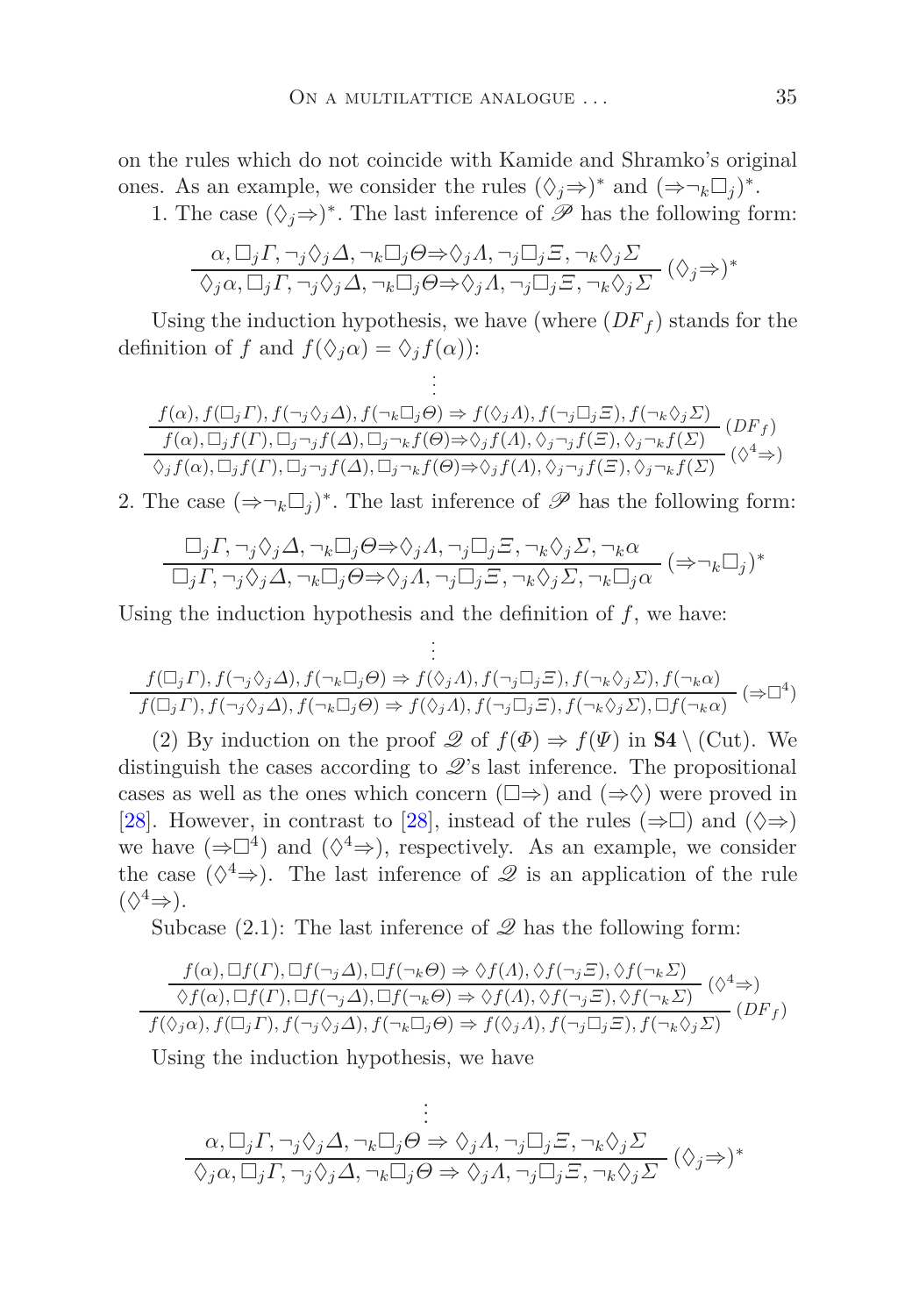Subcase  $(2.2)$ : The last inference of  $\mathscr Q$  has the following form:

$$
\frac{f(\neg_i \alpha), \Box f(\Gamma), \Box f(\neg_i \Delta), \Box f(\neg_k \Theta) \Rightarrow \Diamond f(\Lambda), \Diamond f(\neg_j \Xi), \Diamond f(\neg_k \Sigma)}{\Diamond f(\neg_j \alpha), \Box f(\Gamma), \Box f(\neg_j \Delta), \Box f(\neg_k \Theta) \Rightarrow \Diamond f(\Lambda), \Diamond f(\neg_j \Xi), \Diamond f(\neg_k \Sigma)} \quad (\Diamond^4 \Rightarrow)
$$
  

$$
f(\neg_j \Box_j \alpha), f(\Box_j \Gamma), f(\neg_j \Diamond_j \Delta), f(\neg_k \Box_j \Theta) \Rightarrow f(\Diamond_j \Lambda), f(\neg_j \Box_j \Xi), f(\neg_k \Diamond_j \Sigma) \quad (DF_f)
$$

Using the induction hypothesis, we can obtain the required fact as follows (one can obtain the same result by the rule  $(\Diamond_j \Rightarrow)^*$  as well, since  $\textbf{MML}_{n}^{\textbf{S4}} \vdash \Diamond_{j} \neg_{j} \alpha \Leftrightarrow \neg_{j} \Box_{j} \alpha$ ):

$$
\vdots
$$
  
\n
$$
\neg_j \alpha, \Box_j \Gamma, \neg_j \Diamond_j \Delta, \neg_k \Box_j \Theta \Rightarrow \Diamond_j \Lambda, \neg_j \Box_j \Xi, \neg_k \Diamond_j \Sigma
$$
  
\n
$$
\neg_j \Box_j \alpha, \Box_j \Gamma, \neg_j \Diamond_j \Delta, \neg_k \Box_j \Theta \Rightarrow \Diamond_j \Lambda, \neg_j \Box_j \Xi, \neg_k \Diamond_j \Sigma
$$
  
\n
$$
(\neg_j \Box_j \Rightarrow)^*
$$

Subcase  $(2.3)$ : The last inference of  $\mathscr Q$  has the following form:

$$
\frac{f(\neg_k \alpha), \Box f(\Gamma), \Box f(\neg_j \Delta), \Box f(\neg_k \Theta) \Rightarrow \Diamond f(\Lambda), \Diamond f(\neg_j \Xi), \Diamond f(\neg_k \Sigma)}{\Diamond f(\neg_k \alpha), \Box f(\Gamma), \Box f(\neg_j \Delta), \Box f(\neg_k \Theta) \Rightarrow \Diamond f(\Lambda), \Diamond f(\neg_j \Xi), \Diamond f(\neg_k \Sigma)} \quad (\Diamond^4 \Rightarrow)
$$
  

$$
f(\neg_k \Diamond_j \alpha), f(\Box_j \Gamma), f(\neg_j \Diamond_j \Delta), f(\neg_k \Box_j \Theta) \Rightarrow f(\Diamond_j \Lambda), f(\neg_j \Box_j \Xi), f(\neg_k \Diamond_j \Sigma) \quad (DF_f)
$$

Using the induction hypothesis, we can obtain the required fact as follows (one can obtain the same result by the rule  $(\Diamond_j \Rightarrow)^*$  as well, since  $\textbf{MML}_{n}^{\mathbf{S4}} \vdash \Diamond_j \neg_k \alpha \Leftrightarrow \neg_k \Diamond_j \alpha$ :

.

$$
\vdots
$$
  
\n
$$
\neg_k \alpha, \Box_j \Gamma, \neg_j \Diamond_j \Delta, \neg_k \Box_j \Theta \Rightarrow \Diamond_j \Lambda, \neg_j \Box_j \Xi, \neg_k \Diamond_j \Sigma
$$
  
\n
$$
\neg_k \Diamond_j \alpha, \Box_j \Gamma, \neg_j \Diamond_j \Delta, \neg_k \Box_j \Theta \Rightarrow \Diamond_j \Lambda, \neg_j \Box_j \Xi, \neg_k \Diamond_j \Sigma
$$
  
\n
$$
\neg_k \Diamond_j \alpha, \Box_j \Gamma, \neg_j \Diamond_j \Delta, \neg_k \Box_j \Theta \Rightarrow \Diamond_j \Lambda, \neg_j \Box_j \Xi, \neg_k \Diamond_j \Sigma
$$

From Theorem [6.2](#page-33-0) and cut elimination for **S4** we obtain the following two theorems.

THEOREM 6.3 (Cut elimination for  $\text{MML}_{n}^{\text{S4}}$ ). The rule (Cut) is admissible in the cut-free sequent calculus for  $\text{MML}_{n}^{\text{S4}}$ .

<span id="page-35-0"></span>THEOREM 6.4 (Syntactical embedding from  $\text{MML}_{n}^{\text{S4}}$  into **S4**). Let *f* be the mapping introduced in Definition [5.1.](#page-15-1) Then, for each pair of finite sets  $\Gamma$  and  $\Delta$  of  $\mathscr{L}_{M}$ -formulas, it holds that:

- (1) **MML**<sup>**S4</sup>** $\vdash$ *Γ* $\Rightarrow$ *Δ* **iff <b>S4** $\vdash$  *f*(*Γ*)  $\Rightarrow$  *f*(*Δ*);</sup>
- $(2)$  **MML**<sup>S4</sup><sub>n</sub></sup>  $\setminus$   $(\text{Cut}) \vdash \Gamma \Rightarrow \Delta$  iff **S4**  $\setminus$   $(\text{Cut}) \vdash f(\Gamma) \Rightarrow f(\Delta)$ .

From Theorem [6.4](#page-35-0) and decidability of **S4** we obtain:

THEOREM 6.5 (Decidability for  $\text{MML}_n^{\text{S4}}$ ).  $\text{MML}_n^{\text{S4}}$  is decidable.

÷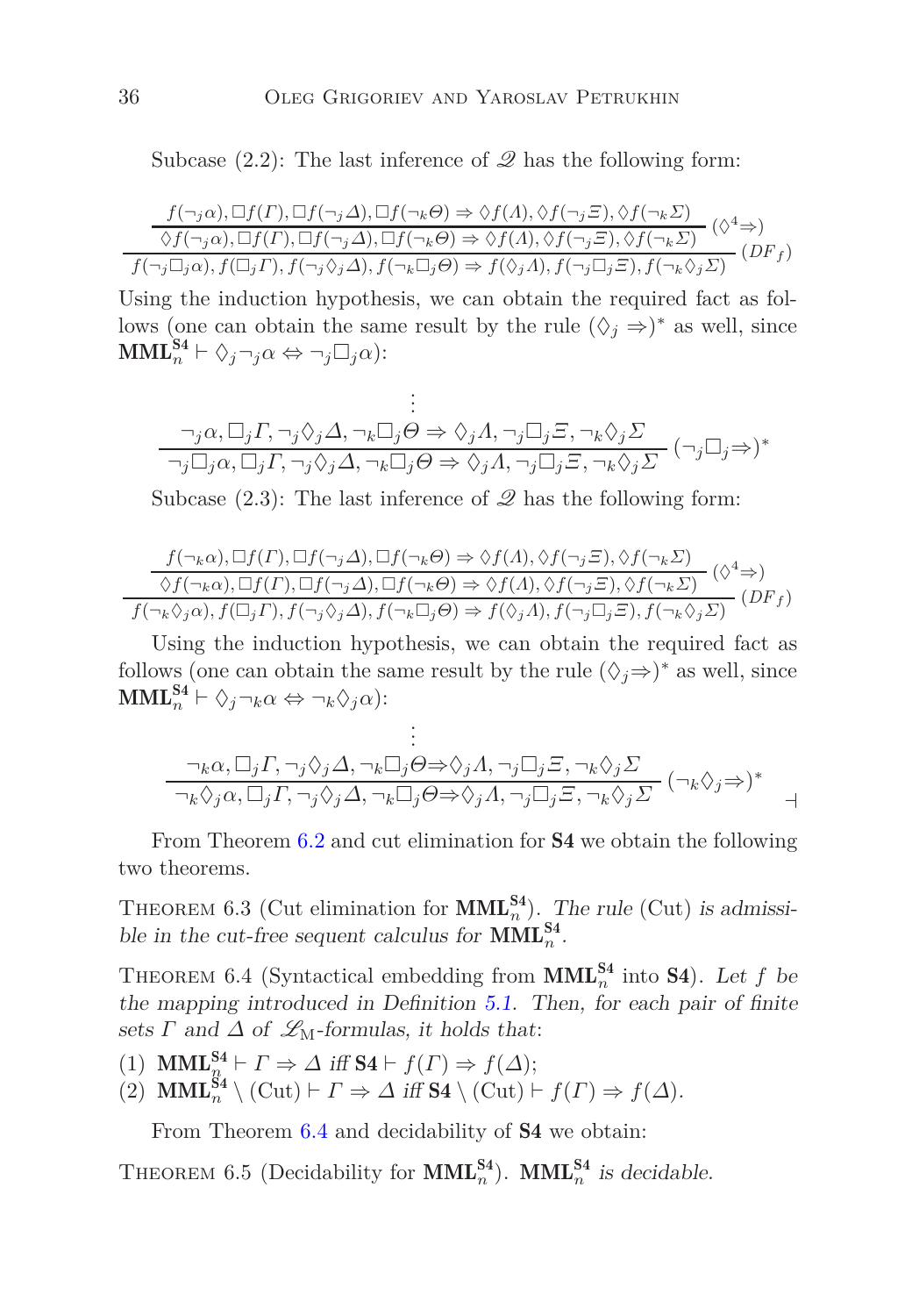THEOREM 6.6 (Weak syntactical embedding from  $S4$  into  $MML_n^{S4}$ ). Let *g* be the mapping introduced in Definition [5.2.](#page-20-0) Then, for each pair of finite sets  $\Phi$  and  $\Psi$  of  $\mathscr L$ -formulas, it holds that:

(1)  $S4 \vdash \Phi \Rightarrow \Psi \text{ implies } \text{MML}_{n}^{S4} \vdash g(\Phi) \Rightarrow g(\Psi);$ 

(2) **MML**<sup>S4</sup><sup>2</sup>  $\setminus$  (Cut)  $\vdash$  *g*( $\Phi$ )  $\Rightarrow$  *g*( $\Psi$ ) *implies* S4  $\setminus$  (Cut)  $\vdash$   $\Phi \Rightarrow \Psi$ .

PROOF. (1) By induction on the proof  $\mathscr P$  of  $\Phi \Rightarrow \Psi$  in the sequent calculus for **S4**. We distinguish the cases according to  $\mathscr{P}'$ 's last inference. The propositional cases as well as the ones regarding the rules  $(\square \Rightarrow)$  and  $(\Rightarrow \Diamond)$  are proved in [\[28\]](#page-44-8). As an example, we consider the case regarding the rule  $(\Rightarrow \Box^4)$ . The last inference of  $\mathscr P$  has the following form:

$$
\frac{\Box \varGamma \Rightarrow \Diamond \varDelta, \alpha}{\Box \varGamma \Rightarrow \Diamond \varDelta, \Box \alpha} (\Rightarrow \Box^4)
$$

Using the induction hypothesis, we obtain the following proof in the sequent calculus for  $\text{MML}_{n}^{\text{S4}}$  (where  $(DF_g)$  stands for the definition of *g*):

$$
\vdots
$$
\n
$$
\underline{g(\Box \Gamma) \Rightarrow g(\Diamond \Delta), g(\alpha)} \overline{\Box_j g(\Gamma) \Rightarrow \Diamond_j g(\Delta), g(\alpha)} (DF_g)
$$
\n
$$
\overline{\Box_j g(\Gamma) \Rightarrow \Diamond_j g(\Delta), \Box_j g(\alpha)} (\Rightarrow \Box_j)^*
$$
\nwhere  $\Box_j g(\alpha) = g(\Box \alpha)$ , by  $(DF_g)$ .

(2) By induction on the proof  $\mathscr{Q}$  of  $g(\Phi) \Rightarrow g(\Psi)$  in  $\text{MML}_{n}^{\text{S4}} \setminus (\text{Cut})$ . We distinguish the cases according to  $\mathscr{Q}$ 's last inference. As an example, we consider the case  $(\Rightarrow \Box_j)^*$ . The last inference of  $\mathscr Q$  has the following form:

$$
\frac{g(\Box \Gamma), \Rightarrow g(\Diamond \Delta), g(\alpha)}{g(\Box \Gamma), \Rightarrow g(\Diamond \Delta), \Box_j g(\alpha)} (\Rightarrow \Box_j)^*
$$
  
where  $g(\Box \Gamma) = \Box_j g(\Gamma), g(\Diamond \Delta) = \Diamond_j g(\Delta), \Box_j g(\alpha) = g(\Box \alpha),$  by  $(DF_g)$ .

Using the induction hypothesis, we have

$$
\vdots
$$
\n
$$
\Box \Gamma \Rightarrow \Diamond \Delta, \alpha
$$
\n
$$
\Box \Gamma \Rightarrow \Diamond \Delta, \Box \alpha
$$
\n
$$
\Rightarrow \Box \Box \alpha
$$

Similarly to Theorem [5.3,](#page-19-0) using Theorems [5.5](#page-20-1) and [5.2,](#page-19-1) we obtain: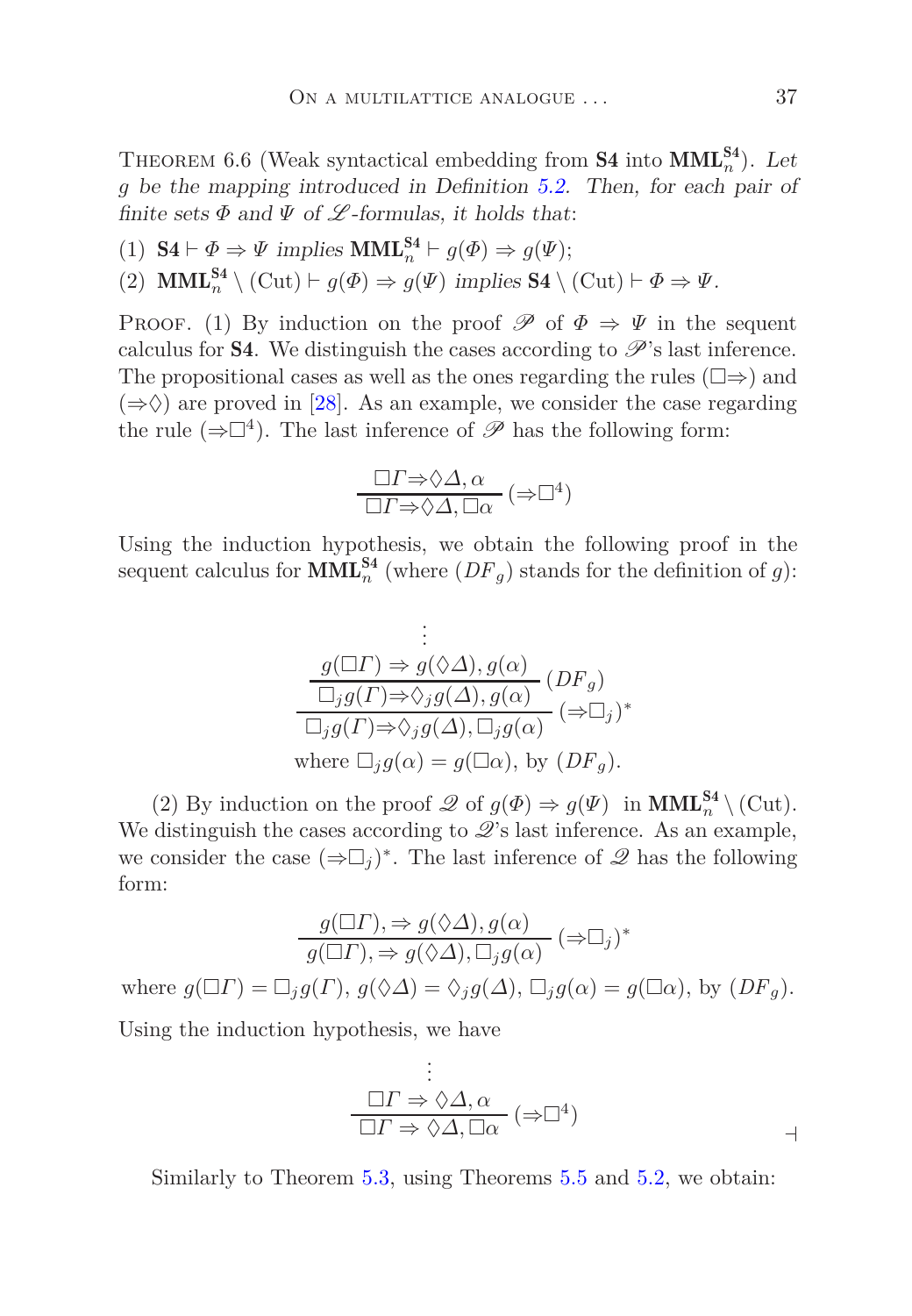THEOREM 6.7 (Syntactical embedding from **S4** into  $\text{MML}_n^{S4}$ ). Let *g* be the mapping introduced in Definition [5.2.](#page-20-0) Then, for each finite sets *Φ* and  $\Psi$  of  $\mathscr L$ -formulas, it holds that:

(1)  $S4 \vdash \Phi \Rightarrow \Psi \text{ iff } MML_n^{S4} \vdash g(\Phi) \Rightarrow g(\Psi);$ 

(2) **S4** \ (Cut)  $\vdash \Phi \Rightarrow \Psi$  iff **MML**<sup>**S4</sup> \ (Cut)**  $\vdash g(\Phi) \Rightarrow g(\Psi)$ **.</sup>** 

It seems that the duality principle based on the function *h* which is introduced in Definition [5.3](#page-22-1) does not hold for  $\text{MML}_{n}^{\text{S4}}$ . Consider, for example, the the case of the rule  $(\Rightarrow \Box_j)^*$ :

$$
\Box_j \Gamma, \neg_j \Diamond_j \Delta, \neg_k \Box_j \Theta \Rightarrow \Diamond_j \Lambda, \neg_j \Box_j \Xi, \neg_k \Diamond_j \Sigma, \alpha
$$
  

$$
\Box_j \Gamma, \neg_j \Diamond_j \Delta, \neg_k \Box_j \Theta \Rightarrow \Diamond_j \Lambda, \neg_j \Box_j \Xi, \neg_k \Diamond_j \Sigma, \Box_j \alpha
$$
 ( $\Rightarrow \Box_j$ )\*

Let  $\Phi \Rightarrow \Psi$  be an abbreviation for the conclusion of this application of  $(\Rightarrow \Box_j)^*$ . We need to obtain  $h(\Psi) \Rightarrow h(\Phi)$ , i.e.  $\Diamond_j \alpha, \Diamond_j \Gamma, \neg_j \Box_j \Delta, \neg_k \Diamond_j \Theta$  $\Rightarrow \Box_j A, \neg_j \Diamond_j \Xi, \neg_k \Box_j \Sigma$ . However, it is not clear which modal rule may help in this situation, since there is no modal rule in the sequent calculus for  $\text{MML}_{n}^{\text{S4}}$  which deals with such context of the rule application.

A Kripke semantics for  $\text{MML}_{n}^{\text{S4}}$  is similar to the one for  $\text{MML}_{n}^{\text{S5}}$ . The only difference is that we postulate that the relations  $R_1, \ldots, R_n$  are reflexive and transitive.

<span id="page-37-1"></span>Similarly to Theorem [5.15](#page-30-1) we obtain:

Theorem 6.8. Let *f* be the mapping introduced in Definition [5.1.](#page-15-1) For any  $\alpha \in \mathscr{F}_{M}$ ,  $\alpha$  is **MML**<sup>S4</sup>-valid iff  $f(\alpha)$  is **S4**-valid.

Finally, from Theorems [6.4](#page-35-0) and [6.8](#page-37-1) as well as the completeness theorem for S4 we obtain:

<span id="page-37-0"></span>THEOREM 6.9. For any  $\alpha \in \mathscr{F}_{M}$ ,  $MML_{n}^{S4} \vdash \Rightarrow \alpha$  iff  $\alpha$  is  $MML_{n}^{S4}$ -valid.

#### 7. Hilbert-style calculi for modal multilattice logics

#### 7.1. Hilbert-style calculus for ML*<sup>n</sup>*

Let  $\alpha \leftrightarrow_j \beta := (\alpha \rightarrow_j \beta) \land_j (\beta \rightarrow_j \alpha)$ . Let us present a Hilbert-style calculus for  $ML_n$ . It has the following schemes of axioms (in what follows we will write just axioms) and rules:

(A1) *α* →*<sup>j</sup>* (*β* →*<sup>j</sup> α*)  $(A2)$   $(\alpha \rightarrow_i (\beta \rightarrow_i \gamma)) \rightarrow_i ((\alpha \rightarrow_i \beta) \rightarrow_i (\alpha \rightarrow_i \gamma))$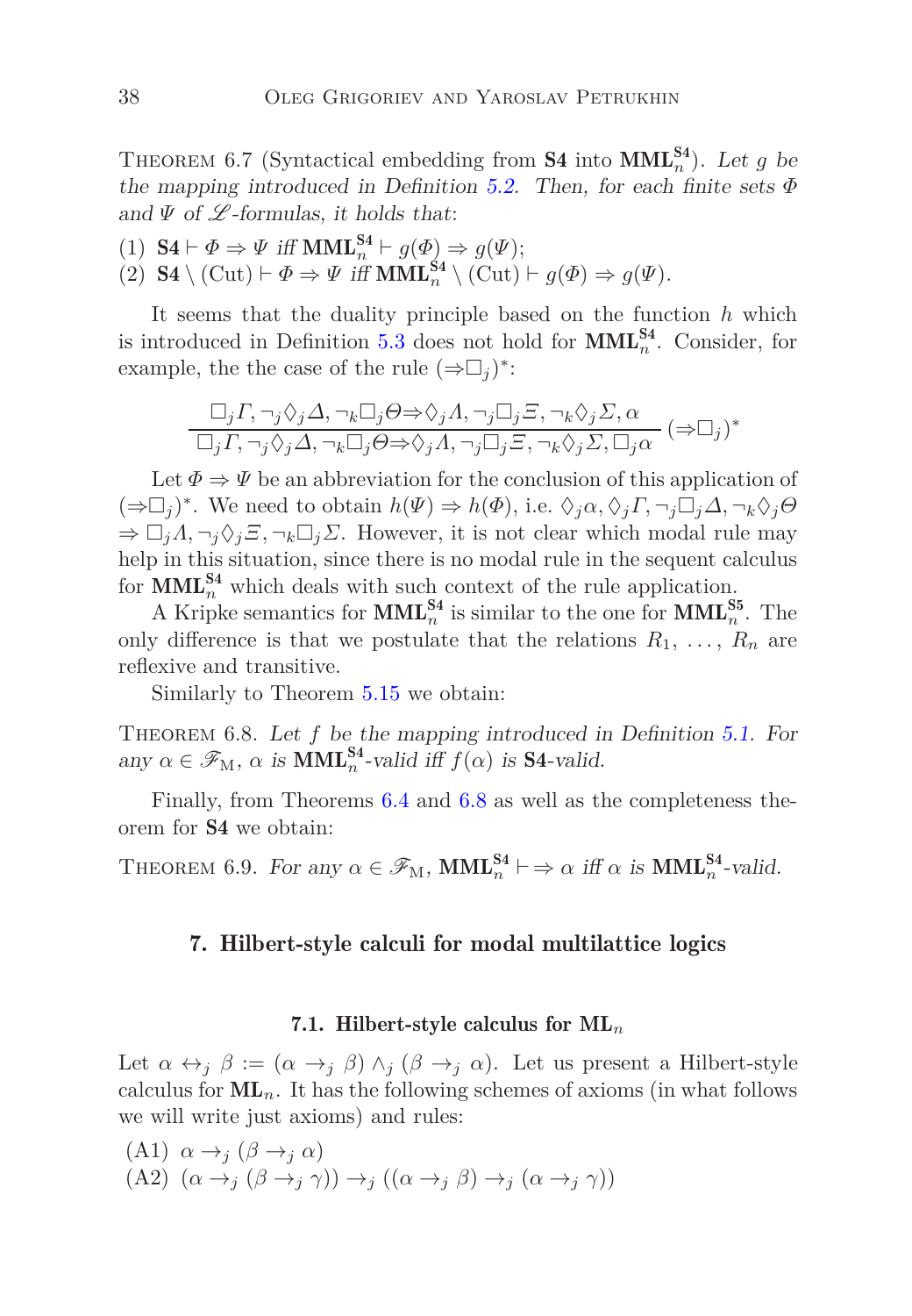(A3) 
$$
((\alpha \rightarrow_{j} \beta) \rightarrow_{j} \alpha) \rightarrow_{j} \alpha
$$
  
\n(A4) 
$$
\alpha \rightarrow_{j} (\alpha \vee_{j} \beta)
$$
  
\n(A5) 
$$
\beta \rightarrow_{j} (\alpha \vee_{j} \beta)
$$
  
\n(A6) 
$$
(\alpha \rightarrow_{j} \gamma) \rightarrow_{j} ((\beta \rightarrow_{j} \gamma) \rightarrow_{j} ((\alpha \vee_{j} \beta) \rightarrow_{j} \gamma))
$$
  
\n(A7) 
$$
(\alpha \wedge_{j} \beta) \rightarrow_{j} \alpha
$$
  
\n(A8) 
$$
(\alpha \wedge_{j} \beta) \rightarrow_{j} \beta
$$
  
\n(A9) 
$$
\alpha \rightarrow_{j} (\beta \rightarrow_{j} (\alpha \wedge_{j} \beta))
$$
  
\n(A10) 
$$
\neg_{j} (\alpha \wedge_{j} \beta) \leftrightarrow_{j} (\neg_{j} \alpha \vee_{j} \neg_{j} \beta)
$$
  
\n(A11) 
$$
\neg_{j} (\alpha \vee_{j} \beta) \leftrightarrow_{j} (\neg_{j} \alpha \wedge_{j} \neg_{j} \beta)
$$
  
\n(A12) 
$$
\neg_{k} (\alpha \wedge_{j} \beta) \leftrightarrow_{j} (\neg_{k} \alpha \wedge_{j} \neg_{k} \beta)
$$
  
\n(A13) 
$$
\neg_{k} (\alpha \vee_{j} \beta) \leftrightarrow_{j} (\neg_{k} \alpha \vee_{j} \neg_{k} \beta)
$$
  
\n(A14) 
$$
\alpha \leftrightarrow_{j} \neg_{j} \neg_{j} \alpha
$$
  
\n(A15) 
$$
(\neg_{k} \neg_{j} \beta \rightarrow_{j} \neg_{k} \neg_{j} \alpha) \rightarrow_{j} ((\neg_{k} \neg_{j} \beta \rightarrow_{j} \alpha) \rightarrow \beta)
$$
  
\n(A16) 
$$
\neg_{j} (\alpha \rightarrow_{j} \beta) \leftrightarrow_{j} (\neg_{k} \neg_{j} \neg_{j} \alpha \wedge_{j} \neg_{j} \beta)
$$
  
\n(A17) 
$$
\neg_{k} (\alpha \rightarrow_{j} \beta) \leftrightarrow_{j} (\neg_{k} \neg_{j} \neg_{k} \alpha \vee_{j} \neg_{k} \beta)
$$
  
\n(A18) 
$$
(\alpha \leftarrow_{j} \beta) \leftrightarrow_{j} (\
$$

<span id="page-38-0"></span>LEMMA 7.1. For each  $\alpha \in \mathscr{F}_{N}$ , it holds that if  $\alpha$  is provable in the Hilbert-style calculus for  $ML_n$ , then  $\alpha$  is provable in the hypersequent calculus for  $ML_n$ .

PROOF. By induction of the proof of  $\alpha$  in the Hilbert-style calculus for  $ML_n$ . We need to show that each axiom/rule of the Hilbert-style calculus for  $ML_n$  is provable/derivable in the hypersequent calculus for this logic. In Proposition [2.2,](#page-7-0) we proved axioms  $(A16)$ – $(A20)$ . The other cases are considered similarly. ⊣

<span id="page-38-1"></span>LEMMA 7.2. For each  $\alpha \in \mathscr{F}_{N}$ , it holds that if  $\alpha$  is provable in the hypersequent calculus for  $ML_n$ , then  $\alpha$  is provable in the Hilbert-style calculus for ML*n*.

PROOF. By induction of the proof of  $\alpha$  in the hypersequent calculus for  $ML_n$ . We need to show that all the axioms/rules of the hypersequent calculus for  $ML_n$  are provable/derivable in the Hilbert-style calculus for this logic. First of all, note that the following rule is derivable the hypersequent calculus for  $ML_n$  by  $(A1)$ ,  $(A2)$ , and  $(MP)$ :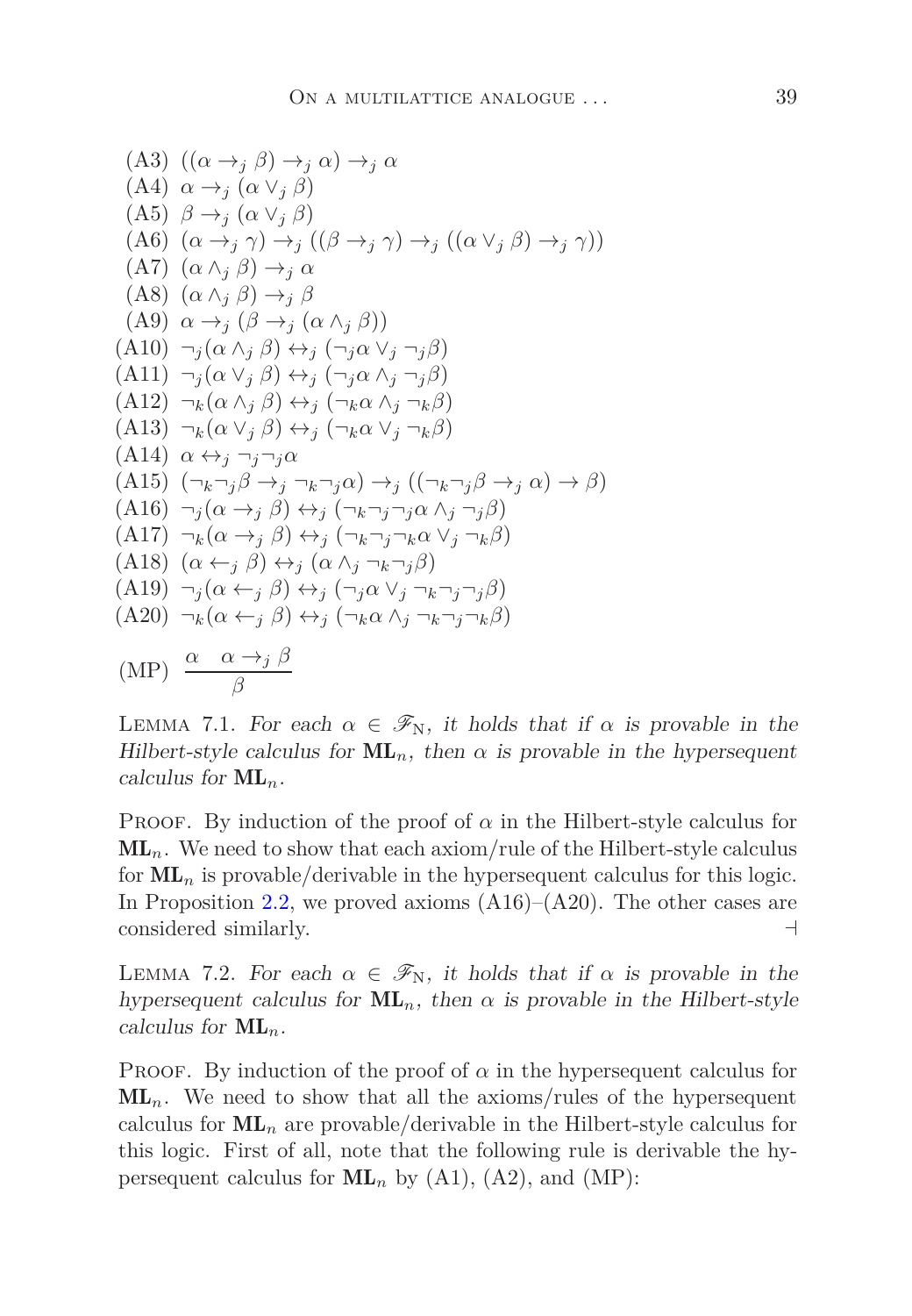$$
(\text{Tr}) \frac{\alpha \to_j \beta \qquad \beta \to_j \gamma}{\alpha \to_j \gamma}
$$

 $(Ax)$  and  $(Ax<sub>-</sub>)$  are obviously provable in the Hilbert-style calculus for  $ML_n$ . The rule (Cut) (which is a generalization of the rule (Tr)) is provable in a similar way. Using (Tr) and (A8) as well as (Tr) and (A4), respectively, we obtain that  $(IW \Rightarrow)$  as well as  $(\Rightarrow IW)$  are derivable in the Hilbert-style calculus for  $ML_n$ . Using (Tr) and  $(A4)$ – $(A5)$ , we obtain that  $(EW\Rightarrow)$  as well as  $(\Rightarrow EW)$  are derivable in the Hilbert-style calculus for  $ML_n$ . Besides,  $(MP)$ ,  $(A1)$ – $(A9)$ , and  $(A15)$  formalize classical logic. Moreover,  $(Ax)$ , internal structural rules as well as  $(\nabla \Rightarrow)$  and  $(\Rightarrow \nabla)$ , where  $\nabla \in \{\wedge, \vee, \rightarrow, \neg_k \neg_j\}$ , also formalize classical logic. Thus, the rules  $(\nabla \Rightarrow)$  and  $(\Rightarrow \nabla)$  are derivable in the Hilbert-style calculus for  $ML_n$ .

Furthermore, using (A10), (A11) and (A14), one can easily show the derivability of the rules  $(\neg_i \triangledown \Rightarrow)$  and  $(\Rightarrow \neg_j \triangledown)$ , where  $\triangledown \in \{\land_j, \lor_j, \neg_j\}.$ Similarly, the derivability of the rules  $(\neg_k \triangledown \Rightarrow)$  and  $(\Rightarrow \neg_k \triangledown)$ , where  $\triangledown \in$  $\{\wedge_i, \vee_j\}$ , is shown due to (A12) and (A13). (A16)–(A20) introduce the following connectives and combinations of connectives via their definitions:  $\neg_i(\alpha \rightarrow_j \beta), \neg_k(\alpha \rightarrow_j \beta), \alpha \leftarrow_j \beta, \neg_j(\alpha \leftarrow_j \beta), \text{and } \neg_k(\alpha \leftarrow_j \beta).$ Since these types of formulas are expressed via all the other ones, so all the tautologies of such forms are provable in both Hilbert-style and hypersequent calculi for  $ML_n$ . Moreover, hypersequent rules for these types of formulas are also derivible in the Hilbert-style calculus for  $ML_n$ .  $\vdash$ 

Immediately from Lemmas [7.1](#page-38-0) and [7.2](#page-38-1) we obtain:.

THEOREM 7.3. For each  $\alpha \in \mathscr{F}_{N}$ , it holds that  $\alpha$  is provable in the Hilbert-style calculus for  $ML_n$  iff  $\alpha$  is provable in the hypersequent calculus for  $ML_n$ .

COROLLARY 7.4. For each  $\alpha \in \mathscr{F}_{N}$ , it holds that  $\alpha$  is provable in the Hilbert-style calculus for  $\text{ML}_n$  iff  $\alpha$  is  $\text{ML}_n$ -valid.

### 7.2. Hilbert-style calculi for  $\text{MML}_{n}^{\text{S}4}$  and  $\text{MML}_{n}^{\text{S}5}$ . Generalized approach to modal multilattice logic

The Hilbert-style calculus for  $\text{MML}_{n}^{\text{S4}}$  is an extension of the Hilbert-style calculus for  $ML_n$  by the following axioms and inference rules:

 $(\text{Ax1}) \Box_j (\alpha \rightarrow_j \beta) \rightarrow_j (\Box_j \alpha \rightarrow_j \Box_j \beta)$  $(Ax2) \square_i \alpha \rightarrow_i \alpha$  $(Ax3) \Box_i \alpha \rightarrow_i \Box_i \Box_i \alpha$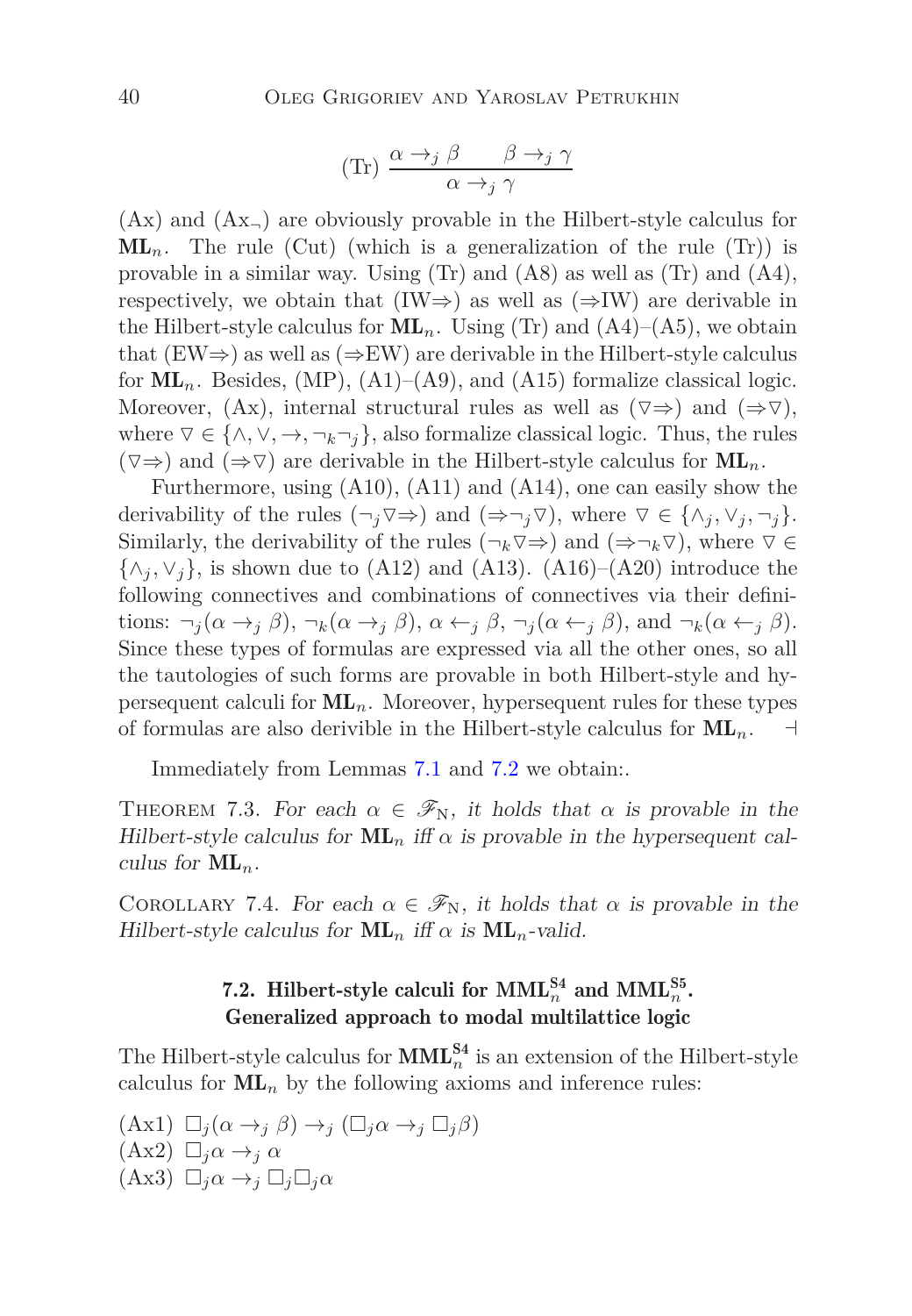$$
(Ax4) \Diamond_j \alpha \leftrightarrow_j \neg_k \neg_j \Box_j \neg_k \neg_j \alpha
$$
  
\n
$$
(Ax5) \neg_j \Diamond_j \alpha \leftrightarrow_j \Box_j \neg_j \alpha
$$
  
\n
$$
(Ax6) \neg_j \Box_j \alpha \leftrightarrow_j \Diamond_j \neg_j \alpha
$$
  
\n
$$
(Ax7) \neg_k \Box_j \alpha \leftrightarrow_j \Box_j \neg_k \alpha
$$
  
\n
$$
(Ax8) \neg_k \Diamond_j \alpha \leftrightarrow_j \Diamond_j \neg_k \alpha
$$
  
\n
$$
(G) \frac{\vdash \alpha}{\vdash \Box_j \alpha}
$$

The Hilbert-style calculus for  $\text{MML}_{n}^{\text{S5}}$  is an extension of the Hilbertstyle calculus for  $\text{MML}_n$  by the following axiom:

$$
\Diamond_j \alpha \rightarrow_j \Box_j \Diamond_j \alpha.
$$

Let us introduce one more logic,  $\text{MML}_{n}^{\text{K}}$ , which is a multilattice analogue of basic modal logic **K**. The Hilbert-style calculus for  $\text{MML}_n^{\text{K}}$  is an extension of the Hilbert-style calculus for  $ML_n$  by  $(Ax1)$ ,  $(Ax4)$ – $(Ax8)$ , and (G). The semantics for  $\text{MML}_{n}^{\text{K}}$  is similar to the one for  $\text{MML}_{n}^{\text{S5}}$ , but each  $R_i$  is an arbitrary binary relation.

It is easy to prove the following lemma.

LEMMA 7.5. Let  $L \in \{MML_n^K, MML_n^{S4}, MML_n^{S5}\}$ . For each  $\alpha \in \mathscr{F}_M$ , it holds that if  $\alpha$  is provable in the Hilbert-style calculus for **L**, then  $\alpha$  is *L*-valid.

Now let us present a more general approach to modal multilattice logic. We adopt Definition 3.6 from [\[10\]](#page-43-10) for our case.

DEFINITION 7.1. Let  $\mathcal{F} = \langle M, R_1, \ldots, R_n \rangle$  be a paraconsistent Kripke frame. Then we define, for each  $1 \leq j \leq n$  and  $x, y \in M$ :

(1)  $R_j^0(x, y)$  iff  $x = y$ ,

(2) for  $a > 0$ ,  $R_j^a(x, y)$  iff for some  $z \in M$ ,  $R_j(x, z)$  and  $R_j^{a-1}(z, y)$ .

One can easily check that  $x \models^p \Box_j^a \alpha$  iff  $\forall y (R_j^a(x, y) \Rightarrow y \models^p \alpha)$ , for each paraconsistent frame  $\mathcal{F}, x \in \mathcal{F}, \alpha \in \tilde{\mathcal{F}}_M$ , and  $a \geq 0$  (see [\[10,](#page-43-10) Theorem 3.7]). Similarly for other modal operators. Now let us introduce the scheme

<span id="page-40-0"></span>
$$
\Diamond_j^a \Box_j^b \alpha \rightarrow_j \Box_j^c \Diamond_j^d, \qquad G_j^{a,b,c,d}
$$

where  $a, b, c, d \geq 0$ . This scheme is a multilattice analogue of the scheme *G*<sup>*a*,*b,c,d*</sup> described in [\[10\]](#page-43-10). Clearly,  $\Box_j \alpha \rightarrow_j \alpha$  is  $G_j^{0,1,0,0}$ ,  $\Box_j \alpha \rightarrow_j \Box_j \Box_j \alpha$ is  $G_j^{0,1,2,0}$ , and  $\Diamond_j \alpha \to_j \Box_j \Diamond_j \alpha$  is  $G_j^{1,0,1,1}$ . Moreover, we can consider multilattice analogues of some other well-known modal formulas. For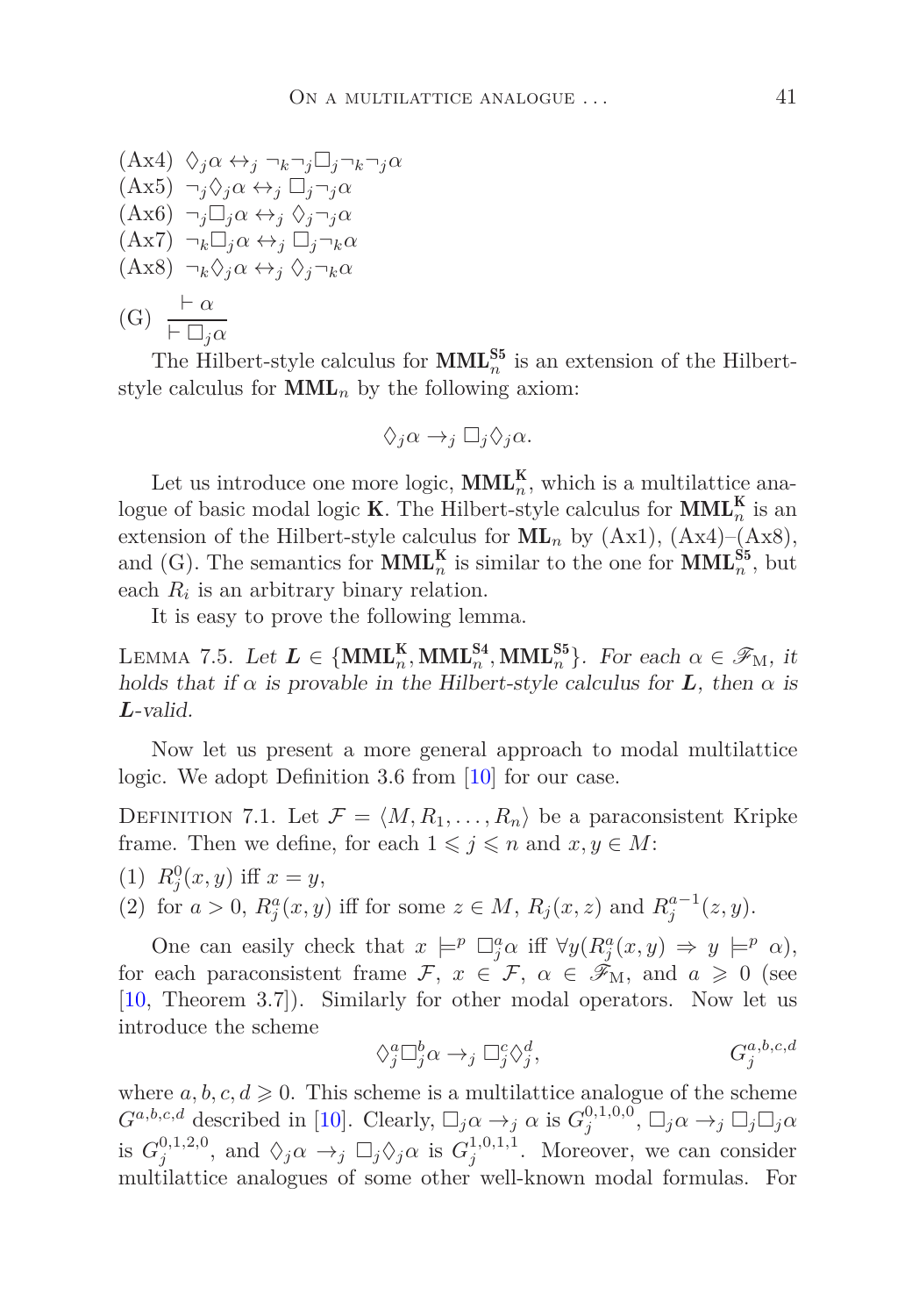example,  $\alpha \to_j \Box_j \Diamond_j \alpha$  is  $G_j^{0,0,1,1}$ ,  $\Box_j \alpha \to_j \Diamond_j \alpha$  is  $G_j^{0,1,0,1}$ , and  $\Diamond_j \Box_j \alpha \to_j$  $\Box_j \Diamond_j \alpha$  is  $G_j^{1,1,1,1}$ .

Let  $\mathcal{F} = \langle M, R_1, \ldots, R_n \rangle$  be a paraconsistent Kripke frame. We say that  $R_j$   $(1 \leq j \leq n)$  satisfies  $(a, b, c, d)$ -condition  $(a, b, c, d \geq 0)$  iff for each  $x, y, z \in M$ , it holds that

• if  $R_j^a(x, y)$  and  $R_j^b(x, z)$ , then there is  $t \in M$  such that  $R_j^c(y, t)$  and  $R_j^d(z,t)$ .

Clearly,  $(0, 1, 0, 0)$ -condition is reflexivity,  $(0, 1, 2, 0)$ -condition is transitivity,  $(1, 0, 1, 1)$ -condition is Euclideanness,  $(0, 0, 1, 1)$ -condition is symmetry,  $(0, 1, 0, 1)$ -condition is seriality, and  $(1, 1, 1, 1)$ -condition is Church-Rosser property.

An extension of  $\text{MML}_{n}^{\text{K}}$  by  $G_j^{a,b,c,d}$  $G_j^{a,b,c,d}$  $G_j^{a,b,c,d}$  we will call  $\text{MML}_{n}^{G^{a,b,c,d}}$  or just  $\text{MML}_{n}^G$ . In contrast to the semantics for  $\text{MML}_{n}^K$ , the semantics for  $\text{MML}_n^G$  requires that each  $R_j$  satisfies  $(a, b, c, d)$ -condition.  $\text{MML}_n^G$  is a multilattice analogue of  $G^{a,b,c,d}$  (see, for example [\[10\]](#page-43-10), about this logic).

<span id="page-41-0"></span>Similarly to Theorem 3.8 from [\[10\]](#page-43-10) we obtain:

Proposition 7.6.  $G_i^{a,b,c,d}$  $G_i^{a,b,c,d}$  $G_i^{a,b,c,d}$  $j^{a,b,c,d}$  is valid in the class of paraconsistent  $G^{a,b,c,d}$ . Kripke models.

<span id="page-41-1"></span>Using Proposition [7.6](#page-41-0) we obtain:

LEMMA 7.7. For each  $\alpha \in \mathscr{F}_{M}$ , it holds that if  $\alpha$  is provable in the Hilbert-style calculus for  $\text{MML}_n^G$ , then  $\alpha$  is  $\text{MML}_n^G$ -valid.

<span id="page-41-2"></span>Moreover, we prove that:

LEMMA 7.8. Let  $L \in \{MML_n^K, MML_n^G\}$ . For each  $\alpha \in \mathscr{F}_M$ , it holds that if  $\alpha$  is **L**-valid, then  $\alpha$  is provable in the Hilbert-style calculus for **L**.

PROOF. Analogous to the completeness proof for **K** and  $G^{a,b,c,d}$  (see, e.g., [\[10\]](#page-43-10)). We emphasize three points only. First, in the definition of a canonical model we put  $R_j(x, y)$  iff for each  $\alpha \in \mathscr{F}_{M}$ ,  $\Box_j \alpha \in x$  implies  $\alpha \in y$ . Clearly, for  $a \geq 0$  it holds that  $R_j^a(x, y)$  iff for each  $\alpha \in \mathscr{F}_M$ ,  $\Box_j^a \alpha \in x$  implies  $\alpha \in y$ . Second, due to the axioms (Ax4)–(Ax8) the connectives (groups of connectives)  $\Diamond_j$ ,  $\neg_j \Diamond_j$ ,  $\neg_k \Diamond_j$ ,  $\neg_j \Box_j$ , and  $\neg_k \Box_j$ are expressed via  $\Box_j$  and the connectives of  $ML_n$ . Third, the role of classical negation in the definition of maximal consistent sets the double negation  $\neg_k \neg_j$  plays here. ⊣

Immediately from Lemmas [7.7](#page-41-1) and [7.8](#page-41-2) we have: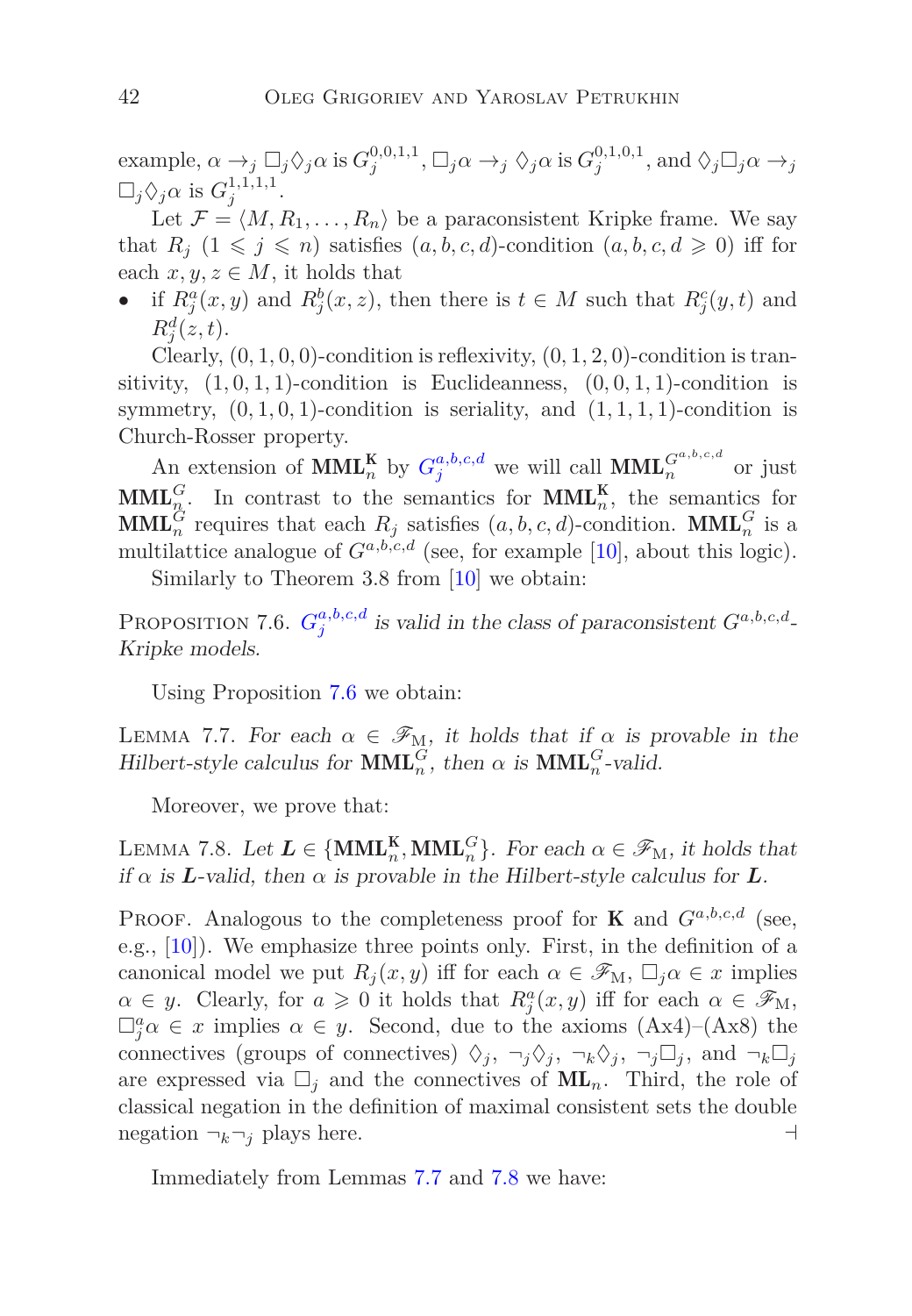THEOREM 7.9. Let  $L \in \{MML_n^K, MML_n^G\}$ . For each  $\alpha \in \mathscr{F}_M$ , it holds that  $\alpha$  is **L**-valid iff  $\alpha$  is provable in the Hilbert-style calculus for **L**.

COROLLARY 7.10. Let  $L \in \{MML_n^{S4}, MML_n^{S5}\}$ . For each  $\alpha \in \mathscr{F}_M$ , it holds that  $\alpha$  is **L**-valid iff  $\alpha$  is provable in the Hilbert-style calculus for *L*.

#### 8. Conclusion

An obvious task for the future work is the presentation of multilattice analogues of the other modal logics. As Takano pointed out in his paper [\[58\]](#page-47-1), modal logics might be divided into three groups depending on the properties of their sequent calculi. The first group consists of  $K$ ,  $D$ , T, K4, KD4, S4, K45 and KD45. These logics "have sequent calculi with the cut-elimination property (and so the subformula property)" [\[58,](#page-47-1) p. 116]. The second group contains the logics KB, KDB, B, K4B, and S5 which "have sequent calculi with the subformula property but without the cut-elimination property" [\[58,](#page-47-1) p. 116]. The third group consists of two logics: K5 and KD5. Takano formulates sequent calculi for these logics, but they have neither cut elimination nor the subformula property.[5](#page-42-0) Clearly, the existence of sequent calculi for all these logics is a bit of a help for the presentation of their multilattice analogues. For the second and the third groups of logics the hypersequent framework may be useful. Let us mention logics  $K4.3$  and  $KD4.3$  (cut-free hypersequent calculi for them were presented by Indrzejczak [\[23\]](#page-44-12)) as well as the logic S4.3 which has two various hypersequent formulations (by Indrzejczak [\[22\]](#page-44-13) and Kurokawa [\[32\]](#page-45-12)) and the logic S4.2 which also has a hypersequent formulation due to Kurokawa [\[32\]](#page-45-12). Besides, Lahav [\[33\]](#page-45-11) presents a method for the transformation of Kripke frame properties into the hypersequent rules. The adaptation of this method for modal multilattice logic seems to be a promising task. Yet another area of further research is the presentation of a temporal multilattice logic which might be based on the temporal logic  $Kt4.3$  (see [\[25,](#page-44-14) [24\]](#page-44-15) for hypersequent calculi for this logic) or the temporal logic **KtT4** which has already had a four-valued modification (see [\[11\]](#page-43-12)) based on Belnap and Dunn's logic which is the first step towards the presentation of its multilattice version.

<span id="page-42-0"></span><sup>5</sup> However, Takano presented a modified subformula property for these logics.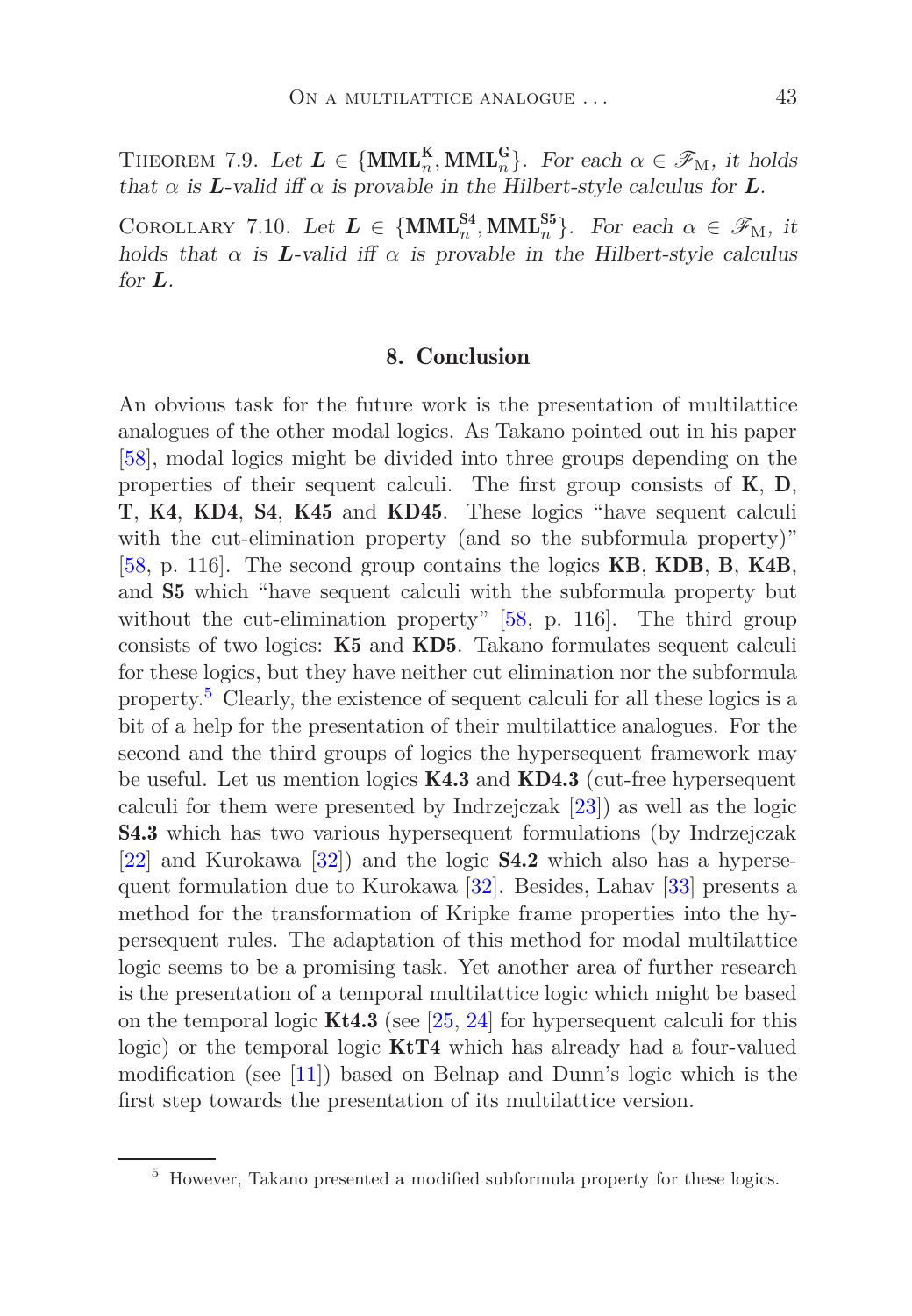Acknowledgments. The authors' special thanks go to Alexander Belikov who drew our attention to multilattice logic. The work of Yaroslav Petrukhin is supported by the grant from the National Science Centre, Poland, grant number DEC-2017/25/B/HS1/01268.

#### References

- <span id="page-43-3"></span>[1] Arieli, O., Avron, A., "Reasoning with logical bilattices", *Journal of Logic, Language and Information* 5 (1996): 25–63. DOI: [10.1007/BF00215626](http://dx.doi.org/10.1007/BF00215626)
- <span id="page-43-7"></span>[2] Avron, A., "A constructive analysis of RM", *Journal of Symbolic Logic* 52, 4 (1987): 939–951. DOI: [10.2307/2273828](http://dx.doi.org/10.2307/2273828)
- <span id="page-43-8"></span>[3] Avron, A., "The method of hypersequents in the proof theory of propositional non-classical logic", pages 1–32 in *Logic: from Foundations to Applications*, 1996.
- <span id="page-43-9"></span>[4] Bednarska, K., and A. Indrzejczak, "Hypersequent calculi for S5: The methods of cut elimination", *Logic and Logical Philosophy* 24, 3 (2015): 277–311. DOI: [10.12775/LLP.2015.018](http://dx.doi.org/10.12775/LLP.2015.018)
- <span id="page-43-0"></span>[5] Belnap, N. D., "A useful four-valued logic", pages 7–37 in J. M. Dunn and G. Epstein (eds.), *Modern Uses of Multiple-Valued Logic*, Boston: Reidel Publishing Company, 1977. DOI: [10.1007/978-94-010-1161-7\\_2](http://dx.doi.org/10.1007/978-94-010-1161-7_2)
- <span id="page-43-1"></span>[6] Belnap, N. D., "How a computer should think", pages 30–56 in G. Rule (ed.), *Contemporary Aspects of Philosophy*, Stocksfield: Oriel Press, 1977.
- <span id="page-43-6"></span>[7] Belnap, N. D., "Display logic", *Journal of Philosophical Logic* 11, 4 (1982): 375–417. DOI: [10.1007/BF00284976](http://dx.doi.org/10.1007/BF00284976)
- <span id="page-43-5"></span>[8] Braüner, T., "A cut-free Gentzen formulation of the modal logic S5", *Logic Journal of the IGPL 8, 5 (2000): 629-643. DOI: [10.1093/jigpal/8.5.](http://dx.doi.org/10.1093/jigpal/8.5.629)* [629](http://dx.doi.org/10.1093/jigpal/8.5.629)
- <span id="page-43-11"></span>[9] Chagrov A., and M. Zakharyaschev, *Modal Logic*, Oxford Logic Guide, vol. 35, Oxford University Press, 1997.
- <span id="page-43-10"></span>[10] Chellas, B. F., *Modal Logic. An Introduction*, Cambridge University Press, 1980. DOI: [10.1017/CBO9780511621192](http://dx.doi.org/10.1017/CBO9780511621192)
- <span id="page-43-12"></span>[11] Degauquier, V., "A useful four-valued extension of the temporal logic KtT4", *Bulletin of the Section of Logic* 47 (2018): 15–31. DOI: [10.18778/](http://dx.doi.org/10.18778/0138-0680.47.1.02 ) [0138-0680.47.1.02](http://dx.doi.org/10.18778/0138-0680.47.1.02 )
- <span id="page-43-2"></span>[12] Dunn, J. M., "Intuitive semantics for first-degree entailment and coupled trees", *Philosophical Studies* 29 (1976): 149-168. DOI: [10.1007/](http://dx.doi.org/10.1007/BF00373152) [BF00373152](http://dx.doi.org/10.1007/BF00373152)
- <span id="page-43-4"></span>[13] Fitting, M., *Proof Methods for Modal and Intuitionistic Logics*, Reidel: Dordrecht, 1983.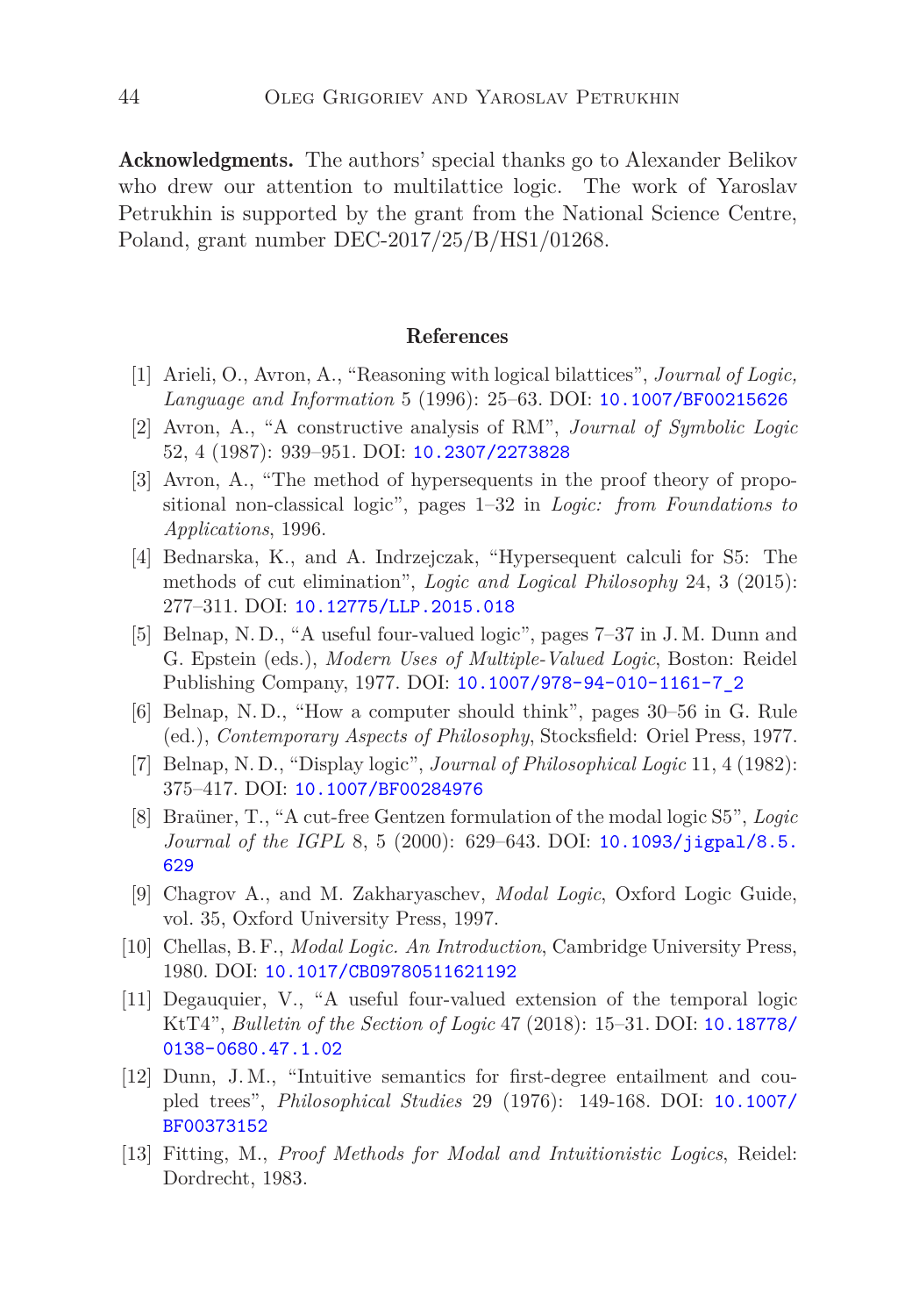- <span id="page-44-2"></span>[14] Fitting, M.,"Many-valued modal logics", *Fundamenta Informaticae* 15 (1991): 235–254.
- <span id="page-44-3"></span>[15] Fitting, M.: "Many-valued modal logics II", *Fundamenta Informaticae* 17 (1992): 55–73.
- <span id="page-44-0"></span>[16] Ginsberg, M., "Multi-valued logics", pages 243–247 in *Proceedings of AAAI-86, Fifth National Conference on Artificial Intellegence*, Morgan Kaufman Publishers, Los Altos, 1986.
- <span id="page-44-1"></span>[17] Ginsberg, M., "Multivalued logics: a uniform approach to reasoning", *Computational Intelligence* 4, 3 (1988): 265–316. DOI: [10.1111/j.1467-](http://dx.doi.org/10.1111/j.1467-8640.1988.tb00280.x) [8640.1988.tb00280.x](http://dx.doi.org/10.1111/j.1467-8640.1988.tb00280.x)
- <span id="page-44-10"></span><span id="page-44-4"></span>[18] Goble, L., "Paraconsistent modal logic", *Logique et Analyse* 49 (2006): 3–29.
- [19] Grigoriev, O., and Y. Petrukhin, "Two proofs of the algebraic completeness theorem for multilattice logic", submitted.
- <span id="page-44-9"></span>[20] Indrzejczak, A., "Cut-free double sequent calculus for S5", *Logic Journal of the IGPL* 6, 3 (1998): 505–516. DOI: [10.1093/jigpal/6.3.505](http://dx.doi.org/10.1093/jigpal/6.3.505)
- <span id="page-44-11"></span>[21] Indrzejczak, A., *Natural Deduction, Hybrid Systems and Modal Logics*, Springer, 2010.
- <span id="page-44-13"></span>[22] Indrzejczak, A., "Cut-free hypersequent calculus for S4.3", *Bulletin of the Section of Logic* 41, 1/2 (2012): 89–104.
- <span id="page-44-12"></span>[23] Indrzejczak, A., "Eliminability of cut in hypersequent calculi for some modal logics of linear frames", *Information Processing Letters* 115, 2  $(2015): 75–81. \text{ DOI: } 10.1016/j.ip1.2014.07.002$
- <span id="page-44-15"></span>[24] Indrzejczak, A., "Linear time in hypersequent framework", *The Bulletin of Symbolic Logic* 22, 1 (2016): 121–144. DOI: [10.1017/bsl.2016.2](http://dx.doi.org/10.1017/bsl.2016.2)
- <span id="page-44-14"></span>[25] Indrzejczak, A., "Cut elimination theorem for non-commutative hypersequent calculus", *Bulletin of the Section of Logic* 46, 1/2 (2017): 135–149. DOI: [10.18778/0138-0680.46.1.2.10](http://dx.doi.org/10.18778/0138-0680.46.1.2.10)
- <span id="page-44-7"></span>[26] Kamide, N., "Phase Semantics for Multilattice Formalism", IEEE 47th International Symposium on Multiple-Valued Logic, 2017. DOI: [10.1109/](http://dx.doi.org/10.1109/ISMVL.2017.13) [ISMVL.2017.13](http://dx.doi.org/10.1109/ISMVL.2017.13)
- <span id="page-44-5"></span>[27] Kamide, N., and Y. Shramko, "Embedding from multilattice logic into classical logic and vice versa", *Journal of Logic and Computation* 27, 5 (2017): 1549–1575. DOI: [10.1093/logcom/exw015](http://dx.doi.org/10.1093/logcom/exw015 )
- <span id="page-44-8"></span>[28] Kamide, N., and Y. Shramko, "Modal multilattice logic", *Logica Universalis* 11, 3 (2017): 317–343. DOI: [10.1007/s11787-017-0172-5](http://dx.doi.org/10.1007/s11787-017-0172-5)
- <span id="page-44-6"></span>[29] Kamide, N., Y. Shramko, and H. Wansing, "Kripke completeness of biintuitionistic multilattice logic and its connexive variant", *Studia Logica* 105, 5 (2017): 1193–1219. DOI: [10.1007/s11225-017-9752-x](http://dx.doi.org/10.1007/s11225-017-9752-x)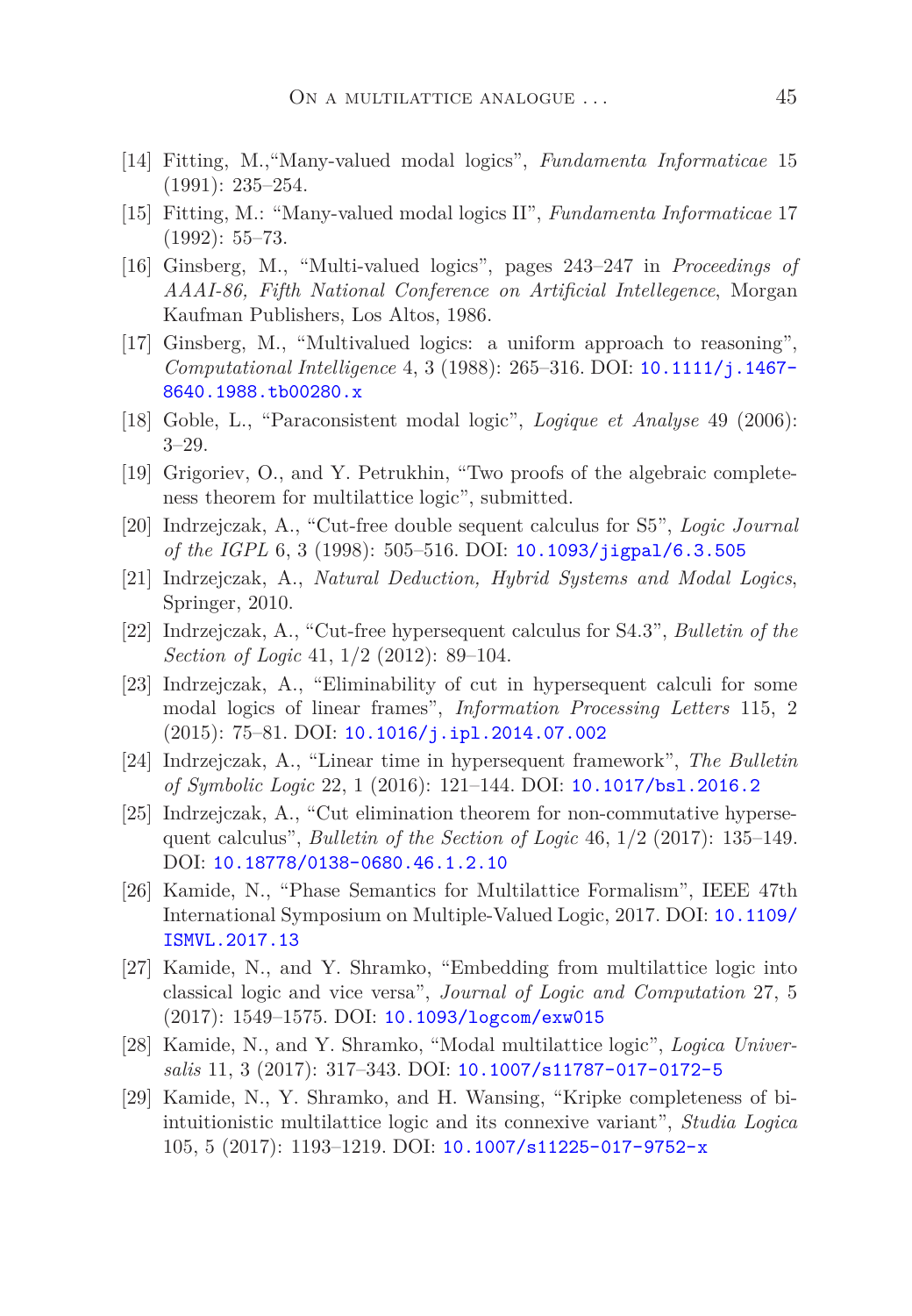- <span id="page-45-9"></span>[30] Kanger, S., "Provability in logic", *Stockholm Studies in Philosophy*, series "Acta Universitatis Stockholmiensis", Almqvist and Wiskell: Stockholm, 1957.
- <span id="page-45-13"></span>[31] Kripke, S., "Semantical analysis of modal logic I". *Zeitschrif t für Mathematische Logik und Grundlegen der Mathematik* 9 (1963): 67–96.
- <span id="page-45-12"></span>[32] Kurokawa, H., "Hypersequent calculi for modal logics extending S4", pages 51–68 in *New Frontiers in Artificial Intelligence*, series "Lecture Notes in Computer Science", 2013. DOI: [10.1007/978-3-319-10061-6\\_4](http://dx.doi.org/10.1007/978-3-319-10061-6_4)
- <span id="page-45-11"></span>[33] Lahav, O., "From frame properties to hypersequent rules in modal logics", pages 408–417 in *28th Annual ACM/IEEE Symposium on Logic in Computer Science*, 2013. DOI: [10.1109/LICS.2013.47](http://dx.doi.org/10.1109/LICS.2013.47)
- <span id="page-45-8"></span>[34] Mints, G., "Cut-free calculi of the S5 typeâĂİ, pages 79–82 in *Studies in Constructive Mathematics and Mathematical Logic*, part 2, 1970. DOI: [10.1007/978-1-4899-5327-8\\_16](http://dx.doi.org/10.1007/978-1-4899-5327-8_16)
- <span id="page-45-10"></span>[35] Negri, S., "Proof analysis in modal logic", *Journal of Philosophical Logic* 34, 5–6 (2005): 507–544. DOI: [10.1007/s10992-005-2267-3](http://dx.doi.org/10.1007/s10992-005-2267-3)
- <span id="page-45-3"></span>[36] Odintsov, S. P., and E. I. Latkin, "BK-lattices. Algebraic semantics for Belnapian modal logics", *Studia Logica* 100, 1–2 (2012): 319–338. DOI: [10.1007/s11225-012-9380-4](http://dx.doi.org/10.1007/s11225-012-9380-4)
- <span id="page-45-2"></span>[37] Odintsov, S. P., D. Skurt, H. Wansing, "On Definability of connectives and modal logics over FDE", *Logic and Logical Philosophy* (2019). DOI: [10.12775/LLP.2019.010](http://dx.doi.org/10.12775/LLP.2019.010)
- <span id="page-45-4"></span>[38] Odintsov, S.P., and S. Speranski, "The lattice of Belnapian modal logics: special extensions and counterparts", *Logic and Logical Philosophy* 25 (2016): 3–33. DOI: [10.12775/LLP.2016.002](http://dx.doi.org/10.12775/LLP.2016.002)
- <span id="page-45-5"></span>[39] Odintsov, S. P., and S. Speranski, "Belnap-Dunn modal logics: truth constants vs. truth values", *Review of Symbolic Logic* (2019). DOI: [10.1017/](http://dx.doi.org/10.1017/S1755020319000121) [S1755020319000121](http://dx.doi.org/10.1017/S1755020319000121)
- <span id="page-45-1"></span>[40] Odintsov, S. P., and H. Wansing, "Modal logics with Belnapian truth values", *Journal of Applied Non-Classical Logics* 20 (2010): 279–301. DOI: [10.3166/jancl.20.279-301](http://dx.doi.org/10.3166/jancl.20.279-301)
- <span id="page-45-0"></span>[41] Odintsov, S. P., and H. Wansing, "Disentangling FDE-based paraconsistent modal logics", *Studia Logica* 105 (2017): 1221–1254. DOI: [10.1007/](http://dx.doi.org/10.1007/s11225-017-9753-9) [s11225-017-9753-9](http://dx.doi.org/10.1007/s11225-017-9753-9)
- <span id="page-45-6"></span>[42] Ohnishi, M., and K. Matsumoto, "Gentzen method in modal calculi I", *Osaka Mathematical Journal* 9, 2 (1957): 113–130.
- <span id="page-45-7"></span>[43] Ohnishi, M., and K. Matsumoto, "Gentzen method in modal calculi II", *Osaka Mathematical Journal* 11, 2 (1959): 115–120.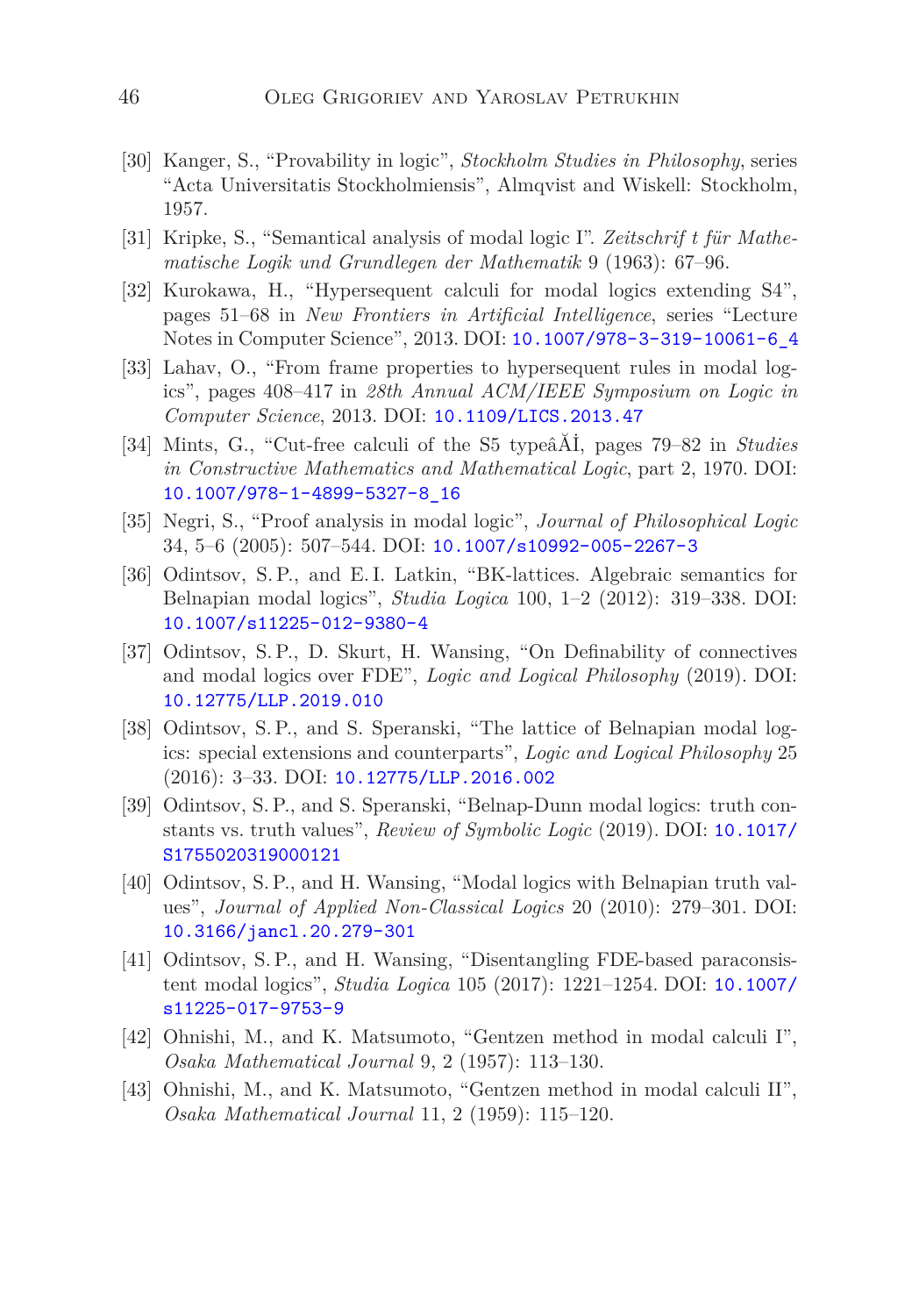- <span id="page-46-4"></span>[44] Priest, G., *An Introduction to Non-Classical Logic. From If to Is*, Cambridge University Press, Cambridge, 2008. DOI: [10.1017/](http://dx.doi.org/10.1017/CBO9780511801174) [CBO9780511801174](http://dx.doi.org/10.1017/CBO9780511801174)
- <span id="page-46-5"></span>[45] Priest, G., "Many-valued modal logics: a simple approach", *Review of Symbolic Logic* 1, 2 (2008): 190–203. DOI: [10.1017/S1755020308080179](http://dx.doi.org/10.1017/S1755020308080179)
- <span id="page-46-13"></span>[46] Poggiolesi, F., "A cut-free simple sequent calculus for modal logic S5", *Review of Symbolic Logic* 1, 1 (2008): 3–15. DOI: [10.1017/](http://dx.doi.org/10.1017/S1755020308080040) [S1755020308080040](http://dx.doi.org/10.1017/S1755020308080040)
- <span id="page-46-11"></span>[47] Pottinger, G., "Uniform cut-free formulations of T,  $S_4$  and  $S_5$  (abstract)", *Journal of Symbolic Logic* 48 (1983): 900. DOI: [10.2307/2273495](http://dx.doi.org/10.2307/2273495)
- <span id="page-46-12"></span>[48] Restall, G., "Proofnets for S5: Sequents and circuits for modal logic", pages 151–172 in *Logic Colloquium 2005*, series "Lecture Notes in Logic", no. 28, Cambridge University Press, 2007. DOI: [10.1017/](http://dx.doi.org/10.1017/CBO9780511546464.012) [CBO9780511546464.012](http://dx.doi.org/10.1017/CBO9780511546464.012)
- <span id="page-46-7"></span>[49] Rivieccio, U., A. Jung, A., and R. Jansana, "Four-valued modal logic: Kripke semantics and duality", *Journal of Logic and Computation* 27 (2017): 155–199. DOI: [10.1093/logcom/exv038](http://dx.doi.org/10.1093/logcom/exv038)
- <span id="page-46-8"></span>[50] Sato, M., "A study of Kripke-type models for some modal logics by Gentzen's sequential method", *Publications of the Research Institute for Mathematical Sciences, Kyoto University* 13 (1977): 381–468.
- <span id="page-46-0"></span>[51] Shramko, Y., "Truth, falsehood, information and beyond: the American plan generalized", pages 191–212 in K. Bimbo (ed.), *J. Michael Dunn on Information Based Logics, Outstanding Contributions to Logic*, Springer, Dordrecht, 2016. DOI: [10.1007/978-3-319-29300-4\\_11](http://dx.doi.org/10.1007/978-3-319-29300-4_11)
- <span id="page-46-1"></span>[52] Shramko, Y., J. M. Dunn, and T. Takenaka, "The trilattice of constructive truth values", *Journal of Logic and Computation* 11, 6 (2001): 761–788. DOI: [10.1093/logcom/11.6.761](http://dx.doi.org/10.1093/logcom/11.6.761)
- <span id="page-46-2"></span>[53] Shramko, Y., and H. Wansing, "Some useful sixteen-valued logics: how a computer network should think", *Journal of Philosophical Logic* 34 (2005): 121–153. DOI: [10.1007/s10992-005-0556-5](http://dx.doi.org/10.1007/s10992-005-0556-5)
- <span id="page-46-3"></span>[54] Shramko, Y., and H. Wansing, *Truth and Falsehood. An Inquiry into Generalized Logical Values*, Springer, Dordrecht, 2011. DOI: [10.1007/978-](http://dx.doi.org/10.1007/978-94-007-0907-2) [94-007-0907-2](http://dx.doi.org/10.1007/978-94-007-0907-2)
- <span id="page-46-6"></span>[55] Sedlár, I., "Propositional dynamic logic with Belnapian truth values", pages 503–519 in *Advances in Modal Logic*, vol. 11, 2016.
- <span id="page-46-10"></span>[56] Stouppa, P., "A deep inference system for the modal logic S5", *Studia Logica* 85, 2 (2007): 199–214. DOI: [10.1007/s11225-007-9028-y](http://dx.doi.org/10.1007/s11225-007-9028-y)
- <span id="page-46-9"></span>[57] Takano, M., "Subformula property as a substitute for cut-elimination in modal propositional logics", *Mathematica Japonica* 37, 6 (1992): 1129– 1145.